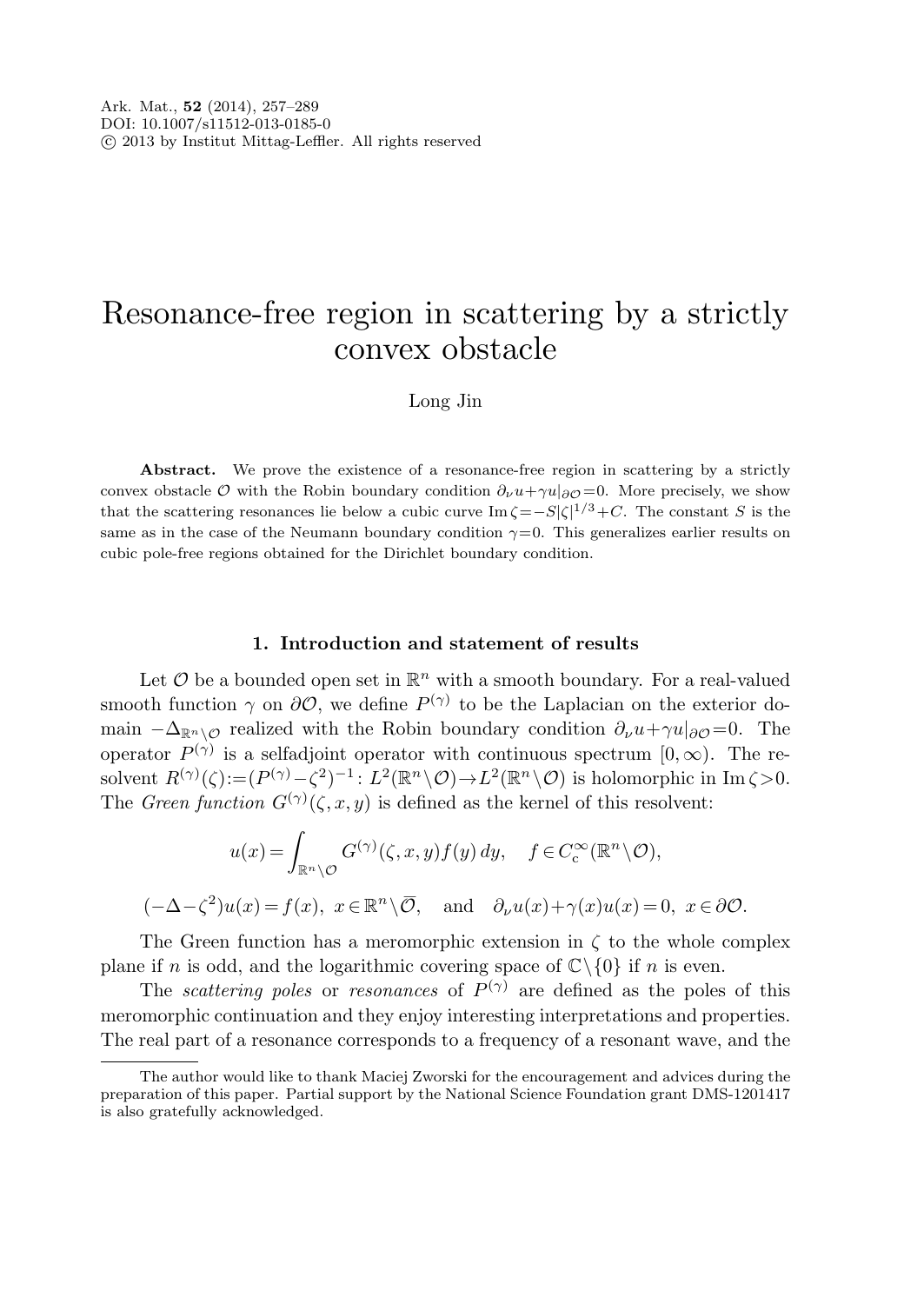

Figure 1. The resonance-free region.

imaginary part to the decay rate of the wave. Consequently understanding of the separation of resonances from the real axis is related to the decay properties and long time behavior of waves.

Resonance-free regions near the real axis have been extensively studied since the work of Lax–Phillips [[10\]](#page-31-0) and Vainberg [\[25](#page-31-1)] where the presence of such regions was linked to propagation of singularities for the wave equation, and hence to the geometry of the obstacle  $\mathcal{O}$ . Thanks to the work of Melrose, Ivrii, Sjöstrand and Taylor on propagation of singularities for boundary value problems, we know that if  $\mathcal O$  is non-trapping, that is, all reflecting rays escape to infinity, there are no resonances in the region Im  $\zeta > -M \log |\zeta| + C_M$  for any M—see [[8,](#page-31-2) Chapter 24], [\[13](#page-31-3)], [\[24](#page-31-4)] and references given there. When the boundary ∂O is real-analytic, and the obstacle is non-trapping, the work of Lebeau [\[11](#page-31-5)] on propagation of Gevrey-3 singularities implies that the resonance-free region is cubic, that is, there are no resonances in Im $\zeta > -C_0 |\zeta|^{1/3} + C_1$  for some constants  $C_0$  and  $C_1$ —see Popov [[15\]](#page-31-6) and Bardos–Lebeau–Rauch [[3\]](#page-30-0). The above results have been typically stated in the case of the Dirichlet boundary condition, as they depend only on propagation of singularities, the cubic resonance-free region holds for  $P^{(\gamma)}$ , with  $\gamma$  analytic.

The case of strictly convex obstacles has been studied, first when  $\mathcal O$  is the sphere, since the work of Watson [\[26](#page-31-7)] on electromagnetic scattering by the earth almost a hundred years ago. In that case, for the Dirichlet or Neumann problems, scattering poles are given by the zeros of Hankel functions or their derivatives, respectively—see Stefanov [\[23\]](#page-31-8) for a modern account and references. Since a convex obstacle is non-trapping the existence of a logarithmic resonance-free region follows from the general results [[13\]](#page-31-3). It was first established, in the star-shaped case, by Morawetz–Ralston–Strauss [\[14](#page-31-9)].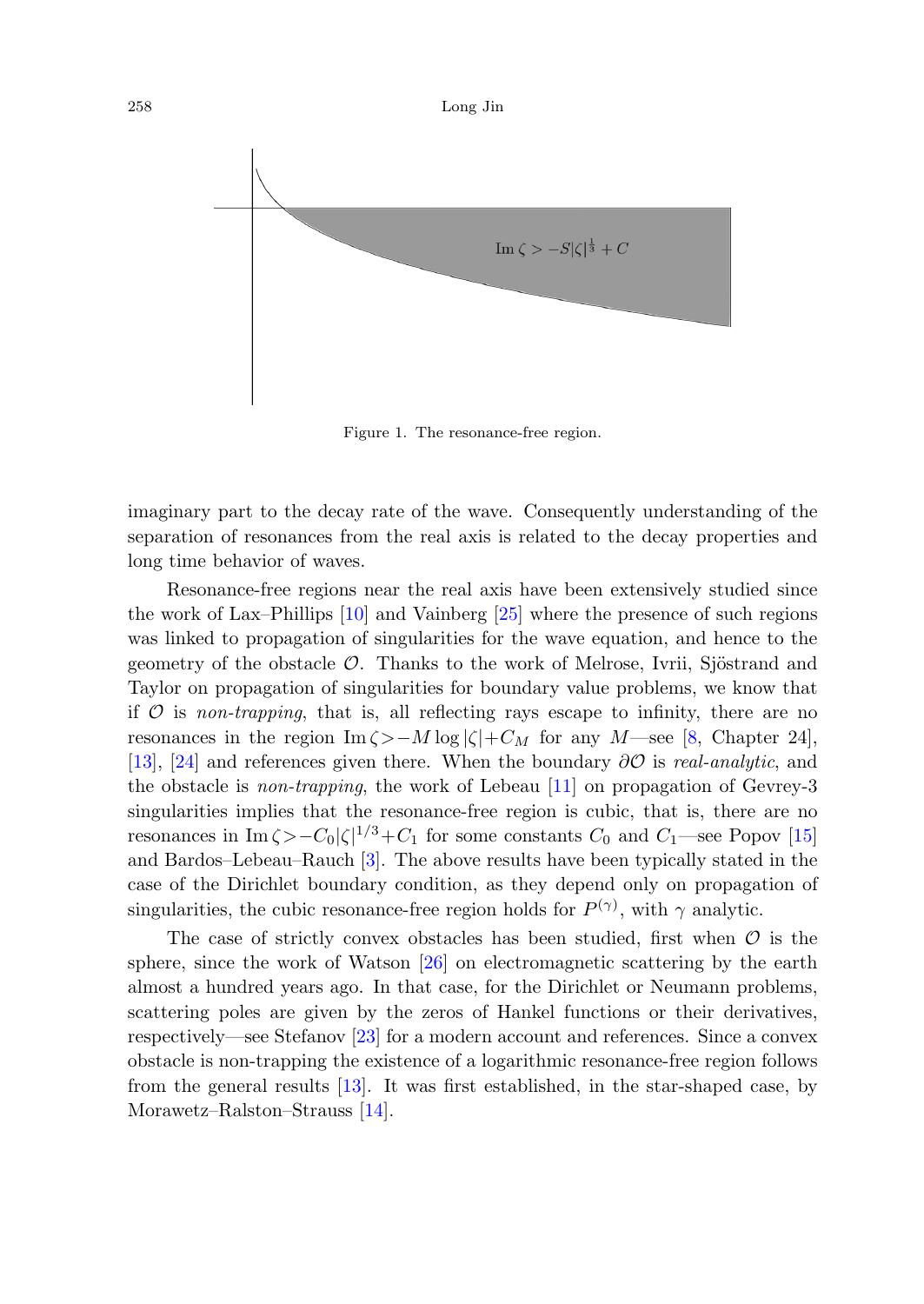A remarkable discovery was made by Harge–Lebeau [[7\]](#page-31-10) who showed that for an obstacle with smooth boundary and the Dirichlet boundary condition, the resonancefree region is cubic, that is, the same result is valid as for analytic non-trapping obstacles. This result is sharp as was shown already in [[3](#page-30-0)] where the analysis of Gevrey-3 singularities of the wave trace gave a string of resonances near a cubic curve—see also  $[17]$  $[17]$  and  $[19]$  $[19]$ , Example 4. The argument of Hargé-Lebeau was based on the complex scaling method of Aguilar–Combes [[1\]](#page-30-1) and Balslev–Combes [\[2](#page-30-2)] de-veloped for boundary value problems by Sjöstrand–Zworski [[18\]](#page-31-13) and [[20\]](#page-31-14). In [[21\]](#page-31-15), Sjöstrand–Zworski gave a more direct proof of the cubic resonance-free region for smooth strictly convex obstacles and established polynomial bounds on the number of resonances in a neighborhood of the real axis. In [[22\]](#page-31-16), they proved an asymptotic law for the number of resonances in the cubic strips for obstacles whose boundary satisfies a pinched curvature assumption.

<span id="page-2-0"></span>In this paper, we prove that the results of  $[7]$  $[7]$  and  $[21]$  $[21]$  on the cubic resonancefree region are valid for an arbitrary (smooth) Robin boundary condition. The main result which follows from Theorem [4.4](#page-25-0) below is the following theorem.

**Theorem 1.1.** Suppose that  $\mathcal O$  is strictly convex with a smooth boundary. Then there are no resonances of  $P^{(\gamma)}$  in the cubic region

(1.1) 
$$
\operatorname{Im} \zeta > -S|\zeta|^{1/3} + C,
$$

for some  $C>0$  depending on  $\gamma$  and  $\mathcal{O}$ . The constant S is given by

(1.2) 
$$
S = 2^{-1/3} \cos\left(\frac{\pi}{6}\right) \zeta_1' \left( \min_{\substack{y \in \mathcal{O} \\ i = 1, ..., n-1}} K_i(y) \right)^{2/3}
$$

with  $K_i(y)$  being the principal curvatures of  $\partial\mathcal{O}$  at y, and  $-\zeta_1'$  being the first zero of the derivative of the Airy function.

Remark 1.2. The constant S here is optimal if the obstacle  $\mathcal O$  is a ball and  $\gamma$  is a constant, since we can get explicit expressions for the resonances by Hankel functions—see [\[23](#page-31-8)]. When  $\gamma$  is not a constant function, Theorem [1.1](#page-2-0) is new even in the case of the sphere.

In the case of Dirichlet or Neumann boundary conditions, a better constant S is given in  $\lbrack 3\rbrack$  and  $\lbrack 17\rbrack$  for analytic obstacles and in  $\lbrack 9\rbrack$  for Gevrey-s (s<3) obstacles. It is also shown in [[3\]](#page-30-0) that this constant is optimal under certain assumptions on the geodesics on the boundary. The optimal constant S in other cases is still unknown.

The basic strategy is similar to that in [[21\]](#page-31-15) but with some challenges provided by the more general boundary condition. First, we write the operator in normal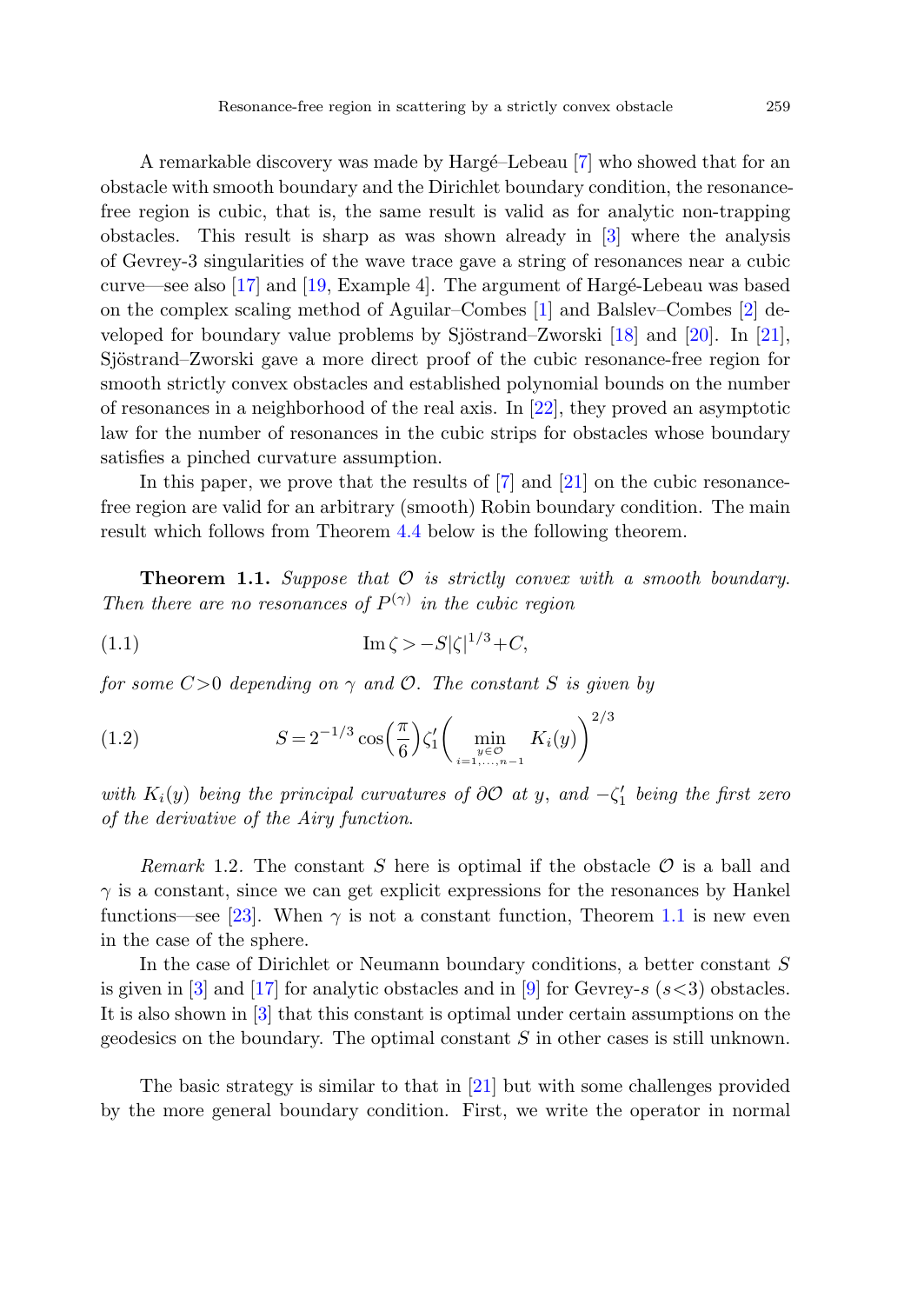geodesic coordinates with respect to the boundary and apply the method of complex scaling all the way to the boundary. For this part, we shall follow the approach in [\[18](#page-31-13)] and [\[20](#page-31-14)] and reduce the problem of resonance-free region to the problem of localizing the spectrum of a non-selfadjoint operator. Then we shall use the global FBI transform on the boundary [[27\]](#page-32-0) to change the complex-scaled Laplace operator to an Airy-type ordinary differential operator, at least near the boundary. In Section [3](#page-10-0), we study the model Airy-type ordinary differential operator with general boundary condition. In Section [4,](#page-18-0) we will go back to the scaled operator and prove a certain lower bound for it—see Theorem [4.4](#page-25-0). Finally, in Section [5](#page-26-0), we use that lower bound to show the existence of the resonance-free region stated in the main theorem. In the [A](#page-27-0)ppendix  $\bf{A}$  we review the complex scaling up the boundary [\[20](#page-31-14)] as additional care is needed when dealing with general boundary conditions.

#### **2. Preliminaries**

#### <span id="page-3-0"></span>**2.1. The complex scaling method**

In this section, we reduce the problem of resonances to the spectrum of a non-selfadjoint operator by the complex scaling method. This method was first introduced by Aguilar–Combes [[1\]](#page-30-1) and Balslev–Combes [[2\]](#page-30-2) in studying the continuous spectrum of Schrödinger operators and later proved to be a strong tool in the study of resonances. We shall follow the methods of Sjöstrand and Zworski and apply it to the case of Robin boundary condition. For more details, see [\[18](#page-31-13)], [[20\]](#page-31-14) and [\[21](#page-31-15)].

Let  $\mathcal O$  be a strictly convex, bounded open set in  $\mathbb{R}^n$  with smooth boundary, then  $d(x)=dist(x, 0)$  is a smooth convex function in  $\mathbb{R}^n \setminus \mathcal{O}$ . Moreover,  $d''(x)\geq 0$ and dim ker  $d''(x)=1$ , generated by  $x-y(x)$  where  $y(x)$  is the closest point to x on  $\partial \mathcal{O}$ , so that  $d(x)=|x-y(x)|$ . At  $y(x)$ , the exterior unit normal vector of  $\partial \mathcal{O}$  is

$$
\nu(y(x)) = \nabla d(y(x)) = \frac{x - y(x)}{|x - y(x)|}.
$$

Near every  $x_0 \in \partial \mathcal{O}$ , we shall choose the normal geodesic coordinates  $(x', x_n)$ ,  $x' \in U \subseteq \mathbb{R}^{n-1}$ ,  $x_n \geq 0$  for  $\mathbb{R}^n \setminus \mathcal{O}$ , where  $x' = (x_1, ..., x_{n-1})$  are local coordinates for  $\partial\mathcal{O}$  centered at  $x_0, x_n = d(x)$ . The normal geodesic coordinates are given by  $x=$  $s(x') + x_n \nu(s(x'))$ , where  $s: U \rightarrow \partial \mathcal{O}$  is the coordinate map for  $\partial \mathcal{O}$ . In the global version, the normal geodesic coordinates identify  $\mathbb{R}^n \setminus \mathcal{O}$  with  $\partial \mathcal{O} \times [0, \infty)$  by

$$
\mathbb{R}^n \setminus \mathcal{O} \ni x \longleftrightarrow (y, x_n) \in \partial \mathcal{O} \times [0, \infty),
$$

where  $y=s(x')\in\partial\mathcal{O}$ .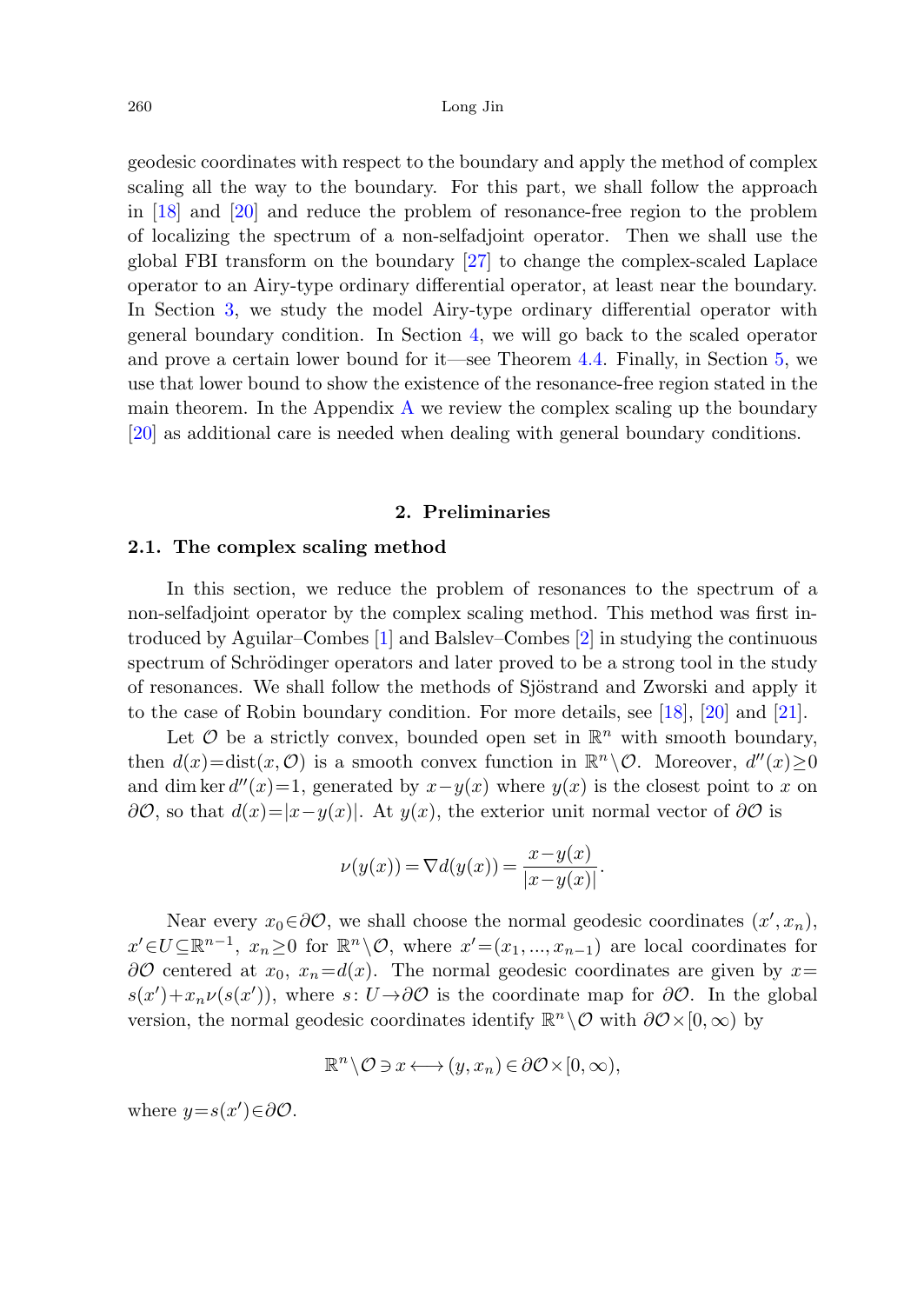Under these coordinates, for  $x_n$  small, we have the expression

$$
-h^{2}\Delta = (hD_{x_{n}})^{2} + R(x', hD_{x'}) - 2x_{n}Q(x', hD_{x'}) + O(x_{n}^{2}(hD_{x'})^{2})
$$

$$
+ O(h)hD_{x} + O(h^{2}),
$$

where we introduce the semiclassical parameter  $h>0$  which we will later let tend to zero, and R and Q are two quadratic forms which are dual to the first and second fundamental form, respectively. Thus the principal curvatures of  $\partial O$  at  $y=s(x')$ are the eigenvalues of Q with respect to R.

Now following [[20\]](#page-31-14) and [[21\]](#page-31-15) we introduce the family of complex scaling contours  $(0<\theta<\theta_0)$ 

$$
\Gamma_{\theta} = \{ z = x + i\theta f'(x) : x \in \mathbb{R}^n \setminus \mathcal{O} \} \subset \mathbb{R}^n \setminus \mathcal{O} + i\mathbb{R}^n,
$$

where  $f: \mathbb{R}^n \setminus \mathcal{O} \to \mathbb{R}$  is a smooth function such that for x near  $\mathcal{O}$ ,  $f(x) = \frac{1}{2}d(x)^2$ , so  $f'(x) = d(x)d'(x)$ . If we parametrize  $\Gamma_{\theta}$  by  $x \in \mathbb{R}^{n} \setminus \mathcal{O}$ , then we can compute the principal symbol of  $-\Delta|_{\Gamma_{\theta}}$  as

$$
p_{\theta}(x,\xi) = \langle (1 + i\theta f''(x))^{-1}\xi, (1 + i\theta f''(x))^{-1}\xi \rangle = a_{\theta} - ib_{\theta},
$$

where

$$
a_{\theta} = \langle (1 - (\theta f''(x))^2)\tilde{\xi}, \tilde{\xi}\rangle, b_{\theta} = 2\theta \langle f''(x)\tilde{\xi}, \tilde{\xi}\rangle \text{ and } \tilde{\xi} = (1 + (\theta f''(x))^2)^{-1}\xi.
$$

In normal geodesic coordinates, we can write the contours  $\Gamma_{\theta}$  as the image of

$$
U \times [0, \infty) \ni (x', x_n) \longmapsto s(x') + (1 + i\theta)x_n \nu(s(x')) \in \mathbb{C}^n,
$$

locally for  $x_n$  small. In the global version, by rescaling  $t=|1+i\theta|x_n$ , the contours Γ<sub>θ</sub> are the image of

$$
\partial \mathcal{O} \times [0, \infty) \ni (y, t) \longmapsto y + g_{\theta}(t) \nu(y) \in \mathbb{C}^n,
$$

where  $g_{\theta}$ :  $[0,\infty) \to \mathbb{C}$  is a smooth injective map such that  $|g'_{\theta}| = 1$ ,  $g(0) = 0$ ,  $g(t) =$  $t(1+i\theta)/|1+i\theta|$  for t near 0;  $q(t)=t(1+i\varphi(\theta))/|1+i\varphi(\theta)|$  outside a small neighborhood of 0 and

$$
\arg(1+i\varphi(\theta)) \le \arg g(t) \le \arg(1+i\theta) \quad \text{and} \quad \frac{1}{2}\arg(1+i\varphi(\theta)) \le \arg g'(t) \le (1+i\theta).
$$

We shall choose  $\varphi(\theta)$  small enough such that  $\Gamma_{\theta}$  satisfy the conditions given in [[21\]](#page-31-15). In particular, we shall work on the contour  $\Gamma = \Gamma_{\theta}$  for  $\theta = \theta_1$  such that  $g = g_{\theta_1}(t)$ equals to  $te^{-\pi i/3}$  for t near 0 (later on we shall use  $t \in [0, L^{-1}]$  for L large enough). On this contour,

$$
-h^{2}\Delta|_{\Gamma} = g'(t)^{-2}(hD_{t})^{2} + R(y, hD_{y}) - 2g(t)Q(y, hD_{y}) + O(t^{2}(hD_{y})^{2}) + O(h)hD_{y,t} + O(h^{2}),
$$

which is elliptic in both semiclassical sense and the usual sense.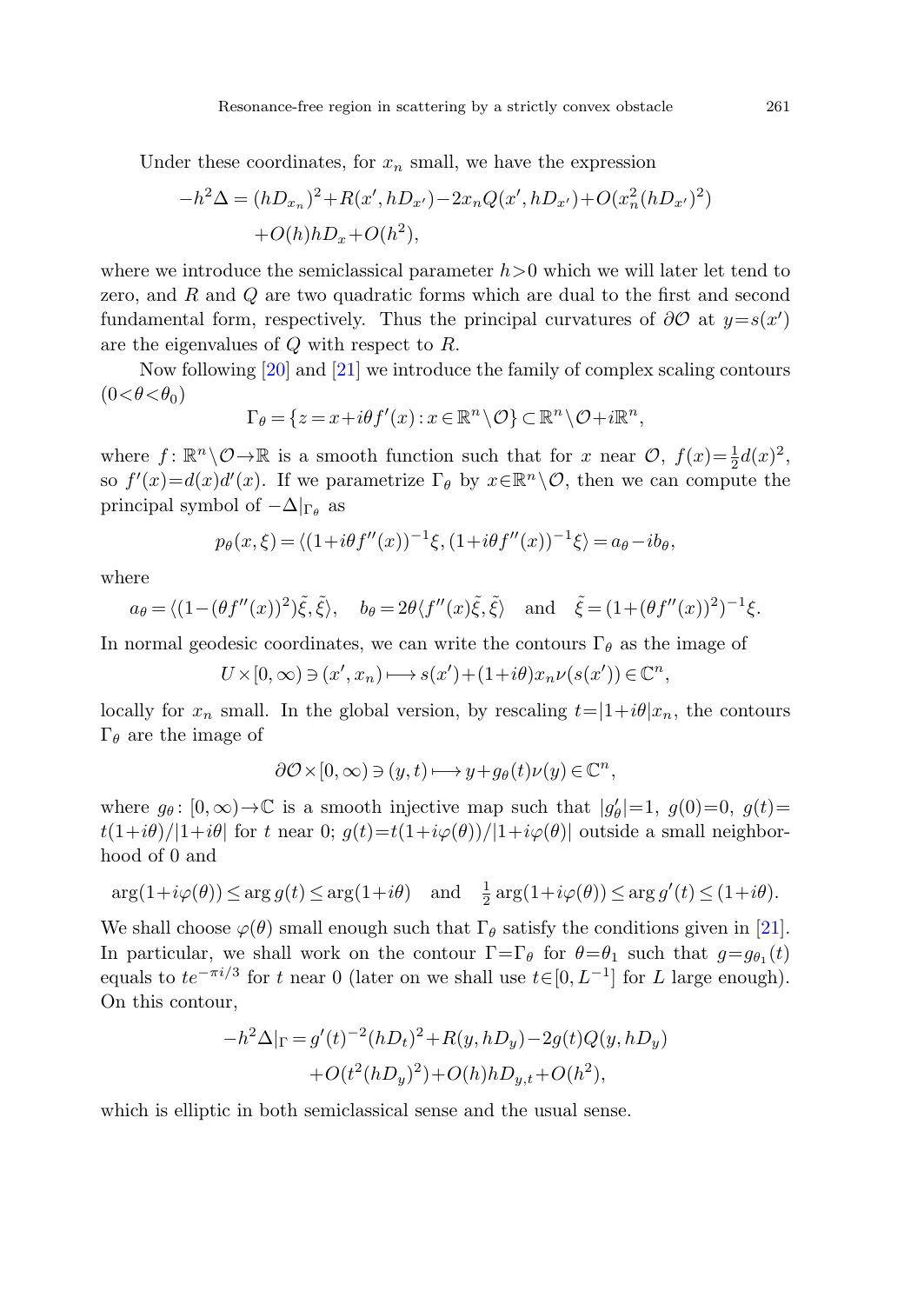For t small such that  $q(t)=te^{\pi i/3}$ ,

$$
-h^{2}\Delta|_{\Gamma} = e^{-2\pi i/3}((hD_{t})^{2} + 2tQ(y, hD_{y})) + R(y, hD_{y}) + O(t^{2}(hD_{y})^{2}) + O(h)hD_{y,t} + O(h^{2}).
$$

Let p be the principal symbol of  $-h^2\Delta|_{\Gamma}$ . We notice that from [\[20](#page-31-14)], if  $q=q_{\theta_1}$ and  $\varphi = \varphi(\theta_1)$  are chosen suitably, then p lies in the lower half plane and for every  $\delta$ >0, there exists  $\varepsilon$ >0 such that

$$
t \ge \delta \quad \Longrightarrow \quad \varepsilon \le -\arg p \le \pi - \varepsilon.
$$

Now we consider the boundary condition. In the normal geodesic coordinates  $(y, t) \in \partial \mathcal{O} \times [0, \infty)$ , the Robin boundary condition becomes

$$
\partial_t u + \gamma u|_{t=0} = 0.
$$

Therefore in the scaled operator, we shall choose the boundary condition

$$
e^{-\pi i/3}\partial_t u + \gamma u|_{t=0} = 0
$$

or

$$
\partial_{\nu}u + ku|_{\partial\Gamma} = 0,
$$

<span id="page-5-0"></span>where  $k: \partial \Gamma \to \mathbb{C}$  is a smooth function.

We shall define the scaled operator  $P = P_{\Gamma}^{(\gamma)} = -\Delta|_{\Gamma} : D(\Gamma) \to L^2(\Gamma)$ , where  $D(\Gamma) = \{u \in H^2(\Gamma): \partial_\nu u + k u|_{\partial \Gamma} = 0\}$ , and regard P as an operator on  $\mathbb{R}^n \setminus \mathcal{O}$  by the parametrization of  $\Gamma$  given above. According to [[18\]](#page-31-13), P has discrete spectrum in the sector  $e^{-i(0,2\varphi)}(0,\infty)$ . Moreover, we have the following result.

<span id="page-5-1"></span>**Proposition 2.1.** The resonances of  $P^{(\gamma)}$  in  $-\varphi < \arg \zeta < 0$  are the same as the square roots of the eigenvalues of P in  $-2\varphi \langle \arg \zeta \langle 0$ .

The proof of the theorem is based on the following deformation results. First, we have the lemma about non-characteristic deformations which was proved in [\[18](#page-31-13)].

**Lemma 2.2.** Let  $\omega \subset \mathbb{R}^n$  be an open set and h:  $[0, 1] \times \omega \ni (t, y) \mapsto h(t, y) \in \mathbb{C}^n$ be a smooth proper map such that

- (1) det $(\partial_u h(t, y)) \neq 0$  for all  $(t, y)$ ;
- (2)  $h(t, \cdot)$  is injective;
- (3)  $h(t, y)=h(0, y)$  for  $y \in \omega \backslash K$ , where K is a compact subset of  $\omega$ .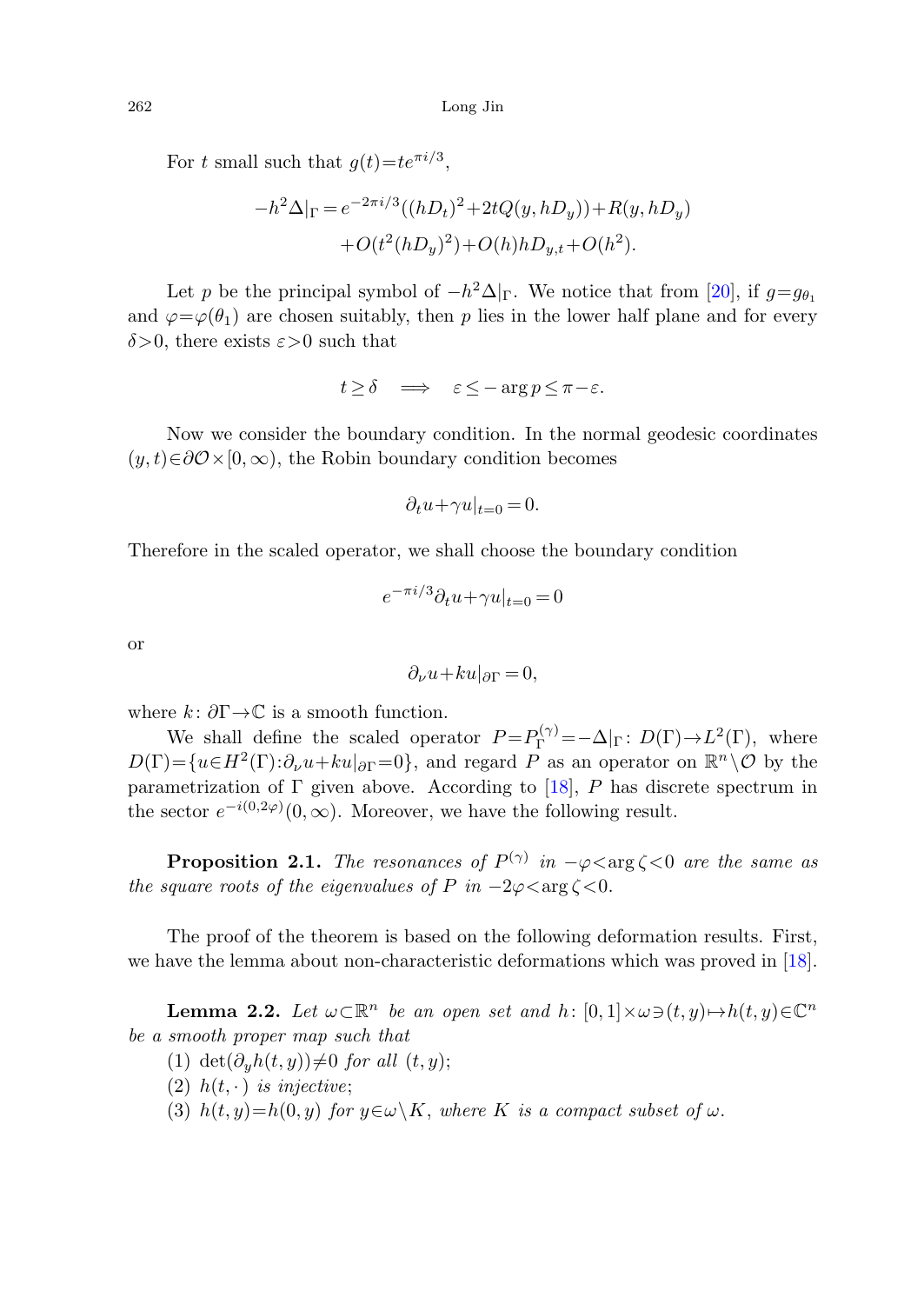<span id="page-6-0"></span>We write  $\Gamma_t=h({t} \times \omega)$ . Let  $P(x, D_x)$  be a partial differential operator with holomorphic coefficients defined in a neighborhood of  $h([0,1]\times\omega)$  such that  $P|_{\Gamma_t}$  is elliptic for  $0 \le t \le 1$ . If  $u_0 \in \mathcal{D}'(\Gamma_0)$  and  $P_{\Gamma_0} u_0$  extends to a holomorphic function in a neighborhood of  $h([0,1]\times\omega)$ , then  $u_0$  extends to a holomorphic function in a neighborhood of  $h([0,1] \times \omega)$ .

Next we need the following lemma which states that we can apply the deformation all the way to the boundary and get the desired boundary values.

**Lemma 2.3.** Assume that  $u \in C^{\infty}(\mathbb{R}^n \setminus \mathcal{O})$  satisfy  $(-\Delta - \lambda^2)^{k_0}u = 0$  and  $\partial^{\alpha}u|_{\partial\Omega} =$  $\bar{u}_{\alpha} \in C^{\infty}(\partial \Omega)$  in a neighborhood of  $x_0$ . Then there exists a complex neighborhood W of  $x_0$  such that

(1) u extends holomorphically to a function  $U$  in a complex open neighborhood of  $W \cap (\bigcup_{|\theta| \le \theta_0} \Gamma_\theta^0);$ 

(2)  $u_{\theta} = U|_{\Gamma_{\theta}}$  is smooth up to  $\partial \Gamma_{\theta} = \partial \mathcal{O};$ 

(3)  $(-\Delta|_{\Gamma_\theta} - \lambda^2)^{k_0} u_\theta = 0$  and  $\partial^\alpha u_\theta|_{\partial \Gamma_\theta} = \bar{u}_\alpha$  in  $\Gamma_\theta \cap W$ .

Moreover, we may replace  $\mathbb{R}^n \setminus \mathcal{O}$  by any fixed  $\Gamma_n$  with  $|\eta| < \theta_0$ .

This lemma was proved in [[21\]](#page-31-15). We recall the proof with more details in Appendix [A.](#page-27-0) Combining these deformation results with the method in [[18\]](#page-31-13), we obtain Proposition [2.1.](#page-5-0)

#### **2.2. Semiclassical Sobolev spaces**

In this section, we review some basic facts about the semiclassical Sobolev spaces, especially the estimate of the trace operator which we shall use later.

Let  $H_h^s(\mathbb{R}^n) \subset \mathcal{S}'(\mathbb{R}^n)$  be the semiclassical Sobolev space of order s with the norm

$$
||u||_{H_h^s(\mathbb{R}^n)} = ||\langle hD\rangle^s u||_{L^2(\mathbb{R}^n)}, \quad \langle hD\rangle = (1 + (hD)^2)^{1/2}.
$$

Let X be a compact smooth manifold, we can choose a finite cover  $X_1, ..., X_p$ of X, where  $X_1, ..., X_p$  are coordinate charts with local coordinates  $x_1, ..., x_n$ . Then there exists a partition of unity  $\chi_j \in C_0^{\infty}(X_j)$ ,  $\sum_{j=1}^p \chi_j = 1$ . We define the semiclassical Sobolev space  $H_h^s(X)$  to be the space of all  $u \in \mathcal{D}'(X)$  such that

$$
\|u\|_{H_h^s(X)}^2=\sum_{j=1}^p\|\chi_j\langle hD\rangle^s\chi_ju\|_{L^2(X_j)}^2<\infty.
$$

For different choices of the coordinate charts and partition of unity, the norms are equivalent uniformly for  $h > 0$ . Also, another equivalent norm can be given by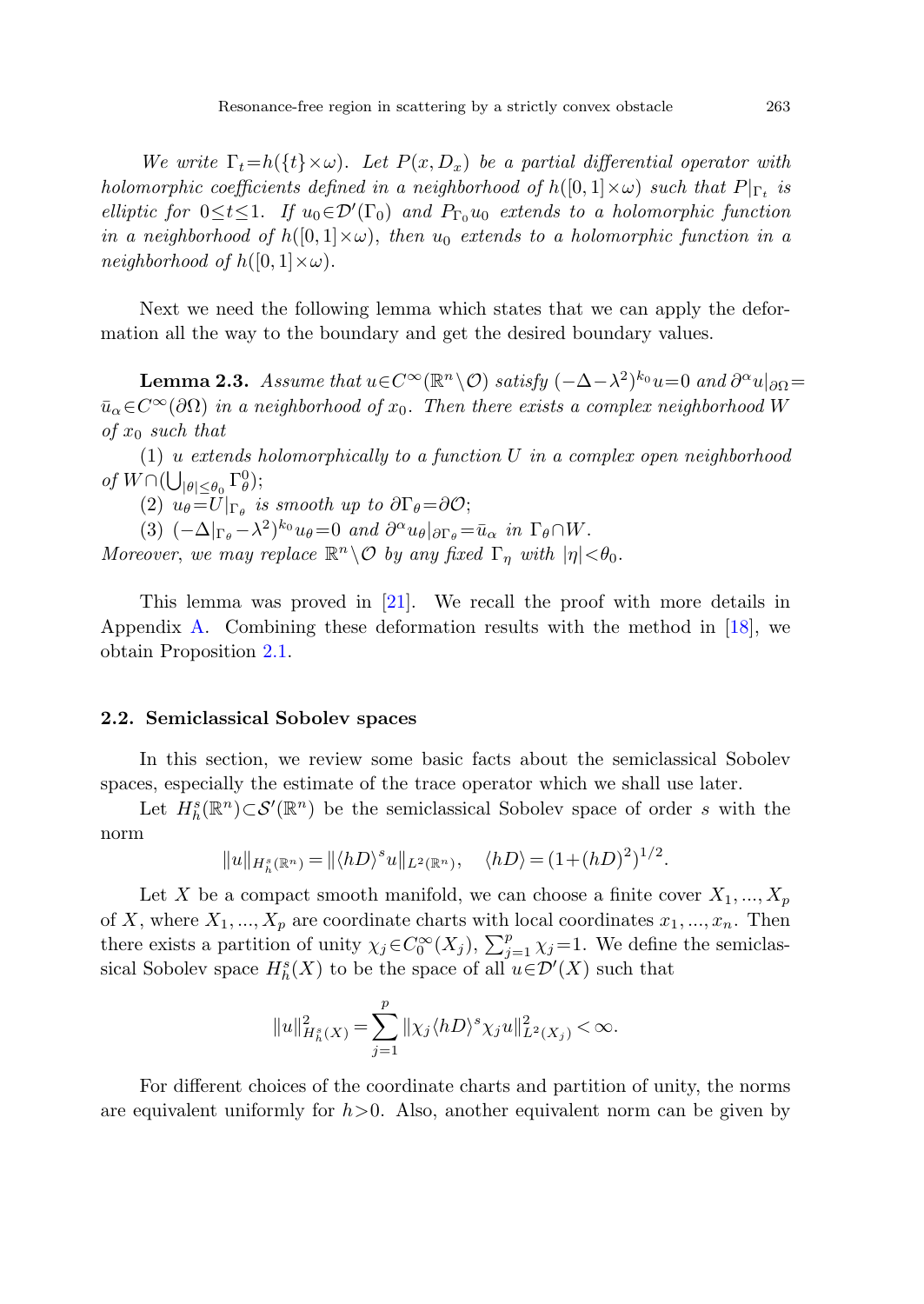<span id="page-7-1"></span> $||u||_{H_h^s(X)} = ||(I-h^2\Delta)^{s/2}u||_{L^2(X)}$ , where  $\Delta$  is the Laplacian operator with respect to some Riemannian metric. From this norm, we see that  $H_h^s(X)$  is a Hilbert space with inner product  $\langle u, v \rangle_{H_h^s(X)} = \langle (I - h^2 \Delta)^{s/2} u, (I - h^2 \Delta)^{s/2} v \rangle_{L^2(X)}$ .

Now consider the trace operator Tr:  $C^{\infty}(\mathbb{R}^n \setminus \mathcal{O}) \to C^{\infty}(\partial \mathcal{O}), u \mapsto u|_{\partial \mathcal{O}}$ . In the normal geodesic coordinates given in the previous section, it is equivalent to the operator Tr:  $C^{\infty}(X\times[0,\infty))\to C^{\infty}(X)$ , Tr  $u(y)=u(y,0)$ .

**Proposition 2.4.** For  $u \in C_0^{\infty}(X \times [0, \infty))$  we have

$$
\|\text{Tr}\, u\|_{H_h^1(X)}^2 \leq \frac{C}{h} \|u\|_{H_h^2(X\times [0,\infty))}^2.
$$

*Proof.* Since  $u \in C_0^{\infty}(X \times [0, \infty))$ , we know that there exists  $L > 0$  such that u is supported in  $X\times[0,L]$ . Therefore

$$
\begin{aligned} \|\text{Tr}\,u\|_{H_h^1(X)}^2 &= -\frac{1}{h} \int_0^\infty h D_t(\|u(\,\cdot\,,t)\|_{H_h^1(X)}^2) \, dt \\ &\leq \frac{2}{h} \int_0^\infty |\langle h D_t u(\,\cdot\,,t), u(\,\cdot\,,t) \rangle_{H_h^1(X)}| \, dt \\ &\leq \frac{1}{h} \int_0^\infty \left[ \|h D_t u(\,\cdot\,,t)\|_{H_h^1(X)}^2 + \|u(\,\cdot\,,t)\|_{H_h^1(X)}^2 \right] dt \\ &\leq \frac{C}{h} \|u\|_{H_h^2(X\times[0,\infty))}^2. \quad \Box \end{aligned}
$$

<span id="page-7-0"></span>Remark 2.5. A more careful analysis will give that  $\text{Tr} = O_s(h^{-1/2})$ :  $H_h^s(\Omega) \rightarrow$  $H_h^{s-(1/2)}(\partial\Omega)$  when  $s > \frac{1}{2}$  and  $\Omega \in \mathbb{R}^n$  is an open set with smooth boundary. We do not need this strong version in our argument.

#### **2.3. The FBI transform**

This section is devoted to a brief introduction of the Fourier–Bros–Iagolnitzer (FBI) transform on  $\mathbb{R}^n$  or a smooth compact manifold. The FBI transform was first introduced by Bros and Iagolnitzer to study the analytic singularity of a distribution and later on became an extremely useful tool in microlocal analysis. We refer to the books by Delort  $[5]$  $[5]$ , Folland  $[6]$  $[6]$  and Sjöstrand  $[16]$  $[16]$  for more details. An account of the semiclassical theory needed here can be found in Martinez [\[12](#page-31-20)] and Zworski [\[28](#page-32-1), Chapter 13]. In our argument an important part is played by the proof of the sharp Gårding inequality given by Cordoba and Fefferman [\[4](#page-30-4)]. Wunsch and Zworski [\[27](#page-32-0)] (see also [\[17](#page-31-11)] for the analytic case) adapted the FBI transform to compact Riemannian manifolds.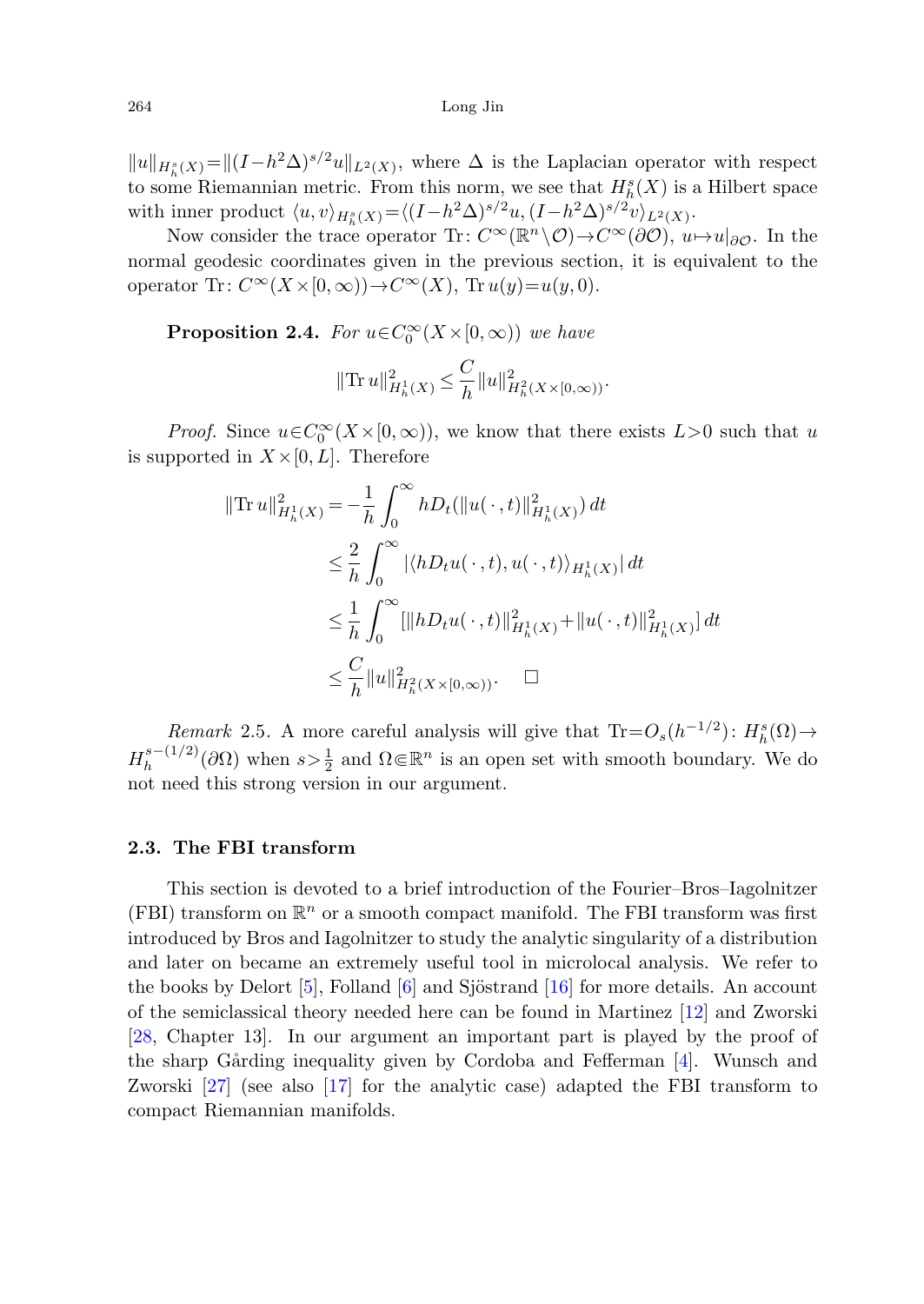We shall first review the basic facts about FBI transform on  $\mathbb{R}^n$ , then follow [[27\]](#page-32-0) to describe the FBI transform on a compact manifold which for us will eventually be ∂O.

The FBI transform of a function  $u \in \mathcal{S}'(\mathbb{R}^n)$  is given by

$$
T_h u(x,\xi) = 2^{-n/2} (\pi h)^{-3n/4} \int_{\mathbb{R}^n} e^{-(1/2h)(x-y)^2 + (i/h)(x-y)\cdot\xi} u(y) \, dy.
$$

This is a special case of the wave packet transform

$$
T_h u(x,\xi) = \langle u, \varphi_{(x,\xi,h)} \rangle_{\mathcal{S}',\mathcal{S}},
$$

where  $\varphi_{(x,\xi,h)}$  is a "wave packet" concentrated at  $(x,\xi) \in T^* \mathbb{R}^n$ . If we take  $\varphi_{(x,\xi,h)}$ to be the coherent state, then we get the FBI transform. The FBI transform is also closely related to the Bargmann transform in several complex variables:

$$
\widetilde{T}_h u(z) = \int_{\mathbb{R}^n} e^{-(1/2h)(z-y)^2} u(y) dy, \quad z \in \mathbb{C}^n.
$$

If we identify  $z=x-i\xi\in\mathbb{C}^n$  with  $(x,\xi)\in T^*\mathbb{R}^n$ , then

$$
T_h u(x,\xi) = 2^{-n/2} (\pi h)^{-3n/4} e^{-(1/2h)\xi^2} \widetilde{T}_h u(z).
$$

Let us define  $L^2_{\Phi}(\mathbb{C}^n)$  to be the  $L^2$ -space with the weight  $e^{-(1/h)(\text{Im }z)^2}m(dz)$ , where  $m(dz)$  is the Lebesgue measure on  $\mathbb{C}^n$ . Then  $\widetilde{T}_h : L^2(\mathbb{R}^n) \to L^2_{\Phi}(\mathbb{C}^n)$  is an isometry with image  $H_{\Phi}(\mathbb{C}^n) = \{f \in L^2_{\Phi}(\mathbb{C}^n) : f \text{ is holomorphic in } \mathbb{C}^n\}.$ 

Back to the FBI transform  $T_h: L^2(\mathbb{R}^n) \to L^2(\mathbb{R}^{2n})$ , the adjoint  $T_h^*: L^2(\mathbb{R}^{2n}) \to$  $L^2(\mathbb{R}^n)$  is given by

$$
T_h^* v(y) = 2^{-n/2} (\pi h)^{-3n/4} \int_{\mathbb{R}^{2n}} e^{-(1/2h)(x-y)^2 - (i/h)(x-y)\cdot\xi} v(x,\xi) dx d\xi.
$$

From the properties of the Bargmann transform, we know that  $T_h$  is an isometry with image  $L^2(\mathbb{R}^2) \cap e^{-(1/2h)\xi^2} A(\mathbb{C}_{x-i\xi}^n)$ . Thus  $T_h^* T_h u = u$  for every  $u \in L^2(\mathbb{R}^n)$  and  $T_h T_h^*$  is the orthogonal projection in the space  $L^2(\mathbb{R}^{2n})$  onto the image  $L^2(\mathbb{R}^{2n})\cap$  $e^{-(1/2h)\xi^2}A(\mathbb{C}^n_{x-i\xi}).$ 

Now let  $(X, g)$  be a compact Riemannian manifold. We let y be a point on X, dy be the volume form on X,  $(x, \xi)$  be a point on  $T^*X$  (where  $x \in X$  and  $\xi \in T^*_x X$ ) and  $dx d\xi$  be the canonical volume form on  $T^*X$ .

An admissible phase function  $\varphi(x, \xi, y)$  is a smooth function on  $T^*X \times X$  satisfying the following conditions: (here  $\Delta = \{(x, \xi, y) \in T^*X \times X : x = y\}$  is the "diagonal")

- (1)  $\varphi$  is an elliptic polyhomogeneous symbol of order one in  $\xi$ ;
- (2) Im  $\varphi \geq 0$ ;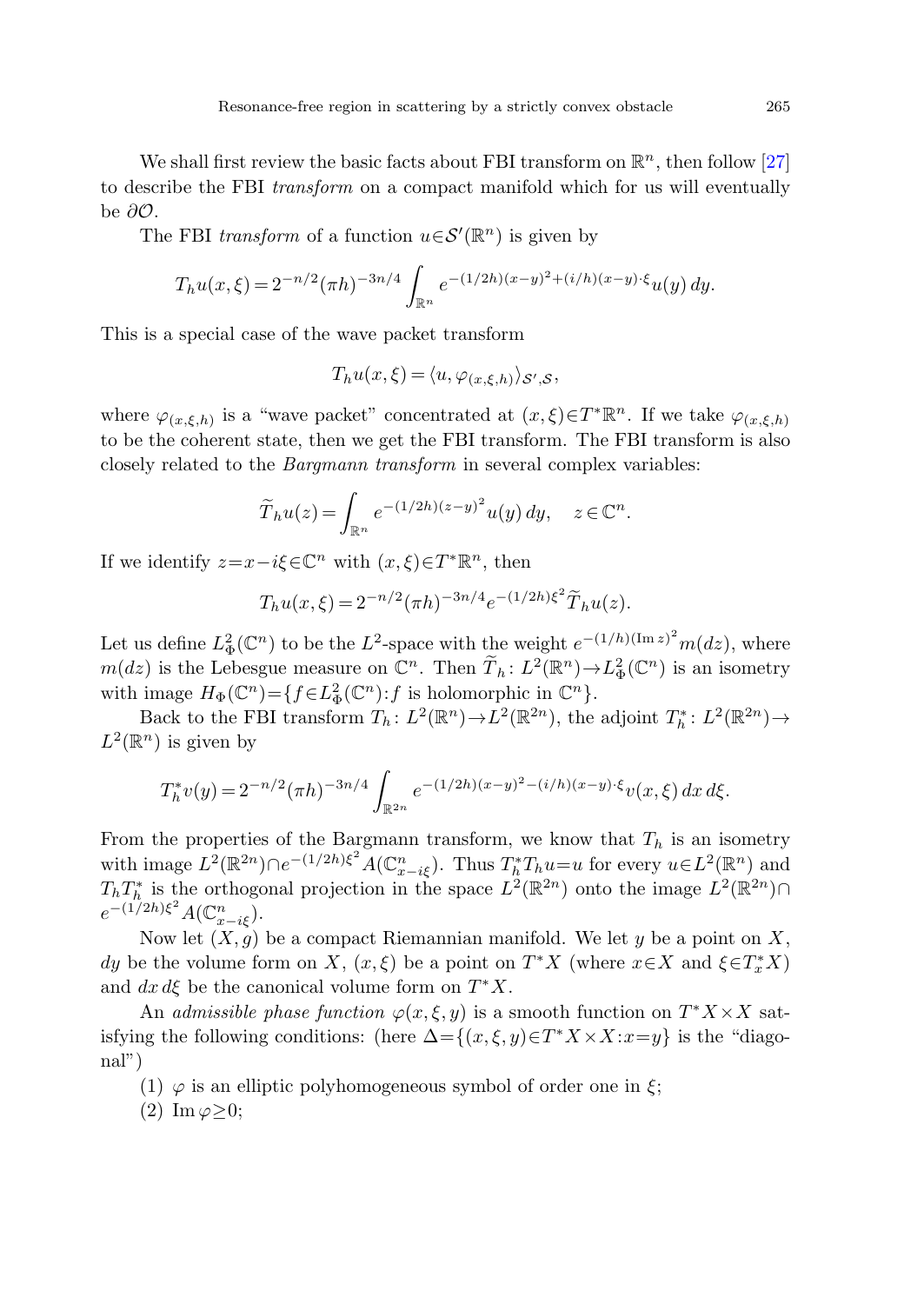(3)  $d_u \varphi|_{\Delta} = -\xi \, dy;$ (4)  $d_y^2 \operatorname{Im} \varphi |_{\Delta} \sim \langle \xi \rangle;$  $(5)$   $\varphi|_0 = 0$ .

Therefore near the diagonal  $\Delta$ ,  $\varphi = \xi \cdot (x-y) + \langle Q(x,\xi,y)(x-y), (x-y) \rangle$ , where Q is a symmetric matrix-valued symbol of degree 1 in  $\xi$  with  $\text{Im }Q|\Delta \sim \langle \xi \rangle I$ .

The symbol class  $h^m S^k_{\text{phg}}(T^*X \times X)$  is defined to be the collection of all smooth functions

$$
a = a(x, \xi, y; h) \sim h^m(a_k(x, \xi, y) + ha_{k-1}(x, \xi, y) + ...),
$$

where  $a_j(x, \xi, y)$  are polyhomogeneous symbols of degree j in  $\xi$  and the asymptotic expansion means that

$$
|a - h^{m}(a_{k} + ... + h^{j} a_{k-j})| \leq C_{j} h^{m+j+1} |\xi|^{k-j-1}, \quad |\xi| > 1.
$$

The symbol class  $h^m S^k_{\text{phg}}(T^*X)$  is defined similarly, without the y-components.

A symbol  $a \in h^m S^k_{\text{phg}}$  is called *elliptic* if the principal part  $|a_k| \sim \langle \xi \rangle$  uniformly with respect to other variables. The quantization of  $a$  is defined as the operator

$$
Op(a)u(y) = (2\pi h)^{-n} \int e^{(i/h)\xi \exp_x^{-1}(y)} a(x,\xi,y;h) u(x)\chi(y,x) dx d\xi,
$$

where exp is the exponential map with respect to g on X. We shall write  $h^m\Psi^k(X)$ for the algebra of all operators  $Op(a) + R$ ,  $a \in h^m S^k$ ,  $R = O(h^{\infty})$ :  $C^{-\infty}(X) \to C^{\infty}(X)$ .

Then following [[27\]](#page-32-0), an FBI transform on X is an operator  $T_h: C^{\infty}(X) \rightarrow$  $C^{\infty}(T^*X)$  given by

(2.1) 
$$
T_h u(x,\xi) = \int_X e^{(i/h)\varphi(x,\xi,y)} a(x,\xi,y;h) \chi(x,\xi,y) u(y) dy.
$$

<span id="page-9-0"></span>Here  $\varphi(x,\xi,y)$  is an admissible phase function,  $a(x,\xi,y;h) \in h^{-3n/4} S^{n/4}_{\text{phg}}$  is an elliptic polyhomogeneous symbol, and  $\chi(x, \xi, y)$  is a cut-off function to a small neighborhood of the diagonal  $\Delta$  such that Im  $\varphi \leq -C^{-1}d(x, y)^2$  on the support of  $\chi$ .

The following properties of the FBI transform were proved in [\[27\]](#page-32-0):

- (1)  $T_h: L^2(X) \rightarrow L^2(T^*X)$  is bounded for  $h < h_0$ ;
- (2) We can choose a suitable phase  $\varphi$  and elliptic symbol a such that

(2.2) 
$$
||T_h u||_{L^2(T^*X)} = (1 + O(h^{\infty}))||u||_{L^2(X)},
$$

i.e.  $T_h$  is an isometry modulo  $h^{\infty}$ .

From now on, we shall always use such kind of FBI transforms. Furthermore, from [[27\]](#page-32-0) we have the following result.

**Lemma 2.6.** Let 
$$
P = \text{Op}(p) \in h^k \Psi^m(X)
$$
. Then  $T_h^* p T_h - P \in h^{k+1} \Psi^{m-1}$ .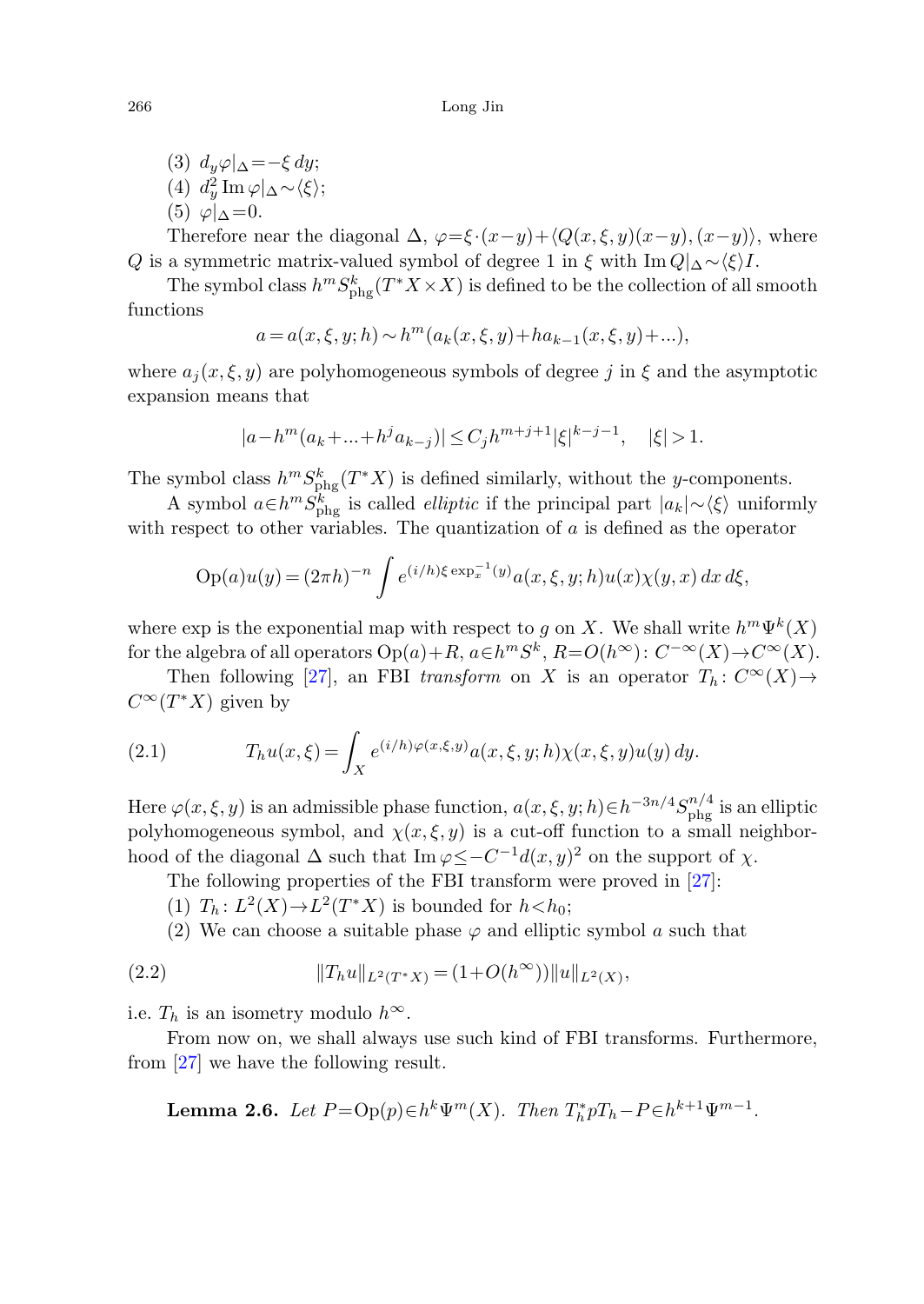<span id="page-10-3"></span>We can apply this to prove the following result.

**Proposition 2.7.** (1) For any  $u \in C^{\infty}(X)$ ,

<span id="page-10-2"></span>(2.3) 
$$
\|\langle \xi \rangle T_h u\|_{L^2(T^*X)} \leq C \|u\|_{H^1_h(X)}.
$$

(2) If  $A(x, hD_x)$  is a second-order differential operator on X, then for any  $u\in C^{\infty}(X),$ 

(2.4) 
$$
||A(x,\xi)Tu||_{L^2(T^*X)}^2 = ||A(x,hD_x)u||_{L^2(X)}^2 + O(h)||u||_{H_h^2}^2.
$$

Proof. (1) We have

$$
\begin{aligned} ||\langle \xi \rangle T_h u||^2 &= \langle \langle \xi \rangle T_h u, \langle \xi \rangle T_h u \rangle = \langle T_h^* \langle \xi \rangle^2 T_h u, u \rangle \\ &= \langle (I - \Delta)u, u \rangle + \langle Ru, u \rangle = ||u||_{H_h^1(X)} + \langle Ru, u \rangle, \end{aligned}
$$

where  $R \in h\Psi^1$ . So  $\langle Ru, u \rangle = O(h) \|u\|_{H_h^{1/2}(X)}^2$ .

(2) Notice that by symbol calculus

$$
(\bar{A}A)(x,hD) = A(x,hD)^*A(x,hD) \mod h\Psi^3
$$

we have the following

$$
||A(x,\xi)Tu||_{L^{2}(T^{*}X)}^{2} = \langle A(x,\xi)Tu, A(x,\xi)Tu\rangle = \langle T^{*}|A(x,\xi)|^{2}Tu, u\rangle
$$
  
=  $\langle A(x,hD)^{*}A(x,hD)u, u\rangle + \langle Ru, u\rangle = ||A(x,hD)u||^{2} + \langle Ru, u\rangle,$ 

where  $R \in h\Psi^3$ . So  $\langle Ru, u \rangle = O(h) ||u||^2_{H_h^{3/2}(X)}$ .  $\Box$ 

<span id="page-10-1"></span><span id="page-10-0"></span>Remark 2.8. We also notice that all of the discussion above work for functions with values in a Hilbert space H. In our case, we shall choose  $X=\partial\mathcal{O}$  and  $H=$  $L^2([0,\infty))$ .

#### **3. Estimates of the Airy operator**

In this section, we shall give lower bounds for the ordinary differential operator

(3.1) 
$$
P = e^{-2\pi i/3}((hD_t)^2 + t) + O(h)hD_t + O(h + t^2)
$$

defined on  $[0, \infty)$  with general conditions at  $t=0$ .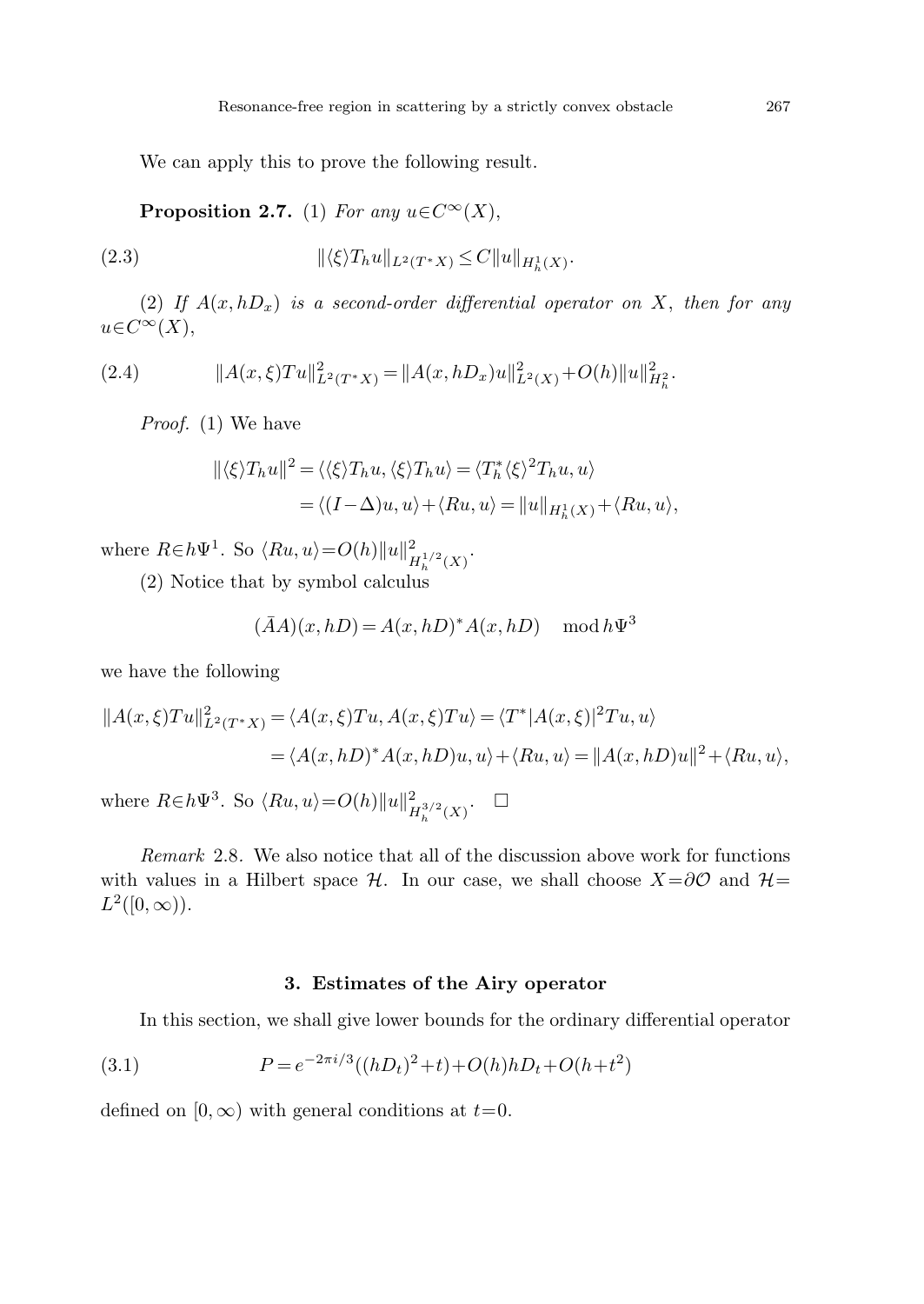### <span id="page-11-4"></span>**3.1. The Dirichlet and Neumann realizations**

Let Ai be the Airy function defined by

$$
\text{Ai}(s) = \frac{1}{2\pi} \int_{\text{Im}\,\sigma = \delta > 0} e^{i\sigma^3/3 + i\sigma s} \, d\sigma.
$$

<span id="page-11-0"></span>Then we can give all the eigenfunctions and eigenvalues for the Dirichlet and Neumann realizations of the Airy operator  $D_s^2 + s$  on  $[0, \infty)$ :

$$
(D_s^2 + s)Ai(s - \zeta_j) = \zeta_j Ai(s - \zeta_j), \quad Ai(-\zeta_j) = 0;
$$
  

$$
(D_s^2 + s)Ai(s - \zeta_j') = \zeta_j' Ai(s - \zeta_j'), \quad Ai'(-\zeta_j') = 0,
$$

<span id="page-11-1"></span>where  $0<\zeta_1<\zeta_2<...$ ,  $0<\zeta_1'<\zeta_2'<...$ ,  $\zeta_1\approx 2.338$ , and  $\zeta_1'\approx 1.019$ . The spectral theorem gives the following estimates:

Let  $v \in C_0^{\infty}[0, \infty)$ , if  $v(0)=0$ , then

(3.2) 
$$
\langle (D_s^2 + s)v, v \rangle \ge \zeta_1 ||v||^2;
$$

if  $D_s v(0)=0$ , then

(3.3) 
$$
\langle (D_s^2 + s)v, v \rangle \ge \zeta_1' ||v||^2.
$$

Now we consider the semiclassical version of the Airy operator  $(hD_t)^2+t$ . By changing the variables  $t=h^{2/3}s$ , we have

$$
(hD_t)^2 + t = h^{2/3}(D_s^2 + s).
$$

For  $u=u(t)$ , we define  $v(s)=h^{1/3}u(h^{2/3}s)$ . Then  $u(t)=h^{-1/3}v(h^{-2/3}t)$ ,  $||u||_{L_t^2} =$  $||v||_{L_s^2}$  and

$$
((hDt)2 + t)u(t) = h1/3(Ds2 + s)v(s).
$$

<span id="page-11-2"></span>Therefore

$$
\langle ((hD_t)^2 + t)u, u \rangle_{L_t^2} = h^{2/3} \langle (D_s^2 + s)v, v \rangle_{L_s^2}.
$$

<span id="page-11-3"></span>Applying the estimates ([3.2](#page-11-0)) and [\(3.3\)](#page-11-1), we have for  $u \in C_0^{\infty}[0, \infty)$ , if  $u(0)=0$ , then

(3.4) 
$$
\langle ((hD_t)^2 + t)u, u \rangle \ge \zeta_1 h^{2/3} ||u||^2;
$$

if  $D_t u(0)=0$ , then

(3.5) 
$$
\langle ((hD_t)^2 + t)u, u \rangle \ge \zeta_1'h^{2/3}||u||^2.
$$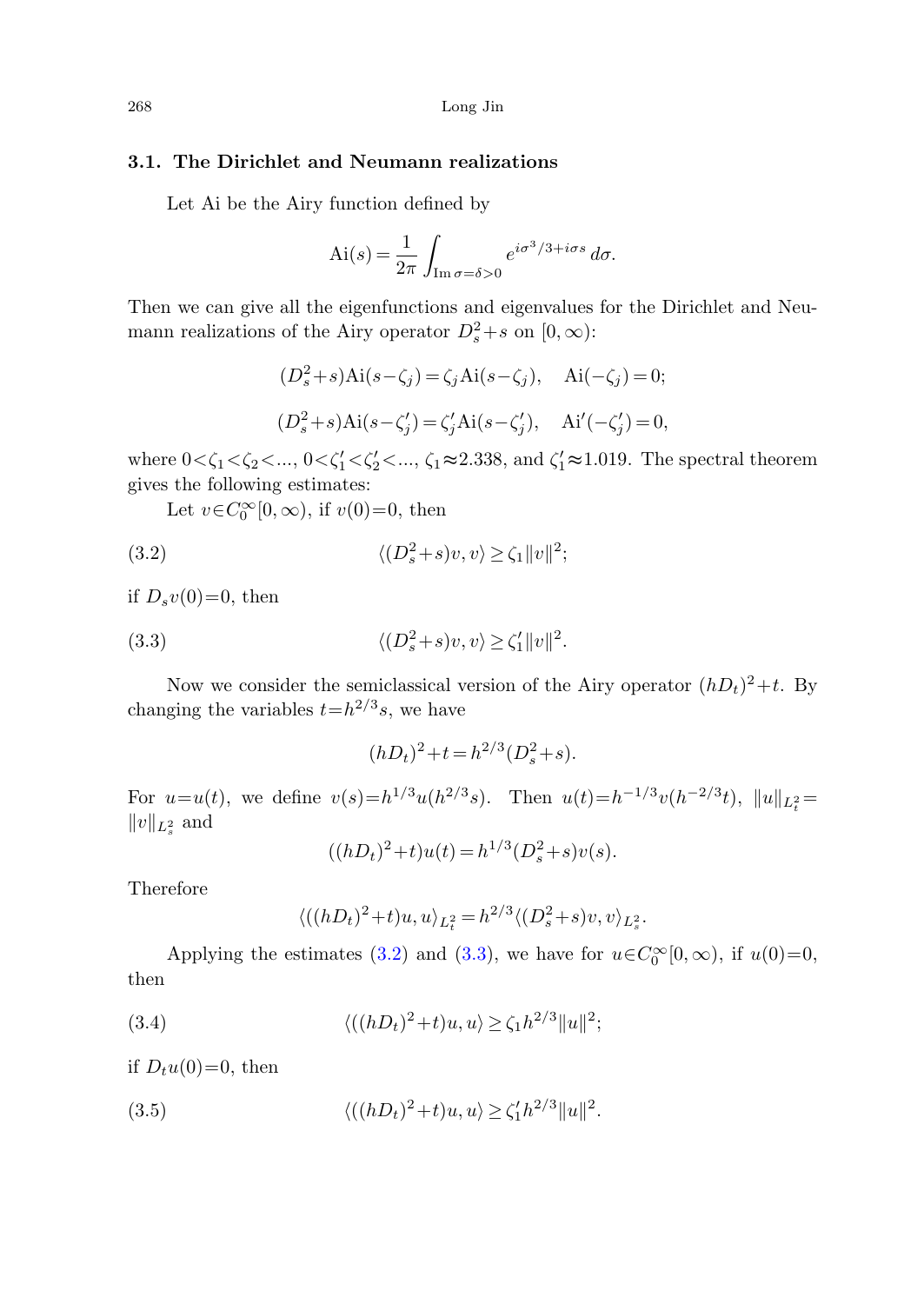<span id="page-12-2"></span><span id="page-12-0"></span>We also have the following useful identity: for  $u \in C_0^{\infty}([0, \infty))$ , with  $u(0)=0$  or  $D_t u(0) = 0,$ 

$$
\langle ((hD_t)^2 + t)u, u \rangle = \langle (hD_t)^2u, u \rangle + \langle tu, u \rangle = ||hD_t u||^2 + ||t^{1/2}u||^2,
$$

and consequently

(3.6) 
$$
\langle ((hD_t)^2 + t)u, u \rangle \ge ||hD_t u||^2;
$$

(3.7) 
$$
\langle ((hD_t)^2 + t)u, u \rangle \ge ||t^{1/2}u||^2.
$$

Now we can estimate  $||((hD_t)^2+t)u||$  by the Cauchy–Schwarz inequality

$$
||((hD_t)^2+t)u|| \, ||u|| \ge \langle ((hD_t)^2+t)u, u \rangle.
$$

If  $u(0)=0$ , then by  $(3.4)$  $(3.4)$ 

(3.8) 
$$
\|((hD_t)^2 + t)u\| \ge \zeta_1 h^{2/3} \|u\|,
$$

and by  $(3.6)$  $(3.6)$  $(3.6)$ 

$$
||((hD_t)^2+t)u||^2 \ge \zeta_1 h^{2/3} \langle ((hD_t)^2+t)u, u \rangle \ge \zeta_1 h^{2/3} ||hD_t u||^2.
$$

Thus

(3.9) 
$$
\|((hD_t)^2 + t)u\| \ge \sqrt{\zeta_1}h^{1/3}\|hD_t u\|.
$$

Similarly, if  $D_tu(0)=0$ , by  $(3.5)$  $(3.5)$  and  $(3.6)$  $(3.6)$  $(3.6)$ , we have

(3.10) 
$$
\|((hD_t)^2 + t)u\| \ge \zeta_1'h^{2/3}\|u\|
$$

and

(3.11) 
$$
\|((hD_t)^2 + t)u\| \ge \sqrt{\zeta_1'}h^{1/3}\|hD_t u\|.
$$

Another way to estimate  $||(hD_t)^2+t)u||$  is to use the following identity: If  $u(0)=0$  or  $D_t u(0)=0$ , since  $\langle u, hD_t u \rangle$  is real

<span id="page-12-1"></span>
$$
\begin{aligned} ||((hD_t)^2 + t)u||^2 &= ||(hD_t)^2u||^2 + ||tu||^2 + 2\operatorname{Re}\langle tu, (hD_t)^2u\rangle \\ &= ||(hD_t)^2u||^2 + ||tu||^2 + 2\operatorname{Re}\langle hD_t(tu), hD_tu\rangle \\ &= ||(hD_t)^2u||^2 + ||tu||^2 + 2\operatorname{Re}\langle thD_tu, hD_tu\rangle + h\operatorname{Re}(-2i\langle u, hD_tu\rangle) \\ &= ||(hD_t)^2u||^2 + ||tu||^2 + 2||t^{1/2}hD_tu||^2. \end{aligned}
$$

This gives us the estimates

(3.12) ((hDt) <sup>2</sup>+t)u<sup>2</sup> ≥ (hDt) <sup>2</sup>u<sup>2</sup>+tu<sup>2</sup> ≥ (hDt) <sup>2</sup>u<sup>2</sup>.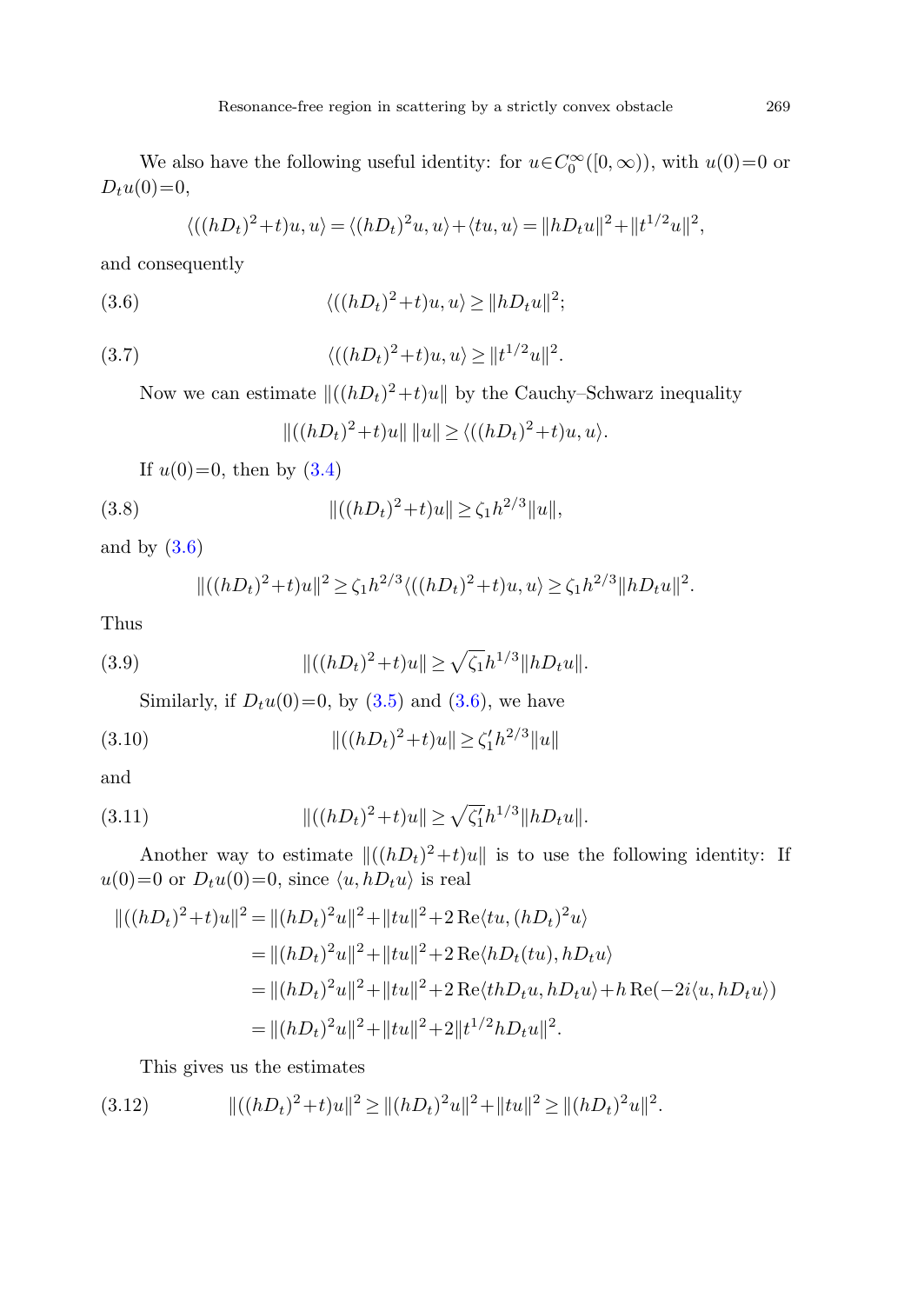### **3.2. A general condition**

Now we remove the Dirichlet or Neumann condition at  $t=0$  and try to get a lower bound of  $\langle ((hD_t)^2+t)u, u \rangle$ . In this case,  $(hD_t)^2+t$  is no longer a selfadjoint operator, but the semiclassical setting allows us to view it as a perturbation of the Neumann realization. We shall start with the following basic estimate

$$
||hD_t u||^2 = \langle hD_t u, hD_t u \rangle = \langle (hD_t)^2 u, u \rangle - ih^2 D_t u(0)\overline{u}(0)
$$
  

$$
\le \langle ((hD_t)^2 + t)u, u \rangle - ih^2 D_t u(0)\overline{u}(0).
$$

<span id="page-13-2"></span>Since the right-hand side is real, we have

$$
||hD_tu||^2 \le \text{Re}\langle ((hD_t)^2 + t)u, u \rangle - \text{Re}(ih^2D_tu(0)\bar{u}(0))
$$
  
\n
$$
\le \text{Re}\langle ((hD_t)^2 + t)u, u \rangle + h^2|D_tu(0)||u(0)|
$$
  
\n
$$
\le \text{Re}\langle ((hD_t)^2 + t)u, u \rangle + O(h^2)|D_tu(0)|^2 + O(h^2)|u(0)|^2,
$$

<span id="page-13-0"></span>or

(3.13) 
$$
\operatorname{Re}\langle((hD_t)^2+t)u,u\rangle \ge ||hD_t u||^2 - O(h^2)|D_t u(0)|^2 - O(h^2)|u(0)|^2,
$$

<span id="page-13-1"></span>which is the analogue of  $(3.6)$  $(3.6)$  for general u. Next we try to get an analogue of  $(3.4)$ and ([3.5\)](#page-11-3).

**Lemma 3.1.** Suppose  $u \in C_0^{\infty}([0,\infty))$ . Then we have the estimates

$$
(3.14) \qquad \text{Re}\langle ((hD_t)^2 + t)u, u \rangle \ge \zeta_1' h^{2/3} (1 - O(h^{2/3})) ||u||^2 - O(h^2) |D_t u(0)|^2
$$

and

$$
(3.15) \qquad |\text{Im}\langle ((hD_t)^2 + t)u, u \rangle| \le O(h^{2/3}) \operatorname{Re}\langle ((hD_t)^2 + t)u, u \rangle + O(h^2)|D_t u(0)|^2.
$$

*Proof.* Write  $D_t u(0) = a$  for simplicity. First, we use the scaling  $t = h^{2/3} s$ ,  $v(s) =$  $h^{1/3}u(h^{2/3}s)$  as before. We have

$$
\langle ((hD_t)^2 + t)u, u \rangle_{L_t^2} = h^{2/3} \langle (D_s^2 + s)v, v \rangle_{L_s^2},
$$

and more importantly,  $D_s v(0) = hD_t u(0) = ha$ . Now let  $v(s) = w(s) + has\chi(s)$ , where  $\chi \in C_0^{\infty}([0,\infty))$  is a fixed function such that  $\chi \equiv 1$  near 0. Then we get the decomposition

$$
\langle (D_s^2 + s)v, v \rangle = \langle (D_s^2 + s)w, w \rangle + ha \langle (D_s^2 + s)s\chi, w \rangle
$$

$$
+ h\bar{a} \langle (D_s^2 + s)w, s\chi \rangle + h^2 |a|^2 \langle (D_s^2 + s)s\chi, s\chi \rangle
$$

.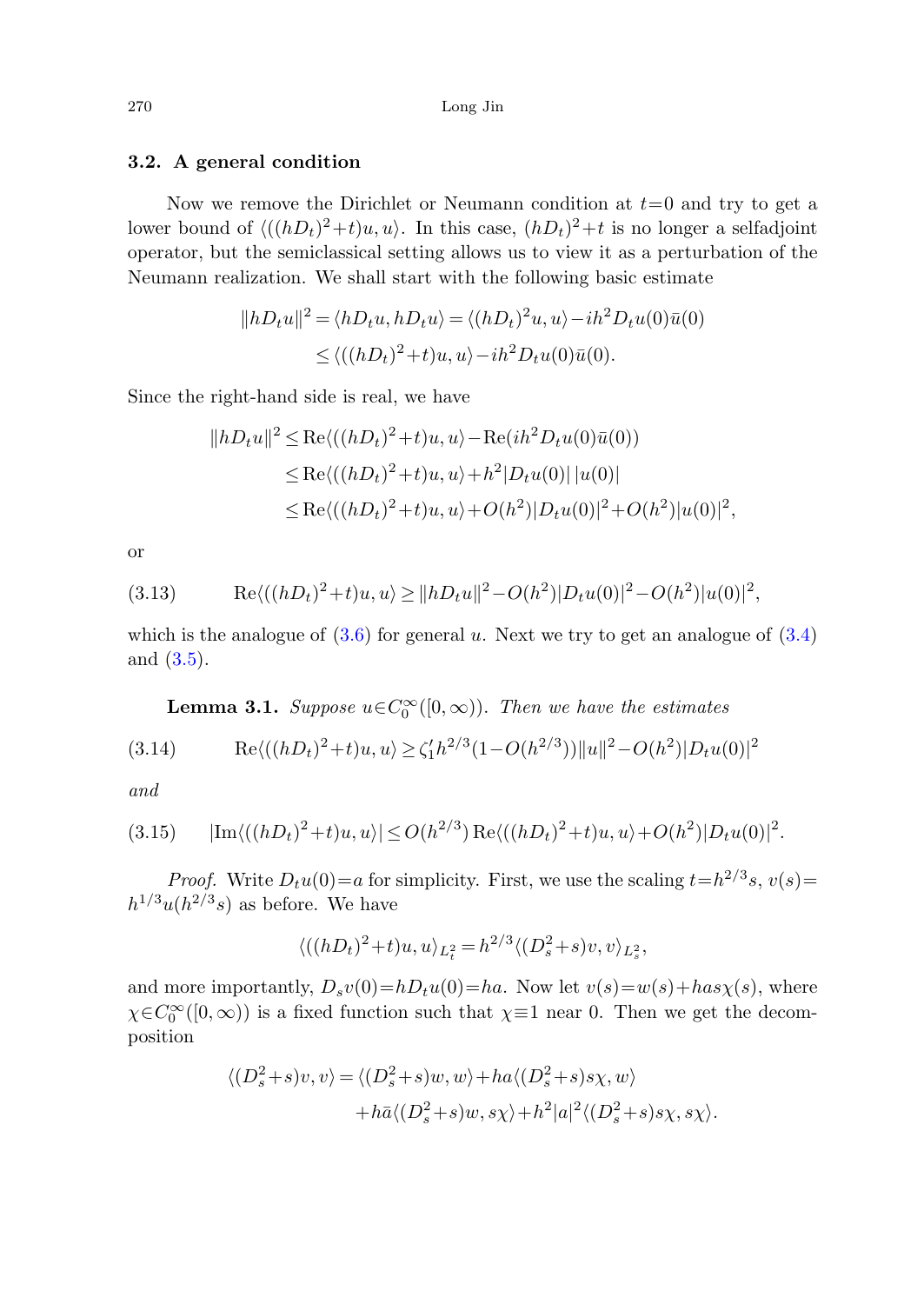Since w satisfies the Neumann condition  $D_s w(0) = 0$ , we know the first term is real. We can integrate by parts to rewrite the third term as  $-h\bar{a}\langle D_s w, D_s(s\chi)\rangle +$  $h\bar{\alpha}\langle w, s^2\chi\rangle$ . Therefore for the real part, by the Cauchy–Schwarz inequality,

$$
\operatorname{Re}\langle (D_s^2+s)v, v \rangle \ge \langle (D_s^2+s)w, w \rangle - O(h)|a| \|D_s w\| - O(h)|a| \|w\| - O(h^2)|a|^2
$$
  
 
$$
\ge \langle (D_s^2+s)w, w \rangle - O(h^{4/3})|a|^2 - O(h^{2/3})(\|w\|^2 + \|D_s w\|^2).
$$

<span id="page-14-0"></span>From

$$
||D_s w||^2 = \langle D_s w, D_s w \rangle = \langle D_s^2 w, w \rangle \le \langle (D_s^2 + s) w, w \rangle
$$

and

$$
||w||^2 \le \frac{1}{\zeta_1'} \langle (D_s^2 + s)w, w \rangle
$$

 $(by (3.3))$  $(by (3.3))$  $(by (3.3))$ , we have

$$
(3.16) \qquad \text{Re}\langle (D_s^2+s)v, v \rangle \ge (1 - O(h^{2/3})) \langle (D_s^2+s)w, w \rangle - O(h^{4/3})|a|^2.
$$

By  $(3.3)$  $(3.3)$  $(3.3)$  and

$$
||w||^2 \ge (||v|| - ||has \chi||)^2 = ||v||^2 - O(h)|a| ||v|| + O(h^2)|a|^2
$$
  
\n
$$
\ge (1 - O(h^{2/3})) ||v||^2 - O(h^{4/3})|a|^2,
$$

we get

$$
\begin{aligned} \operatorname{Re}\langle (D_s^2 + s)v, v \rangle &\ge \zeta_1' (1 - O(h^{2/3})) \|w\|^2 - O(h^{4/3}) |a|^2 \\ &\ge \zeta_1' (1 - O(h^{2/3})) \|v\|^2 - O(h^{4/3}) |a|^2. \end{aligned}
$$

For the imaginary part, we have

$$
|\text{Im}\langle (D_s^2+s)v, v \rangle| \le O(h^{4/3})|a|^2 + O(h^{2/3})(\|w\|^2 + \|D_s w\|^2)
$$
  

$$
\le O(h^{4/3})|a|^2 + O(h^{2/3})\langle (D_s^2+s)w, w \rangle.
$$

Using  $(3.16)$  $(3.16)$  again, we have

$$
|\text{Im}\langle (D_s^2+s)v, v \rangle| \le O(h^{4/3})|a|^2 + O(h^{2/3}) \text{Re}\langle (D_s^2+s)v, v \rangle.
$$

Scaling back from v to u, we get the desired estimates [\(3.14](#page-13-0)) and ([3.15](#page-13-1)).  $\Box$ 

Finally, we need an analogue of ([3.12](#page-12-1)). The argument in Section [3.1](#page-11-4) shows that

$$
\|((hD_t)^2 + t)u\|^2 = \|(hD_t)^2u\|^2 + \|tu\|^2 + 2\|t^{1/2}hD_tu\|^2 + h\operatorname{Re}(-2i\langle u, hD_tu\rangle).
$$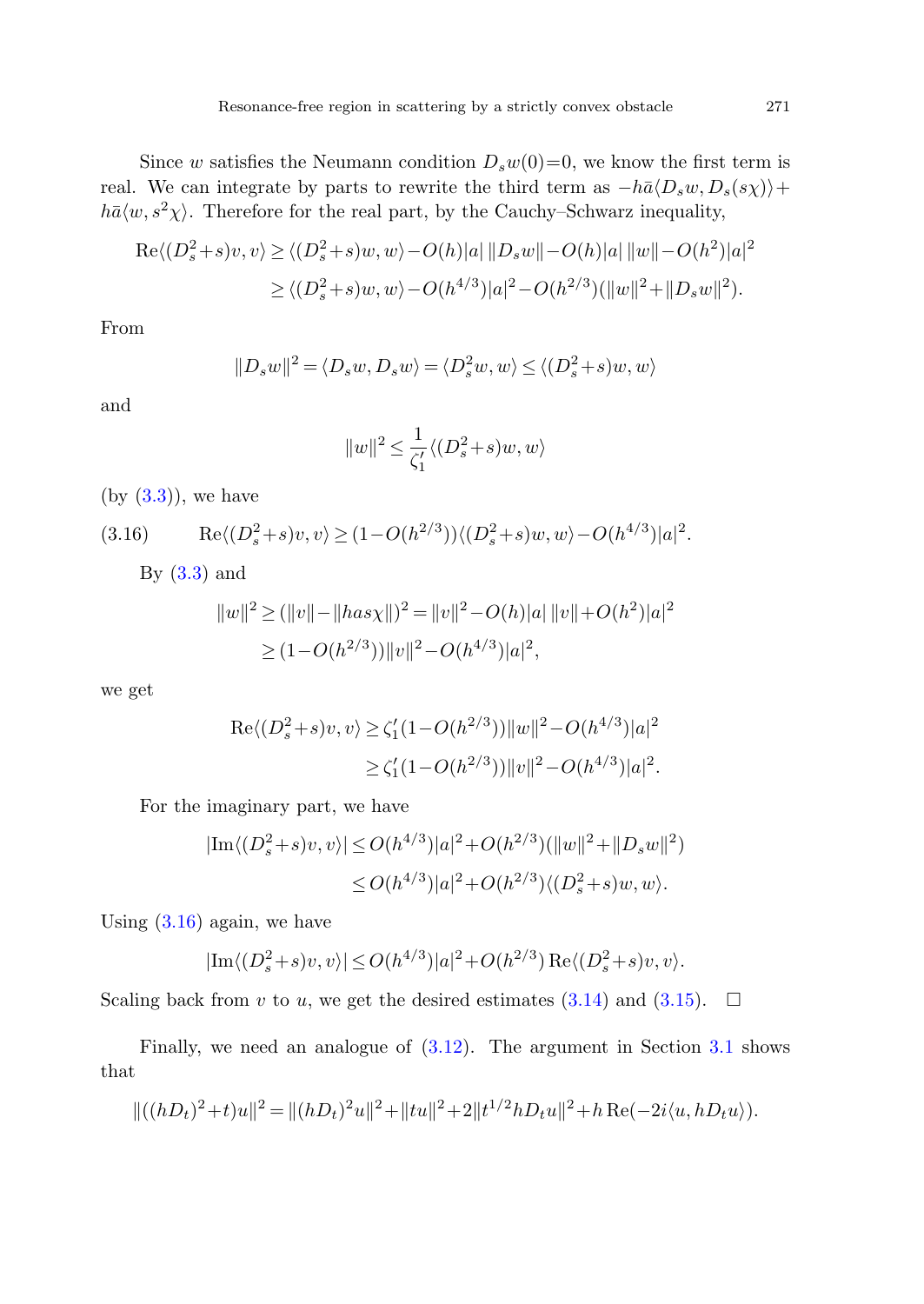<span id="page-15-1"></span>Although the last term is no longer zero, we can calculate it through integration by parts. Since

$$
\langle u, hD_t u \rangle = \langle hD_t u, u \rangle - hi |u(0)|^2
$$

we have

$$
Re(-2i\langle u, hD_t u \rangle) = -h|u(0)|^2,
$$

and thus

(3.17) 
$$
\|((hD_t)^2 + t)u\|^2 \geq \|(hD_t)^2u\|^2 - h^2|u(0)|^2.
$$

#### <span id="page-15-0"></span>**3.3. Restriction to a small interval**

Now we restrict the support of  $u$  to a small fixed interval and get a better estimate.

**Lemma 3.2.** If  $L>0$  is sufficiently large,  $0 < h < h_0(L)$ , then the following estimate holds uniformly for  $u \in C_0^{\infty}([0, L^{-1}])$ :

$$
(3.18)\qquad\text{Re}\langle((hD_t)^2+t)u,u\rangle\geq(\zeta_1'h^{2/3}-O(hL))\|u\|^2-O(h^2)|D_tu(0)|^2+\frac{L}{2}\|tu\|^2.
$$

*Proof.* Choose functions  $\chi_0, \chi_1 \in C^\infty(\mathbb{R})$  such that  $\chi_0^2 + \chi_1^2 = 1$ ,  $0 \leq \chi_j \leq 1$ ,  $\chi_0 \equiv 1$ on  $(-\infty, h^{1/2}]$ ,  $\chi_1 \equiv 1$  on  $[2h^{1/2}, \infty)$ , and  $\partial^{\alpha}\chi_j = O_{\alpha}(h^{-\alpha/2})$ ,  $\alpha = 0, 1, 2$ . Then we can deduce that

$$
\chi_0[\chi_0,(hD_t)^2]+\chi_1[\chi_1,(hD_t)^2]=-\left[\chi_0(hD_t)^2(\chi_0)+\chi_1(hD_t)^2(\chi_1)\right]=O(h),
$$

from which we get

$$
\langle ((hD_t)^2 + t)u, u \rangle = \langle \chi_0((hD_t)^2 + t)u, \chi_0 u \rangle + \langle \chi_1((hD_t)^2 + t)u, \chi_1 u \rangle
$$
  
= 
$$
\langle ((hD_t)^2 + t) \chi_0 u, \chi_0 u \rangle + \langle ((hD_t)^2 + t) \chi_1 u, \chi_1 u \rangle
$$
  
- 
$$
\langle (\chi_0[\chi_0, (hD_t)^2] + \chi_1[\chi_1, (hD_t)^2])u, u \rangle.
$$

Since  $\chi_1u(0)=0$ , also  $\chi_0u$  and u have the same condition at  $t=0$ , we can apply the estimates  $(3.7)$  $(3.7)$  and  $(3.14)$  $(3.14)$  $(3.14)$  to get

$$
Re\langle ((hD_t)^2 + t)u, u \rangle \ge \zeta_1' h^{2/3} (1 - O(h^{2/3})) ||\chi_0 u||^2 + ||t^{1/2}\chi_1 u||^2
$$
  
- O(h<sup>2</sup>)|D<sub>t</sub>u(0)|<sup>2</sup> - O(h)||u||<sup>2</sup>.

From the assumptions on  $\chi_0$  and  $\chi_1$ , it is easy to see that

$$
||u||^2 = ||\chi_0 u||^2 + ||\chi_1 u||^2
$$
 and  $||tu||^2 = ||t\chi_0 u||^2 + ||t\chi_1 u||^2$ .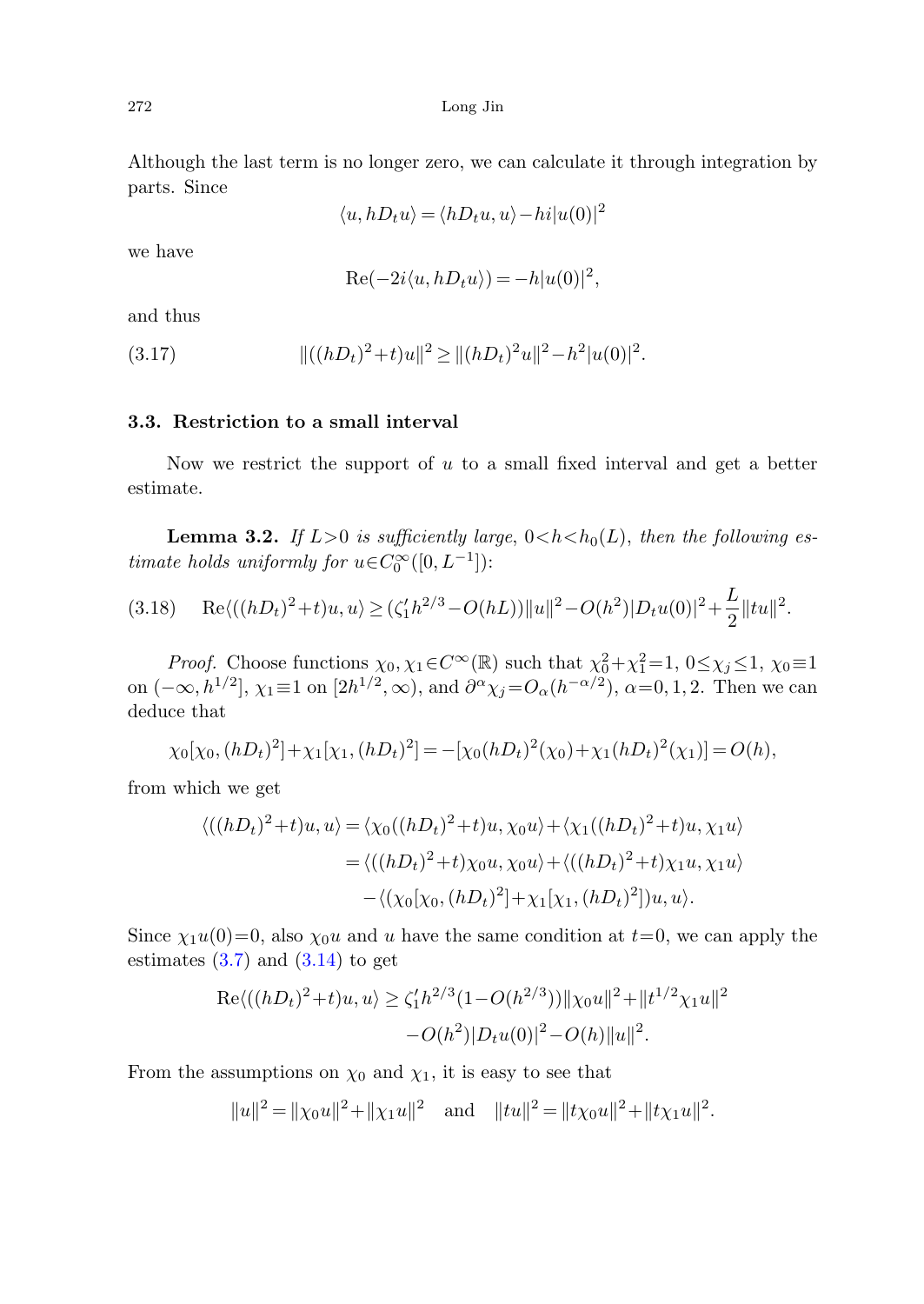<span id="page-16-1"></span><span id="page-16-0"></span>Therefore we only need to prove the following estimates for some  $c_0=O(L)$ ,

(3.19) 
$$
c_0 h ||\chi_0 u||^2 \ge \frac{L}{2} ||t \chi_0 u||^2
$$

and

$$
(3.20) \t\t\t\t\t||t^{1/2}\chi_1u||^2 \geq (\zeta_1'h^{2/3} - c_0h)\|\chi_1u\|^2 + \frac{L}{2}\|t\chi_1u\|^2.
$$

Since  $\chi_0$  is supported on  $[-\infty, 2h^{1/2}]$ , we only need to choose  $c_0=2L$  to get [\(3.19](#page-16-0)). To prove ([3.20\)](#page-16-1), we need to show that for  $t \in [h^{1/2}, L^{-1}]$  we have  $t \ge \zeta_1' h^{2/3}$  $c_0h + \frac{1}{2}Lt^2$  or equivalently

<span id="page-16-2"></span>
$$
\frac{L}{2}(t - L^{-1})^2 \le \frac{1}{2L} + 2hL - \zeta_1'h^{2/3}.
$$

The left-hand side achieves its maximum at  $t=h^{1/2}$ , so we only need to show that  $h^{1/2} \ge \zeta_1' h^{2/3} - c_0 h + \frac{1}{2} L h$  which can be achieved by choosing  $h < h_0(L)$  small enough.  $\square$ 

#### **3.4. Airy operator with lower order terms**

Now we shall include the lower order terms and prove the main result of this section.

**Proposition 3***.***3.** Let P be a second order ordinary differential operator on  $[0, \infty)$  of the form [\(3.1\)](#page-10-1) and  $\omega_0 \in \mathbb{C}$  with  $\arg \omega_0 \in (-\frac{1}{6}\pi, \frac{5}{6}\pi)$ . If  $L > 0$  is sufficiently large and h>0 is sufficiently small depending on L and  $\omega_0$ , then for  $u \in C_0^{\infty}([0, L^{-1}))$ ,

$$
||(P - \omega_0)u||^2 \ge (|e^{2\pi i/3}\omega_0 - \zeta_1'h^{2/3}|^2 - O(hL))||u||^2
$$
  
(3.21) 
$$
+ \frac{1}{C}||(hD_t)^2u||^2 - O(h^2)|D_tu(0)|^2 - O(h^2)|u(0)|^2.
$$

Proof. We begin with the following identity

$$
||(P - \omega_0)u||^2 = ||(e^{-2\pi i/3}((hD_t)^2 + t) - \omega_0)u||^2 + ||[O(h)hD_t + O(h + t^2)]u||^2
$$
  
+2 Re $\langle (e^{-2\pi i/3}((hD_t)^2 + t) - \omega_0)u, [O(h)hD_t + O(h + t^2)]u \rangle$   

$$
\ge ||(e^{-2\pi i/3}((hD_t)^2 + t) - \omega_0)u||^2 - [O(h)\langle ((hD_t)^2 + t)u, hD_t u \rangle
$$
  
+O(h) $\langle u, hD_t u \rangle + \langle ((hD_t)^2 + t)u, O(h + t^2)u \rangle + \langle u, O(h + t^2)u \rangle].$ 

The lower order terms are estimated as follows, using [\(3.13\)](#page-13-2),

$$
O(h)\langle ((hD_t)^2+t)u, hD_t u \rangle \le O(h) ||((hD_t)^2+t)u||^2 + O(h) ||hD_t u||^2
$$
  
\n
$$
\le O(h) ||((hD_t)^2+t)u||^2 + O(h) \operatorname{Re}\langle ((hD_t)^2+t)u, u \rangle
$$
  
\n
$$
+ O(h^3) |D_t u(0)|^2 + O(h^3) |u(0)|^2;
$$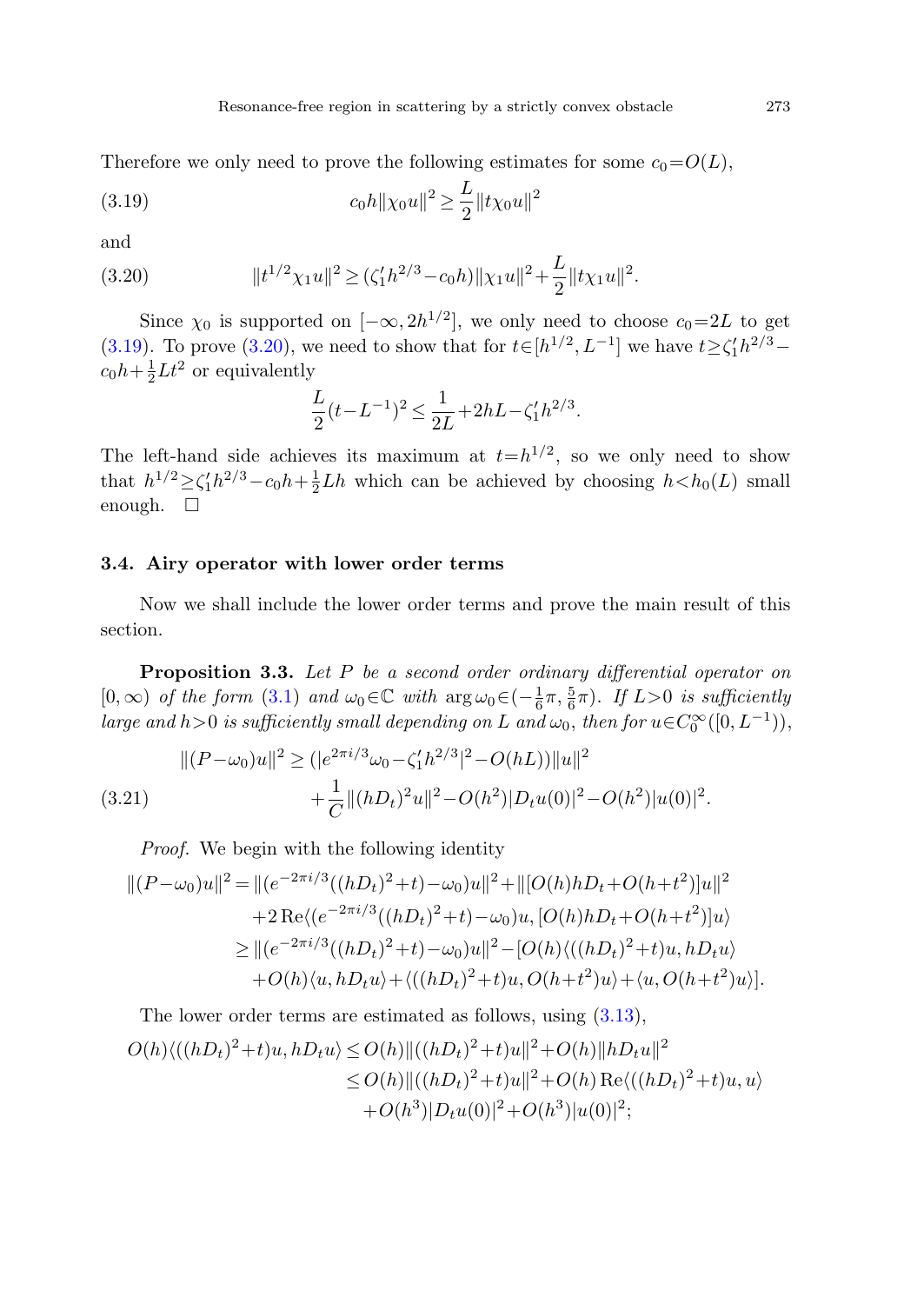$$
O(h)\langle u, hD_t u \rangle \le O(h) ||u||^2 + O(h) ||hD_t u||^2
$$
  
\n
$$
\le O(h) ||u||^2 + O(h) \operatorname{Re}\langle ((hD_t)^2 + t)u, u \rangle
$$
  
\n
$$
+ O(h^3) |D_t u(0)|^2 + O(h^3) |u(0)|^2;
$$
  
\n
$$
\langle ((hD_t)^2 + t)u, O(h + t^2)u \rangle \le O(h) \langle ((hD_t)^2 + t)u, u \rangle + O(1) \langle ((hD_t)^2 + t)u, t^2u \rangle
$$
  
\n
$$
\le O(h) ||((hD_t)^2 + t)u||^2 + O(h) ||u||^2
$$
  
\n
$$
+ \frac{1}{2} ||((hD_t)^2 + t)u||^2 + O(1) ||t^2u||^2;
$$
  
\n
$$
\langle u, O(h + t^2)u \rangle \le O(h) ||u||^2 + O(1) ||tu||^2.
$$
  
\nFor the leading terms, we use the identities  
\n
$$
||(e^{-2\pi i/3}((hD_t)^2 + t) - \omega_0)u||^2 = ||((hD_t)^2 + t)u||^2 + |\omega_0|^2 ||u||^2
$$
  
\n
$$
-2 \operatorname{Re}\langle e^{-2\pi i/3}((hD_t)^2 + t)u, \omega_0 u \rangle
$$
  
\n
$$
= 2 \operatorname{Re}\langle e^{-2\pi i/3}\overline{\omega_0}\langle ((hD_t)^2 + t)u, u \rangle]
$$

For the leading terms, we use the identities

$$
||(e^{-2\pi i/3}((hD_t)^2+t)-\omega_0)u||^2 = ||((hD_t)^2+t)u||^2+|\omega_0|^2||u||^2
$$
  

$$
-2\operatorname{Re}\langle e^{-2\pi i/3}((hD_t)^2+t)u,\omega_0u\rangle
$$

and

$$
+ \frac{1}{2} ||((hD_t)^2 + t)u||^2 + O(1)||t^2u||^2;
$$
  
\n
$$
\langle u, O(h+t^2)u \rangle \le O(h) ||u||^2 + O(1)||tu||^2.
$$
  
\nFor the leading terms, we use the identities  
\n
$$
||(e^{-2\pi i/3}((hD_t)^2 + t) - \omega_0)u||^2 = ||((hD_t)^2 + t)u||^2 + |\omega_0|^2||u||^2
$$
\n
$$
-2 \operatorname{Re} \langle e^{-2\pi i/3}((hD_t)^2 + t)u, \omega_0 u \rangle
$$
  
\nand  
\n
$$
-2 \operatorname{Re} \langle e^{-2\pi i/3}((hD_t)^2 + t)u, \omega_0 u \rangle
$$
  
\n
$$
= 2 \operatorname{Re} [e^{\pi i/3} \bar{\omega}_0 \langle ((hD_t)^2 + t)u, u \rangle]
$$
  
\n
$$
= \operatorname{Re} (2e^{\pi i/3} \bar{\omega}_0) \operatorname{Re} \langle ((hD_t)^2 + t)u, u \rangle - \operatorname{Im} (2e^{\pi i/3} \bar{\omega}_0) \operatorname{Im} \langle ((hD_t)^2 + t)u, u \rangle.
$$

By ([3.15](#page-13-1)), the second term is bounded below by

$$
-2|\omega_0| |\text{Im}\langle ((hD_t)^2+t)u, u \rangle| \geq -O(h^{2/3}) \text{Re}\langle ((hD_t)^2+t)u, u \rangle - O(h^2)|D_t u(0)|^2.
$$

Therefore

$$
-2 \operatorname{Re} \langle e^{-2\pi i/3} ((hD_t)^2 + t)u, \omega_0 u \rangle
$$
  
 
$$
\geq (2 \cos(\frac{1}{3}\pi - \arg \omega_0) - O(h^{2/3})) |\omega_0| \operatorname{Re} \langle ((hD_t)^2 + t)u, u \rangle - O(h^2) |D_t u(0)|^2.
$$

Now combining all the terms together, we get the estimate

$$
||(P - \omega_0)u||^2 \ge (2\cos(\frac{1}{3}\pi - \arg \omega_0) - O(h^{2/3}))|\omega_0| \operatorname{Re}\langle ((hD_t)^2 + t)u, u \rangle
$$
  
+ 
$$
+(\omega_0|^2 - O(h))||u||^2 + (\frac{1}{2} - O(h)) ||((hD_t)^2 + t)u||^2
$$
  
- 
$$
O(1)||tu||^2 - O(1)||t^2u||^2 - O(h^2)|D_tu(0)|^2 - O(h^3)|u(0)|^2.
$$

Since  $\left|\frac{1}{3}\pi - \arg \omega_0\right| < \frac{1}{2}\pi$ ,  $\cos \left(\frac{1}{3}\pi - \arg \omega_0\right) > 0$ , when h is small enough, we can apply [\(3.18\)](#page-15-0) to the first term and use

$$
|\omega_0|^2 - 2 \operatorname{Re}(e^{-2\pi i/3}\omega_0)\zeta_1' h^{2/3} = |e^{2\pi i/3}\omega_0 - \zeta_1' h^{2/3}|^2 - O(h)
$$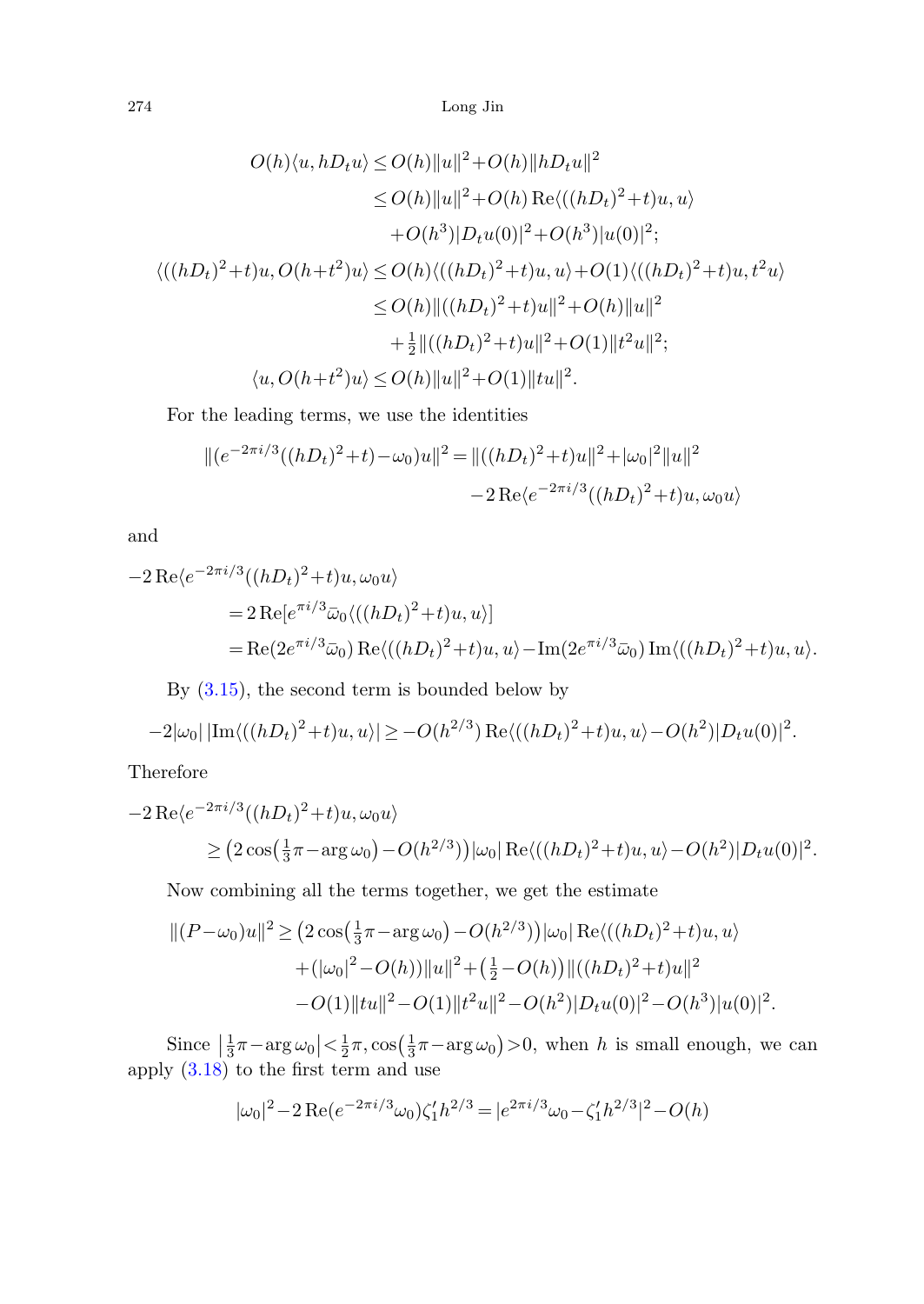to get

$$
||(P - \omega_0)u||^2 \ge ((|e^{2\pi i/3}\omega_0 - \zeta_1'h^{2/3}|^2 - O(hL))||u||^2 + (\frac{1}{2} - O(h))||((hD_t)^2 + t)u||^2
$$
  
+ 
$$
(|\omega_0|\cos(\frac{1}{3}\pi - \arg \omega_0) - O(h))L - O(1)||tu||^2
$$
  
- 
$$
O(1)||t^2u||^2 - O(h^2)|D_tu(0)|^2 - O(h^3)|u(0)|^2.
$$

As u is supported in  $[0, L^{-1}]$ , we have  $||t^2u||^2 \leq L^{-2} ||tu||^2$ . So if  $L>L_0(\omega_0)$  is large enough and  $h < h_0(L, \omega_0)$  is small enough, we get

$$
||(P - \omega_0)u||^2 \ge (|e^{2\pi i/3}\omega_0 - \zeta_1'h^{2/3}|^2 - O(hL))||u||^2 + (\frac{1}{2} - O(h))||((hD_t)^2 + t)u||^2
$$
  
+ 
$$
\frac{1}{C}L||tu||^2 - O(h^2)|D_tu(0)|^2 - O(h^3)|u(0)|^2.
$$

Applying ([3.17](#page-15-1)), we conclude the proof of [\(3.21\)](#page-16-2).  $\Box$ 

Remark 3.4. If we replace  $(hD_t)^2 + t$  by  $(hD_t)^2 + Qt$ , then the estimates (with  $\zeta_1'h^{2/3}$  replaced by  $\zeta_1'Q^{2/3}h^{2/3}$ ) remain uniform for  $Q \in [C^{-1}, C]$ ,  $|\omega_0| \in [C^{-1}, C]$  and  $\arg \omega_0 \in [-\frac{1}{6}\pi + \delta, \frac{5}{6}\pi - \delta]$  for  $\delta, C > 0$ .

<span id="page-18-0"></span>Remark 3.5. For the Dirichlet and Neumann realizations, we can get the same estimate without the last two lower order terms  $-O(h^2)|D_tu(0)|^2-O(h^2)|u(0)|^2$ based on the inequalities in Section [3.1.](#page-11-4) For the Dirichlet realization, we can also improve  $\zeta_1'$  to  $\zeta_1$ .

#### **4. Lower bounds for the scaled operator**

In Section [2.1](#page-3-0), we defined the scaled operator  $P = -\Delta|_{\Gamma}$  and found the explicit formula in normal coordinates with respect to the boundary:  $\Omega \ni x \mapsto (y, t) \in X \times$  $(0, \infty)$ . If we freeze  $(y, \eta) \in T^*X$ , then the (semiclassical) symbol of  $h^2 P$  is given by (4.1)

$$
P(y, t; \eta, hD_y) = e^{-2\pi i/3}((hD_t)^2 + 2tQ(y, \eta)) + R(y, \eta) + O(t^2 + h)\langle \eta \rangle^2 + O(h)hD_t.
$$

In this section, we first estimate  $P(y, t; \eta, hD_t) - \omega_0$  and then through the FBI trans-form introduced in Section [2.3](#page-7-0) we get a lower bound on  $h^2 P - \omega_0$ .

#### **4.1. Estimate in the glancing region**

When Re  $\omega_0-R(y,\eta)$  is small, the main part of  $P(y,t;\eta,hD_t)-\omega_0$  is given by the Airy-type operator  $e^{-2\pi i/3}((hD_t)^2+2tQ(y,\eta))$ . We shall apply our results in Section [3](#page-10-0) to get the following estimate. Notice that such  $(y, \eta)$  lie in a compact subset of  $T^*X$ .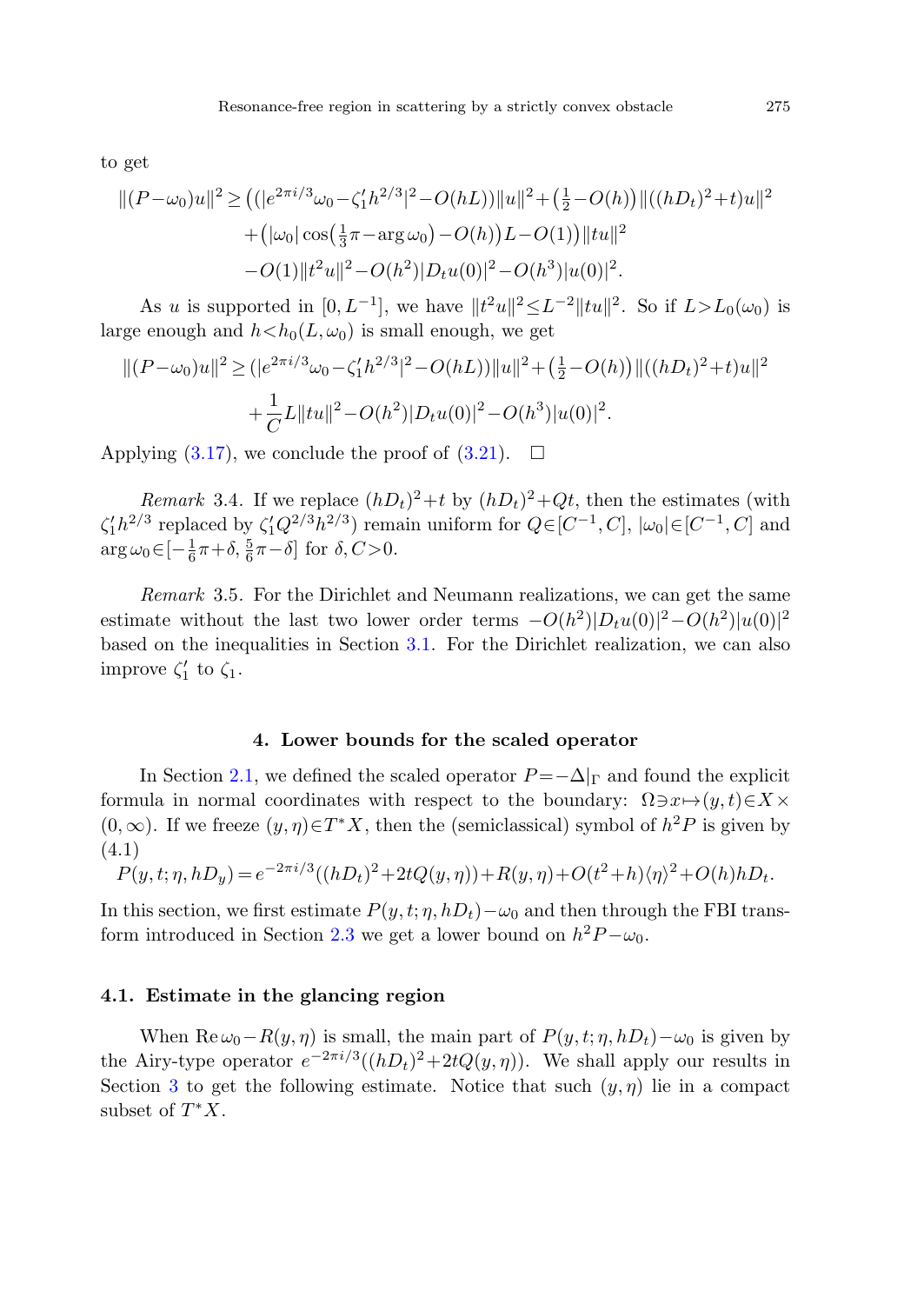**Lemma 4.1.** Let  $\omega_0 \in \mathbb{C}$  with  $\text{Re}\,\omega_0 > 0$  and  $\text{Im}\,\omega_0 = r_0 > 0$ . Suppose also that  $|\text{Re}\,\omega_0 - R(x',\xi')| < c$ , where c is sufficiently small, L is large enough and  $0 < h <$  $h_0(L)$ . Then for any  $v \in C_0^{\infty}([0, L^{-1}))$ , we have

$$
||(P(y,t,\eta,hD_t) - \omega_0)v||^2 \ge |r_0 + 2S(\text{Re}\,\omega_0)^{2/3}h^{2/3} - O(h)|^2||v||^2
$$
  
(4.2) 
$$
+ \frac{1}{C}||(hD_t)^2v||^2 - O(h^2)|D_t v(0)|^2 - O(h^2)|v(0)|^2,
$$

where S is given by

(4.3) 
$$
S = 2^{-1/3} \cos\left(\frac{\pi}{6}\right) \zeta_1' \left( \min_{\substack{y \in X \\ j=1,\dots,n-1}} K_j(y) \right)^{2/3},
$$

where  $K_j(y)$  are the principal curvatures of  $X = \partial\mathcal{O}$  at y and  $-\zeta_1'$  is the first zero of the derivative of Airy function.

*Proof.* Let  $c=r_0 \tan \frac{1}{6}\pi$ . Then since  $|\text{Re } \omega_0 - R(y, \eta)| < c$ , we have  $\arg(\omega_0 - R(y, \eta)) \in \left[\frac{1}{3}\pi, \frac{2}{3}\pi\right].$ 

It follows immediately from [\(3.21](#page-16-2)) by replacing  $\omega_0$  with  $\omega_0-R(y,\eta)$  that

$$
||(P(y,t,\eta,hD_t)-\omega_0)v||^2
$$
  
\n
$$
\geq (|\omega_0-R(y,\eta)-e^{-2\pi i/3}\zeta_1'(2Q(y,\eta))^{2/3}h^{2/3}|^2 - O(hL))||v||^2
$$
  
\n
$$
+\frac{1}{C}||(hD_t)^2v||^2 - O(h^2)|D_t v(0)|^2 - O(h^2)|v(0)|^2.
$$

The uniformity of the constants follows from the ellipticity of Q and R.

Now we need to find a uniform lower bound for

$$
|\omega_0 - R(y, \eta) - e^{-2\pi i/3} \zeta_1'(2Q(y, \eta))^{2/3} h^{2/3}|^2
$$
  
= 
$$
\left| \text{Re}\,\omega_0 - R(y, \eta) + \sin\left(\frac{\pi}{6}\right) \zeta_1'(2Q(y, \eta))^{2/3} h^{2/3} \right|^2
$$
  
(4.4)  

$$
+ \left| r_0 + \cos\left(\frac{\pi}{6}\right) \zeta_1'(2Q(y, \eta))^{2/3} h^{2/3} \right|^2
$$

over  $(y, \eta)$  such that  $|\text{Re}\,\omega_0 - R(y, \eta)| < c$ . The minimum is obtained at  $R(y, \eta) =$  $\text{Re}\,\omega_0+O(h^{2/3})$  and the minimum of  $\zeta_1'(2Q(y,\eta))^{2/3}$  under this constraint. Since the principal curvatures are the eigenvalues of the quadratic form  $Q(y, \eta)$  with respect to the quadratic form  $R(y, \eta)$ , we have

<span id="page-19-0"></span>
$$
Q(y, \eta) \ge \bigg(\min_{\substack{y \in X \\ j=1,\dots,n-1}} K_j(y)\bigg) R(y, \eta).
$$

<span id="page-19-1"></span>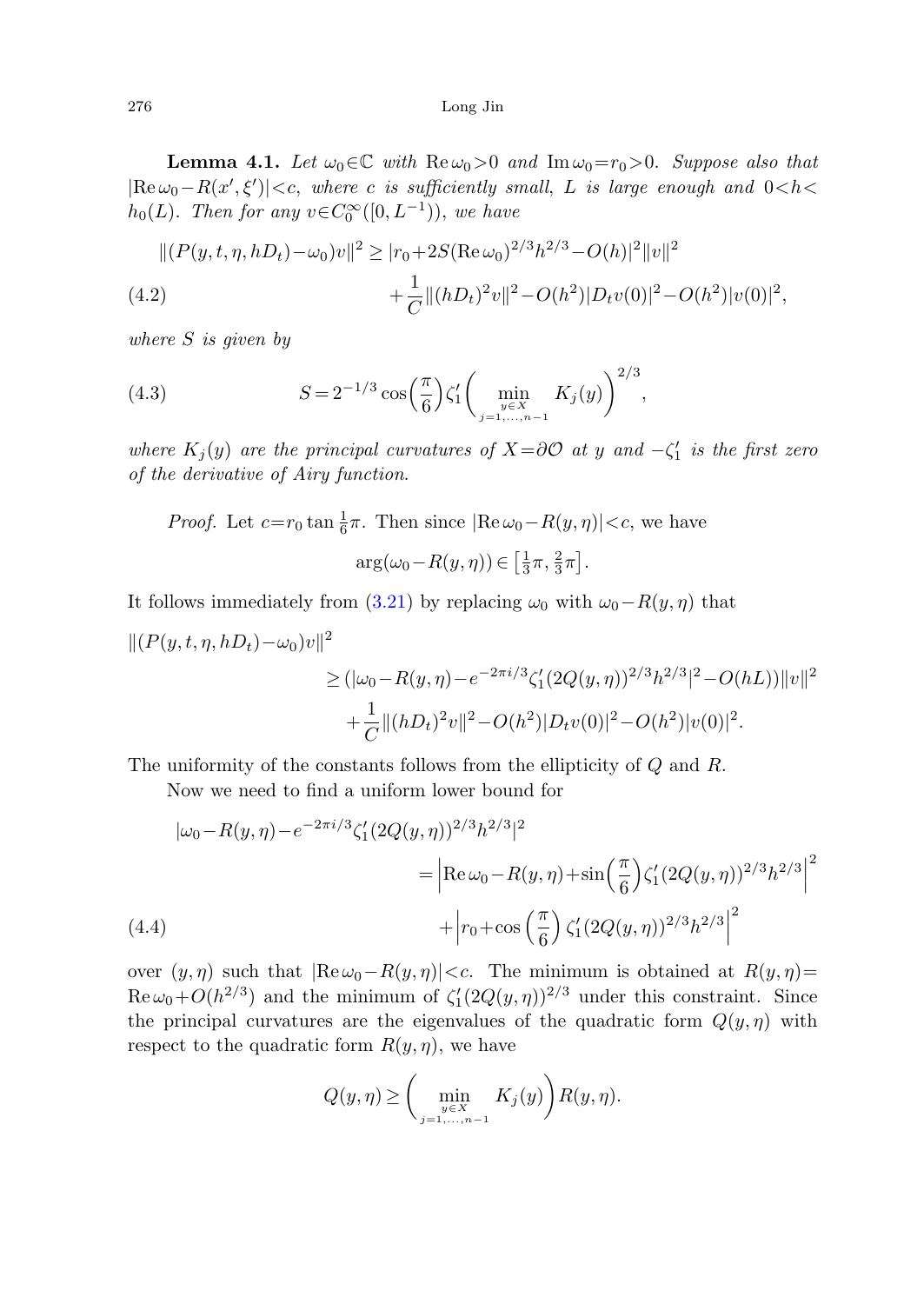Thus

$$
(4.4) \ge |r_0 + 2S(\text{Re}\,\omega_0)^{2/3}h^{2/3}|^2 + O(h^{4/3})
$$

which completes the proof of  $(4.2)$ .  $\Box$ 

### **4.2. Estimate away from the glancing region**

When  $|{\rm Re}\,\omega_0-R(y,\eta)|$  is bounded from below,  $2tQ(y,\eta)$  is dominated by  $R(y, \eta) - \omega_0$  for small t. In this case, we can give a better estimate for P from  $e^{-2\pi i/3} (hD_t)^2 + R(y,\eta) - \omega_0.$ 

**Lemma 4.2.** Suppose that  $\omega_0 \in \mathbb{C}$  with  $\text{Re}\,\omega_0 > 0$ ,  $\text{Im}\,\omega_0 = r_0 > 0$  and

<span id="page-20-0"></span>
$$
|\text{Re}\,\omega_0 - R(y,\eta)| > c,
$$

<span id="page-20-3"></span>then for L large enough, h sufficiently small, and  $v \in C_0^{\infty}([0, L^{-1})),$ 

$$
||(P(y,t,\eta,hD_t) - \omega_0)v||^2 \ge (r_0 + C^{-1})^2 ||v||^2 + \frac{1}{C} (||(hD_t)^2 v||^2 + \langle \eta \rangle^4 ||v||^2)
$$
  
(4.5)  

$$
-O(h^2)\langle \eta \rangle^2 |v(0)||D_t v(0)|.
$$

Proof. Since

<span id="page-20-1"></span>
$$
[P(y, t, \eta, hD_t) - \omega_0]v = [e^{-2\pi i/3}(hD_t)^2 + R(y, \eta) - \omega_0]v
$$

$$
+ [O(t^2 + t + h)\langle \eta \rangle^2 + O(h)hD_t]v,
$$

we have

$$
||(P(y, t, \eta, hD_t) - \omega_0)v||^2 \ge (||(e^{-2\pi i/3}(hD_t)^2 + R(y, \eta) - \omega_0)v||
$$
  
(4.6)
$$
-||(O(t^2 + t + h)\langle \eta \rangle^2 + O(h)hD_t)v||^2.
$$

Now

<span id="page-20-2"></span>*Proof.* Since  
\n
$$
[P(y, t, \eta, hD_t) - \omega_0]v = [e^{-2\pi i/3}(hD_t)^2 + R(y, \eta) - \omega_0]v
$$
\n
$$
+ [O(t^2 + t + h)\langle \eta \rangle^2 + O(h)hD_t]v,
$$
\nwe have  
\n
$$
||(P(y, t, \eta, hD_t) - \omega_0)v||^2 \ge (||(e^{-2\pi i/3}(hD_t)^2 + R(y, \eta) - \omega_0]v||
$$
\n(4.6)  
\n
$$
-||(O(t^2 + t + h)\langle \eta \rangle^2 + O(h)hD_t]v||)^2.
$$
\nNow  
\n
$$
||[e^{-2\pi i/3}(hD_t)^2 + R(y, \eta) - \omega_0]v||^2
$$
\n(4.7)  
\n
$$
= ||(hD_t)^2v||^2 + |R(y, \eta) - \omega_0|^2||v||^2 + 2 \operatorname{Re}[e^{-2\pi i/3}(R(y, \eta) - \bar{\omega}_0)\langle (hD_t)^2v, v \rangle],
$$
\nwhere  
\n
$$
\operatorname{Re}[e^{-2\pi i/3}(R(y, \eta) - \bar{\omega}_0)\langle (hD_t)^2v, v \rangle] = \operatorname{Re}[e^{-2\pi i/3}(R(y, \eta) - \bar{\omega}_0)] \operatorname{Re}\langle (hD_t)^2v, v \rangle
$$
\n(4.8)  
\n
$$
- \operatorname{Im}[e^{-2\pi i/3}(R(y, \eta) - \bar{\omega}_0)] \operatorname{Im}\langle (hD_t)^2v, v \rangle.
$$

where

$$
\text{Re}[e^{-2\pi i/3}(R(y,\eta)-\bar{\omega}_0)\langle(hD_t)^2v,v\rangle] = \text{Re}[e^{-2\pi i/3}(R(y,\eta)-\bar{\omega}_0)]\,\text{Re}\langle(hD_t)^2v,v\rangle
$$
\n
$$
(4.8) \qquad \qquad -\text{Im}[e^{-2\pi i/3}(R(y,\eta)-\bar{\omega}_0)]\,\text{Im}\langle(hD_t)^2v,v\rangle.
$$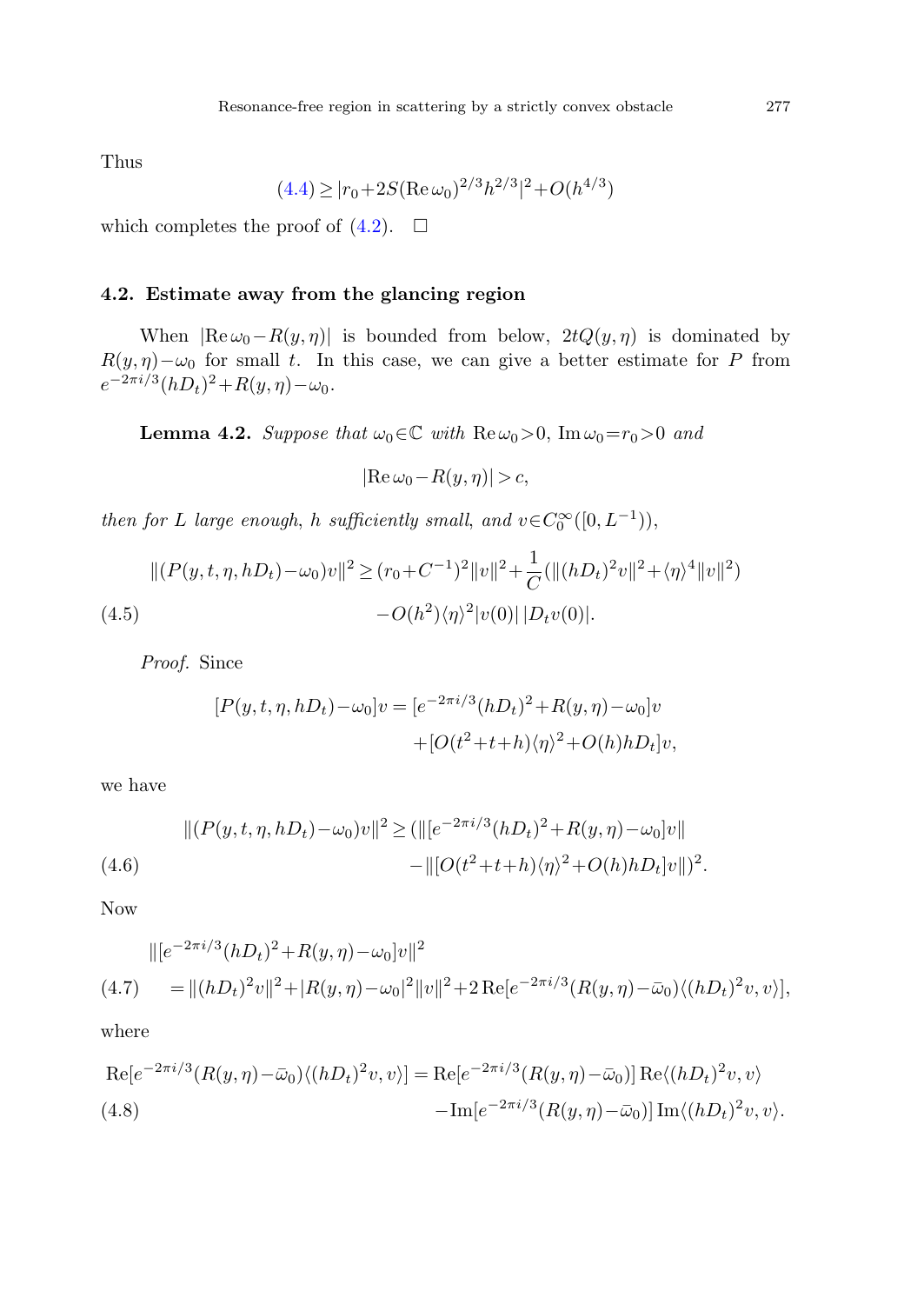<span id="page-21-1"></span>Notice that

$$
\langle (hD_t)^2 v, v \rangle = ||hD_t v||^2 + ih^2 D_t v(0) \overline{v(0)}.
$$

Therefore

(4.9) 
$$
\operatorname{Re}\langle(hD_t)^2 v, v\rangle = ||hD_t v||^2 + \operatorname{Re}(ih^2 D_t v(0) \overline{v(0)}) \ge -h^2 |D_t v(0)| |v(0)|
$$

and

Therefore  
\n(4.9) 
$$
\text{Re}\langle (hD_t)^2 v, v \rangle = ||hD_t v||^2 + \text{Re}(ih^2 D_t v(0)\overline{v(0)}) \ge -h^2 |D_t v(0)|
$$
  
\nand  
\n(4.10)  $|\text{Im}\langle (hD_t)^2 v, v \rangle| = |\text{Im}(ih^2 D_t v(0)\overline{v(0)})| \le h^2 |D_t v(0)| |v(0)|.$   
\nWe can compute that  
\n $\text{Re}[e^{-2\pi i/3}(R(y, \eta) - \omega_0)] = -\frac{1}{2}(R(y, \eta) - \text{Re}\,\omega_0) + \frac{\sqrt{3}}{2}r_0.$   
\nIn the identity  
\n $\text{Re}[e^{-2\pi i/3}(R(y, \eta) - \bar{\omega}_0)] \text{Re}\langle (hD_t)^2 v, v \rangle = -\frac{1}{2}(R(y, \eta) - \text{Re}\,\omega_0) \text{Re}\langle (hD_t)^2 v, v \rangle$ 

We can compute that

$$
\text{Re}[e^{-2\pi i/3}(R(y,\eta)-\omega_0)]=-\frac{1}{2}(R(y,\eta)-\text{Re}\,\omega_0)+\frac{\sqrt{3}}{2}r_0.
$$

In the identity

$$
\text{Re}[e^{-2\pi i/3}(R(y,\eta)-\omega_0)]=-\frac{1}{2}(R(y,\eta)-\text{Re}\,\omega_0)+\frac{1}{2}r_0.
$$
\nthe identity

\n
$$
\text{Re}[e^{-2\pi i/3}(R(y,\eta)-\bar{\omega}_0)]\,\text{Re}\langle(hD_t)^2v,v\rangle=-\frac{1}{2}(R(y,\eta)-\text{Re}\,\omega_0)\,\text{Re}\langle(hD_t)^2v,v\rangle
$$
\n
$$
+\frac{\sqrt{3}}{2}r_0\,\text{Re}\langle(hD_t)^2v,v\rangle,
$$
\napply (4.9) to the second term and

\n
$$
|(R(y,\eta)-\text{Re}\,\omega_0)\,\text{Re}\langle(hD_t)^2v,v\rangle|\leq\frac{1}{2}(\|(hD_t)^2v\|^2+|R(y,\eta)-\text{Re}\,\omega_0|^2\|v\|^2)
$$
\nthe first term, and get

\n
$$
\text{Re}[e^{-2\pi i/3}(R(y,\eta)-\bar{\omega}_0)]\,\text{Re}\langle(hD_t)^2v,v\rangle
$$

we apply  $(4.9)$  $(4.9)$  $(4.9)$  to the second term and

$$
|(R(y, \eta) - \text{Re}\,\omega_0) \text{Re}\langle (hD_t)^2 v, v \rangle| \le \frac{1}{2} (||(hD_t)^2 v||^2 + |R(y, \eta) - \text{Re}\,\omega_0|^2 ||v||^2)
$$

<span id="page-21-3"></span>to the first term, and get

$$
+\frac{1}{2}r_0 \text{ Re}((hD_t)^{-}v, v),
$$
\nwe apply (4.9) to the second term and\n
$$
|(R(y, \eta) - \text{Re}\,\omega_0) \text{ Re}\langle (hD_t)^2 v, v \rangle| \le \frac{1}{2}(\|(hD_t)^2 v\|^2 + |R(y, \eta) - \text{Re}\,\omega_0|^2 \|v\|^2)
$$
\nto the first term, and get\n
$$
\text{Re}[e^{-2\pi i/3}(R(y, \eta) - \bar{\omega}_0)] \text{ Re}\langle (hD_t)^2 v, v \rangle
$$
\n(4.11)\n
$$
\ge -\frac{1}{4}(\|hD_t v\|^2 + |R(y, \eta) - \text{Re}\,\omega_0|^2 \|v\|^2) - h^2 \frac{\sqrt{3}}{2}r_0|D_t v(0)| |v(0)|.
$$
\nBy (4.10), we also have\n
$$
(4.12) \qquad -\text{Im}[e^{-2\pi i/3}(R(y, \eta) - \bar{\omega}_0)] \text{Im}\langle (hD_t)^2 v, v \rangle \ge -h^2 |R(y, \eta) - \omega_0| |D_t v(0)| |v(0)|.
$$

<span id="page-21-4"></span><span id="page-21-2"></span> $\langle v, v \rangle \geq -h^2 |R(y, \eta) - \omega_0| |D_t v(0)| |v(0)|.$ 

By  $(4.10)$ , we also have (4.12)

Combining  $(4.7), (4.8), (4.11)$  $(4.7), (4.8), (4.11)$  $(4.7), (4.8), (4.11)$  $(4.7), (4.8), (4.11)$  $(4.7), (4.8), (4.11)$  $(4.7), (4.8), (4.11)$  and  $(4.12)$  $(4.12)$  $(4.12)$  together, we have

$$
\begin{aligned} \|\left[e^{-2\pi i/3} (hD_t)^2 + R(y,\eta) - \omega_0\right]v\|^2 \\ &\ge \frac{1}{2} \|(hD_t)^2 v\|^2 \\ (4.13) \qquad &+ \left(r_0^2 + \frac{1}{2}|R(y,\eta) - \text{Re}\,\omega_0|^2\right) \|v\|^2 - h^2(|R(y,\eta) - \omega_0| + \sqrt{3}r_0)|D_t v(0)| \, |v(0)|. \end{aligned}
$$

<span id="page-21-0"></span>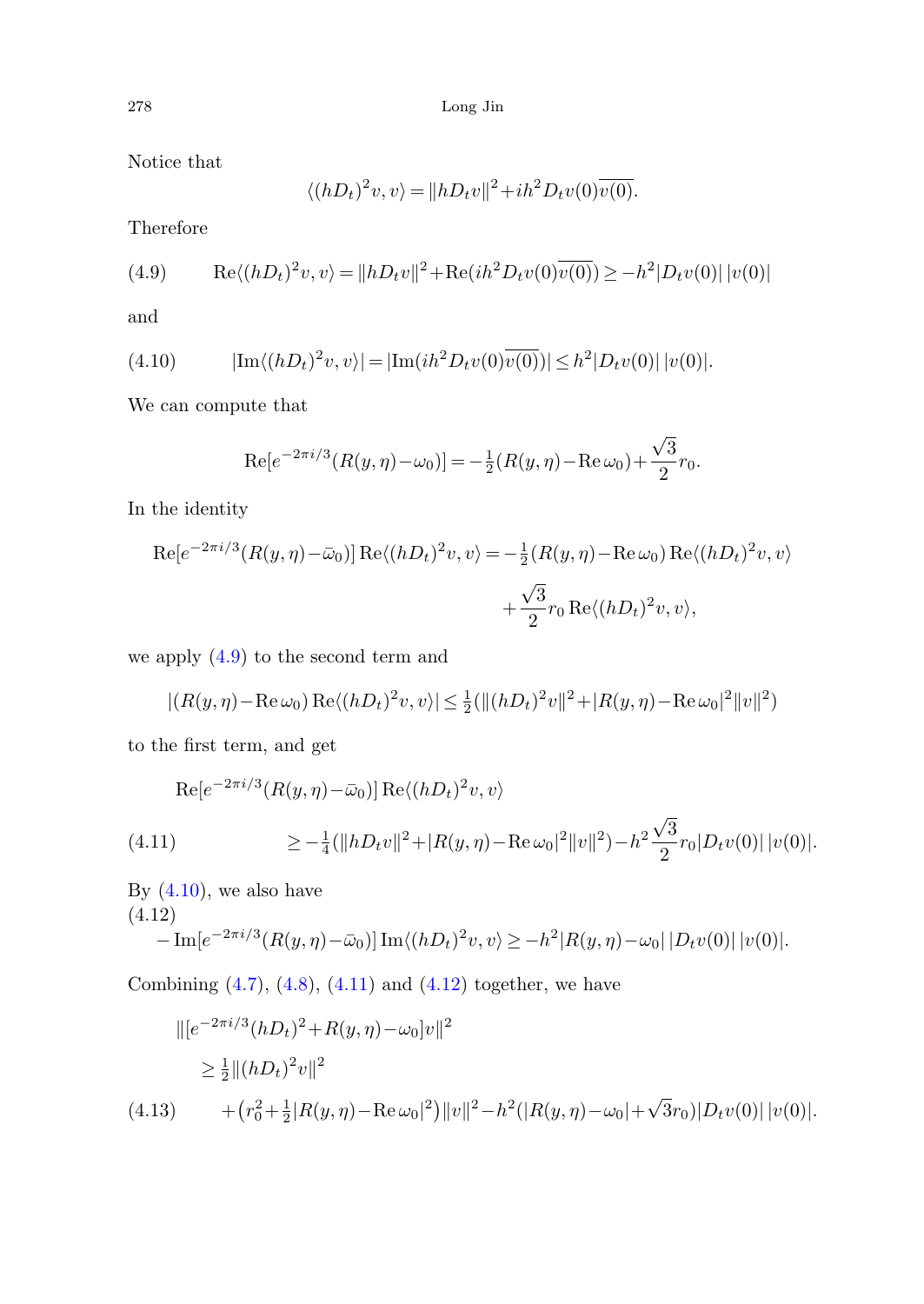<span id="page-22-2"></span>Now we estimate the remainder terms, since  $|R(y, \eta) - \text{Re}\,\omega_0| > c$  and  $R(y, \eta)$  is a quadratic form in  $\eta$ , we have

(4.14) 
$$
\frac{1}{C} \langle \eta \rangle^2 \leq |R(y, \eta) - \text{Re } \omega_0| \leq C \langle \eta \rangle^2
$$

for some constant  $C>0$  independent of y and  $\eta$ . Therefore if L is large enough and h is small enough, we have for  $v \in C_0^{\infty}([0, L^{-1}]),$ 

$$
\| [O(t^2+t+h)\langle \eta \rangle^2 + O(h)hD_t]v\|^2 \le \frac{1}{C^2} |R(y,\eta) - \text{Re}\,\omega_0|^2 \|v\|^2 + O(h^2) \|hD_t v\|^2.
$$

We can apply

<span id="page-22-1"></span>
$$
\langle (hD_t)^2 v, v \rangle = ||hD_t v||^2 + ih^2 D_t v(0) \overline{v(0)}
$$

again to get

$$
||hD_t v||^2 \le |\langle (hD_t)^2 v, v \rangle| + h^2 |D_t v(0)| |v(0)|
$$
  
\n
$$
\le \frac{1}{2} (||(hD_t)^2 v||^2 + ||v||^2) + h^2 |D_t v(0)| |v(0)|.
$$

Therefore

<span id="page-22-0"></span>
$$
\| [O(t^2+t+h)\langle \eta \rangle^2 + O(h)hD_t]v\|^2 \le \frac{1}{C^2} (|R(y,\eta) - \text{Re}\,\omega_0|^2 \|v\|^2 + \|(hD_t)^2 v\|^2)
$$
  
(4.15) 
$$
+ O(h^4) |D_t v(0)| |v(0)|.
$$

It is easy to prove the following elementary inequality:

(4.16) 
$$
\left(\sqrt{a-h^2b}-\sqrt{\frac{a}{C^2}+h^4b}\right)^2 \ge \left(1-\frac{2}{C}\right)a-2h^2b
$$

for C large and h small, independent of  $a, b > 0$ .

Now, applying  $(4.16)$  $(4.16)$  with  $a=\frac{1}{2}||(hD_t)^2v||^2 + (r_0^2 + \frac{1}{2}|R(y,\eta) - \text{Re}\,\omega_0|^2)||v||^2$  and Now, applying (4.10) with  $a = \frac{1}{2} ||(hD_t) || + (V_0 + \frac{1}{2} |I_0(y, \eta) - I_0| ||v_0||)$ <br>  $b = (|R(y, \eta) - \omega_0| + \frac{1}{2} \sqrt{3} r_0 |D_t v(0)| |v(0)|$ , by ([4.6\)](#page-20-2), ([4.13](#page-21-4)) and ([4.15](#page-22-1)), we have

$$
||(P(y,t,\eta,hD_t) - \omega_0)v||^2 \ge \left(1 - \frac{2}{C}\right) \left[\frac{1}{2}||(hD_t)^2v||^2 + (r_0^2 + \frac{1}{2}|R(y,\eta) - \text{Re}\,\omega_0|^2)||v||^2\right] - O(h^2)(|R(y,\eta) - \omega_0| + \sqrt{3}r_0)|D_t v(0)||v(0)|.
$$

Now by our assumption,  $|R(y, \eta) - \text{Re}\,\omega_0| > c = r_0 \tan \frac{1}{6}\pi$ , and  $(4.14)$  $(4.14)$ , we have proved the lemma.  $\Box$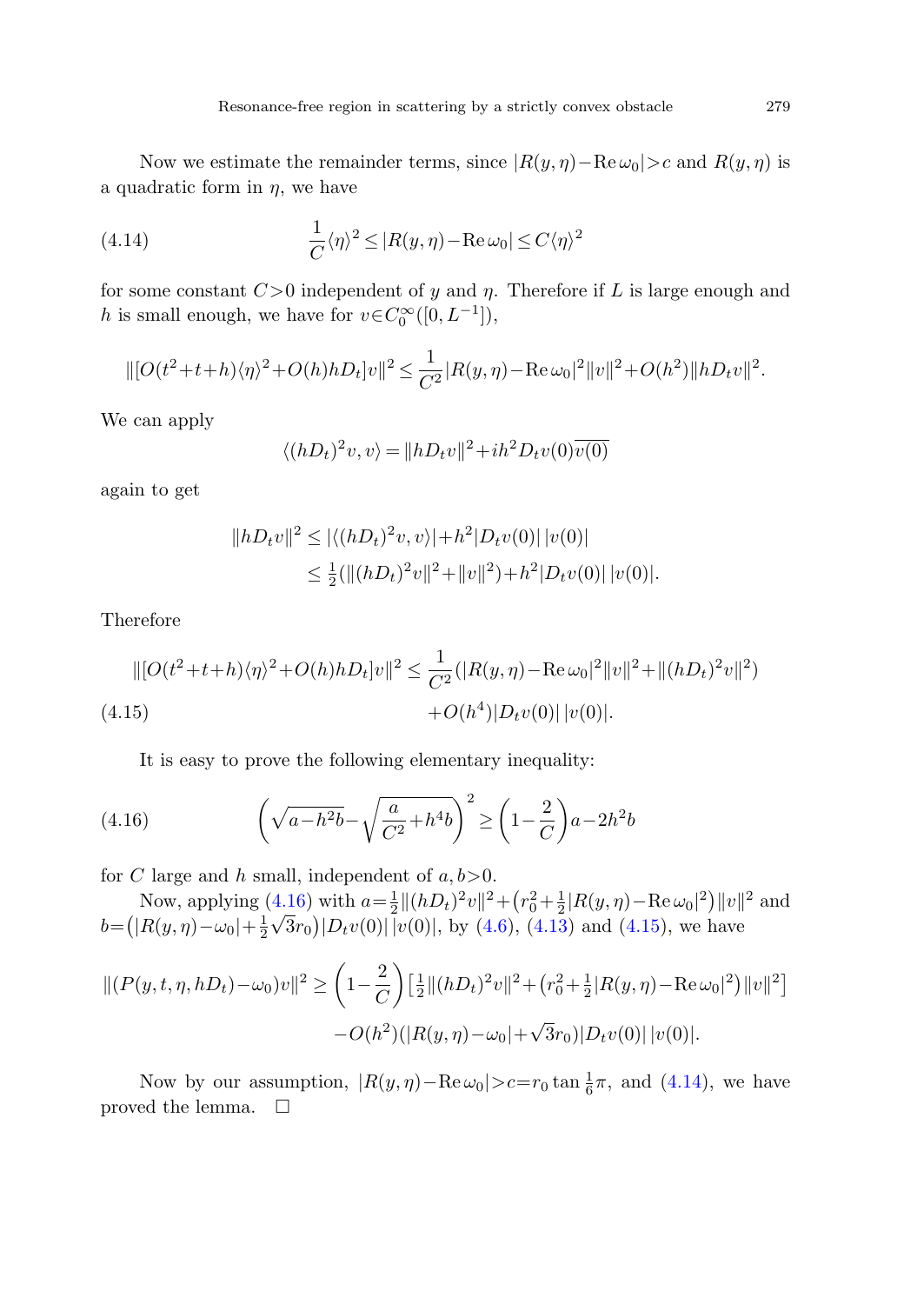#### <span id="page-23-0"></span>**4.3. Lower bounds for the scaled operator near the boundary**

We first consider an estimate valid for functions supported in a sufficiently small neighborhood of the boundary.

**Proposition 4.3.** Suppose that  $u \in C^{\infty}(\mathbb{R}^n \setminus \mathcal{O})$  satisfies supp $(u) \subset X \times [0, L^{-1}),$ and the Robin boundary condition  $\partial_{\nu}u=\gamma u$  for  $\gamma\in C^{\infty}(X,\mathbb{C})$ . Then

(4.17) 
$$
\| (h^2 P - \omega_0) u \|^2 \ge |r_0 + S(\text{Re}\,\omega_0)^{2/3} h^{2/3} - O(h)|^2 \| u \|^2.
$$

*Proof.* Let T be the FBI transform defined in Section [2.3](#page-7-0). By  $(2.2)$ , we have

$$
||u||_{L^{2}(X\times[0,L^{-1}))}^{2}=||Tu||_{L^{2}(T^{*}X\times[0,L^{-1}))}^{2}+O(h)||u||_{L^{2}}^{2}.
$$

By  $(2.4)$  $(2.4)$ , we have

$$
||u||_{H_h^2(X\times [0,L^{-1}))}^2 \sim ||\langle \eta \rangle^2 Tu||_{L^2(T^*X\times [0,L^{-1}))}^2 + ||(hD_t)^2 Tu||_{L^2(T^*X\times [0,L^{-1}))}^2
$$

and also

$$
||(h^{2}P - \omega_{0})u||^{2}_{L^{2}(X \times [0, L^{-1}))}
$$
  
=  $||(P(y, t, \eta, hD_{t}) - \omega_{0})Tu||^{2}_{L^{2}(T^{*}X \times [0, L^{-1}))} + O(h)||u||^{2}_{H_{h}^{2}}.$ 

Now [\(4.2](#page-19-1)) shows that if  $|R(y, \eta) - \text{Re}\,\omega_0| < c$ ,

$$
\int_0^{\infty} |(P(y, t, \eta, hD_t) - \omega_0)Tu|^2 dt
$$
  
\n
$$
\ge (r_0 + 2S(\text{Re}\,\omega_0)^{2/3}h^{2/3} - O(h))^2 \int_0^{\infty} |Tu|^2 dt
$$
  
\n
$$
+ \frac{1}{C} \int_0^{\infty} |(hD_t)^2 Tu|^2 dt - O(h^2)|D_tTu(0)|^2 - O(h^2)|Tu(0)|^2;
$$

and ([4.5\)](#page-20-3) shows that if  $|R(y, \eta) - \text{Re}\,\omega_0| > c$ ,

$$
\int_0^{\infty} |(P(y, t, \eta, hD_t) - \omega_0)Tu|^2 dt
$$
  
\n
$$
\geq \left(r_0 + \frac{1}{C}\right)^2 \int_0^{\infty} |Tu|^2 dt + \frac{1}{C} \int_0^{\infty} |(hD_t)^2 Tu|^2 dt
$$
  
\n
$$
+ \frac{\langle \eta \rangle^4}{C} \int_0^{\infty} |Tu|^2 dt - O(h^2) \langle \eta \rangle^2 |D_t Tu(0)| |Tu(0)|.
$$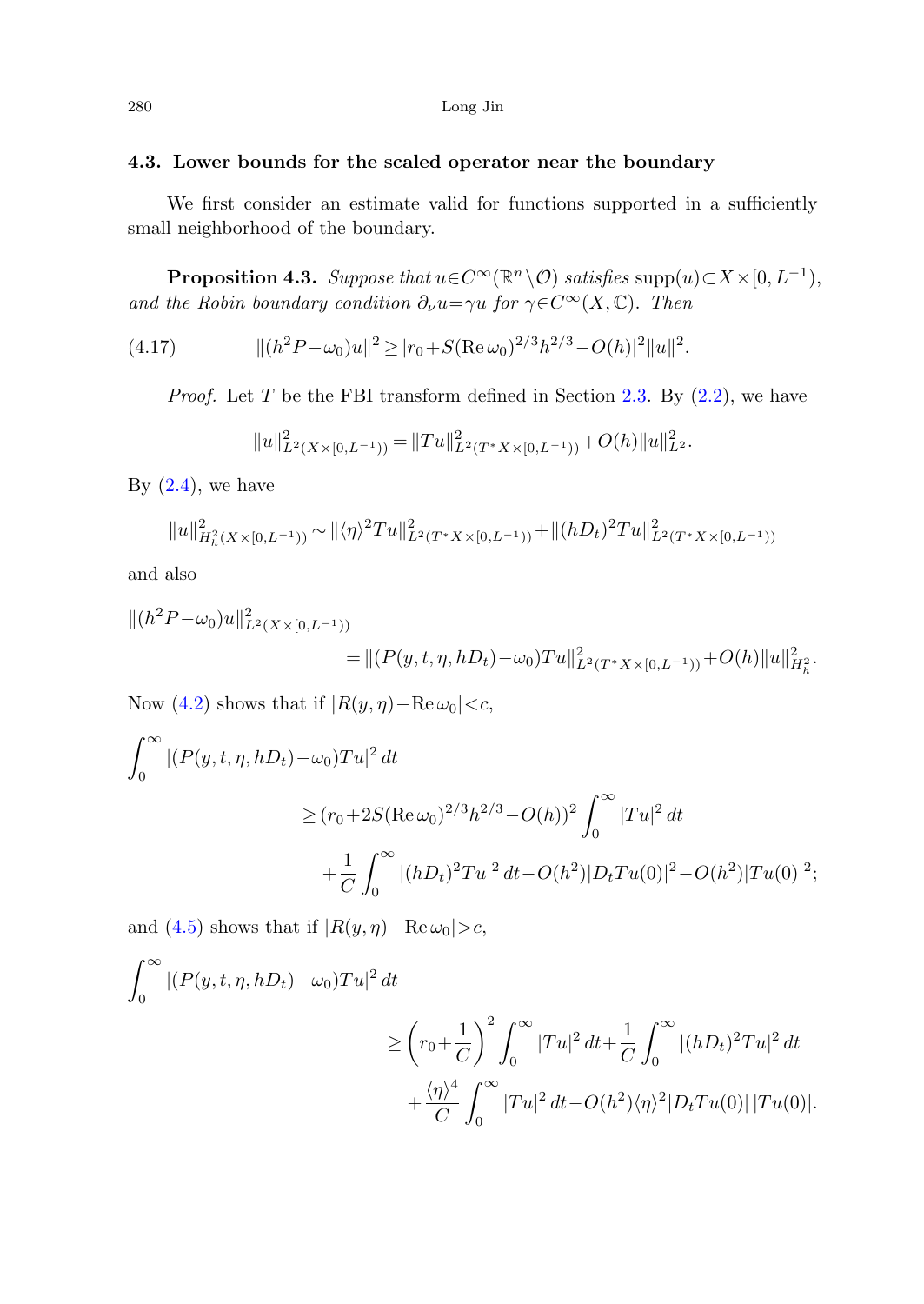<span id="page-24-0"></span>If we integrate  $\int_0^\infty |(P(y, t, \eta, hD_t) - \omega_0)Tu|^2 dt$  in  $(y, \eta) \in T^*X$ , we get

$$
\| (P(y, t, \eta, hD_t) - \omega_0) T u \|_{L^2(T^* X \times [0, L^{-1}))}^2
$$
  
\n
$$
\geq (r_0 + 2S(\text{Re}\,\omega_0)^{2/3} h^{2/3} - O(h))^2 \|T u\|_{L^2(T^* X \times [0, L^{-1}))}^2
$$
  
\n
$$
+ \frac{1}{C} \left( \int_{T^* X} \int_0^\infty |(hD_t)^2 T u|^2 dt + \int_{|R(y, \eta) - \text{Re}\,\omega_0| > c} \int_0^\infty \langle \eta \rangle^4 |T u|^2 dt \right)
$$
  
\n(4.18) 
$$
-O(h^2) \| \langle \eta \rangle D_t T u(y, \eta, 0) \|_{L^2(T^* X)}^2 - O(h^2) \| \langle \eta \rangle T u(y, \eta, 0) \|_{L^2(T^* X)}^2.
$$

Here  $D_tTu(y, \eta, 0)=T(D_tu(\cdot, 0))(y, \eta)=T(-ku(\cdot, 0))$ . So by  $(2.3)$ , as  $k\in C^{\infty}(X)$ ,

$$
\|\langle \eta \rangle D_t T u(y, \eta, 0)\|_{L^2(T^*X)}^2 \leq C \|k(y)u(y, 0)\|_{H_h^1(X)}^2 \leq C \|u(y, 0)\|_{H_h^1(X)}^2.
$$

Also  $\|\langle \eta \rangle T u(\cdot,0)\|_{L^2(T^*X)}^2 \leq C \|u(y,0)\|_{H_h^1(X)}^2$ . Now we can apply Proposition [2.4](#page-7-1) to the last two terms in ([4.18](#page-24-0)) to show that they are bounded by  $O(h) \|u\|_{H_h^2}$ .

Notice that if  $|R(y, \eta) - \text{Re}\,\omega_0| < c$ , then  $(y, \eta)$  lies in a compact region of  $T^*X$ , and we have

$$
\int_{|R(y,\eta)-{\rm Re}\,\omega_0|
$$

Thus

$$
\int_{T^*X}\int_0^\infty|(hD_t)^2Tu|^2\,dt+\int_{|R(y,\eta)-{\rm Re}\,\omega_0|>c}\int_0^\infty\langle\eta\rangle^4|Tu|^2\,dt\geq \max\{0,C^{-1}\|u\|_{H_h^2}^2-C\|u\|_{L^2}^2\}.
$$

Therefore from [\(4.18](#page-24-0)) we have

$$
||(h^2P - \omega_0)u||^2 \ge (r_0 + 2S(\text{Re}\,\omega_0)^{2/3}h^{2/3} - O(h))^2 ||u||_{L^2}^2
$$
  
+ $C^{-1} \max\{0, C^{-1} ||u||_{H_h^2}^2 - C ||u||_{L^2}^2\} - O(h) ||u||_{H_h^2}^2.$ 

This concludes the proof of  $(4.17)$ .  $\Box$ 

### **4.4. Lower bounds for the scaled operator**

The estimate away from the boundary is now combined with elliptic estimates away from the boundary to give the main estimate of the paper.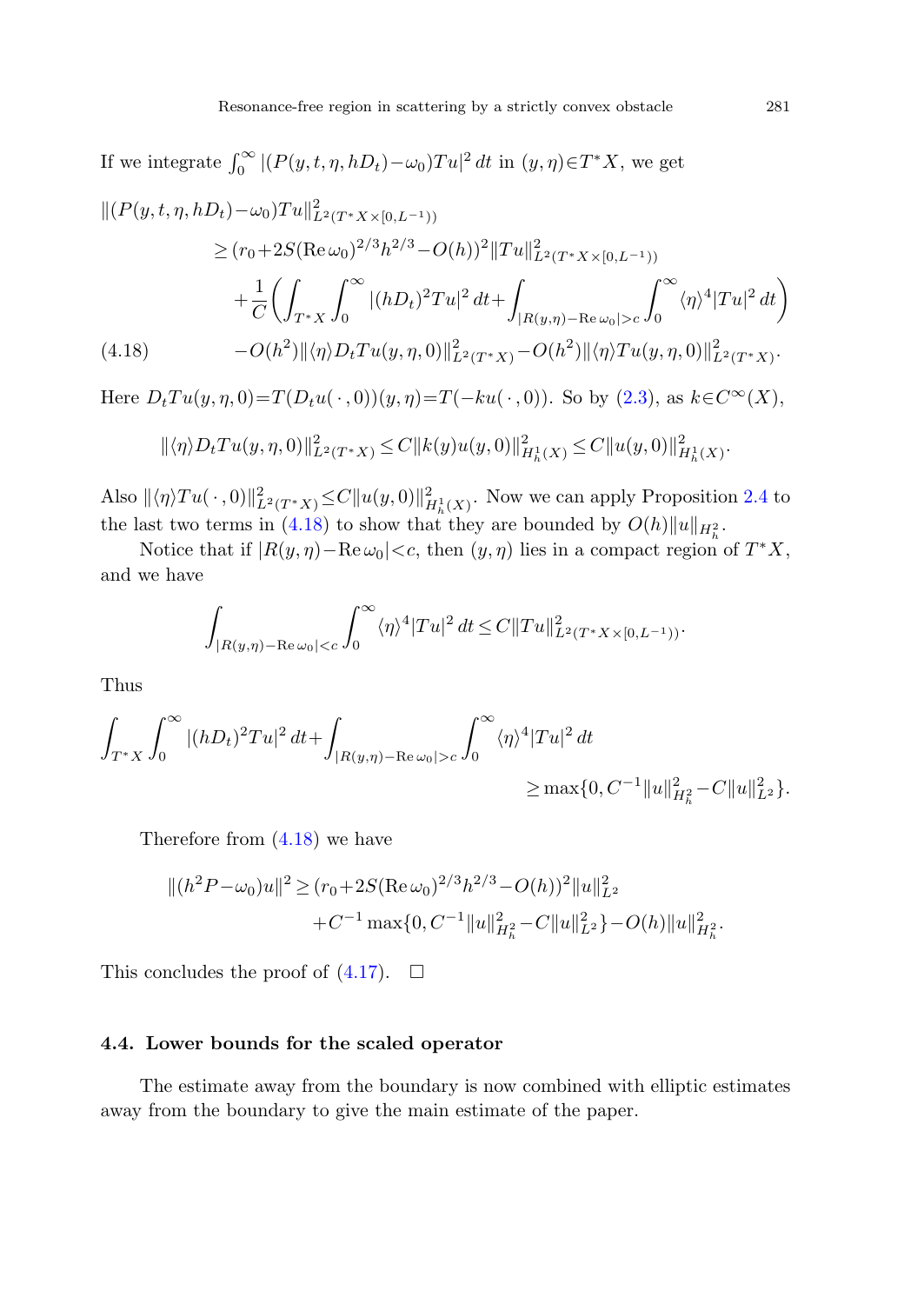<span id="page-25-0"></span>**Theorem 4.4.** There exists some  $\varepsilon > 0$  such that for  $\omega_0$  satisfying  $\arg \omega_0 \in$  $(\varepsilon, \frac{1}{2}\pi-\varepsilon)$ , Re  $\omega_0 \in (1-\varepsilon, 1+\varepsilon)$ , and  $u \in C^\infty(\mathbb{R}^n \setminus \mathcal{O}) \cap D(\mathbb{R}^n \setminus \mathcal{O})$  (i.e. satisfying the Robin boundary condition), we have

(4.19) 
$$
\| (h^2 P - \omega_0)u\|^2 \ge |r_0 + 2S(\text{Re}\,\omega_0)^{2/3}h^{2/3} - O(h)|^2 \|u\|^2
$$

<span id="page-25-1"></span>for all sufficiently small  $h > 0$ .

Proof. We only need to estimate the part away from the boundary and connect it with ([4.17](#page-23-0)). Let  $\varphi_0, \varphi_1 \in C^\infty(\mathbb{R}^n; [0,1])$  be such that  $\varphi_0^2 + \varphi_1^2 = 1$ , supp  $\varphi_0 \subset \{x:$  $d(x) < L^{-1}$ } and  $\varphi_1 = 0$  on  $\{x : d(x) > (2L)^{-1}\}\$ , where  $d(x)$  is the distance from x to  $\mathcal{O}$ . We claim that

(4.20) 
$$
\|(h^2 P - \omega_0)\varphi_1 u\|^2 \ge (r_0 + 2S(\text{Re}\,\omega_0)^{2/3}h^{2/3})^2\|\varphi_1 u\|^2.
$$

In fact, from the argument in Section [2.1,](#page-3-0) the symbol p of  $-\Delta|_{\Gamma}$  when  $d(x)>(2L)^{-1}$ takes its values in  $\varepsilon < -\arg z < \pi - \varepsilon$  for some  $\varepsilon > 0$ . So by the assumption on  $\omega_0$ ,

$$
\inf |p - \omega_0| > \operatorname{Im}(e^{i\epsilon}\omega_0) = |\omega_0| \sin(\epsilon + \arg \omega_0)
$$
  
>  $|\omega_0| \sin \arg \omega_0 + 2S(\operatorname{Re} \omega_0)^{2/3} h^{2/3}$   
=  $r_0 + 2S(\operatorname{Re} \omega_0)^{2/3} h^{2/3}.$ 

We have the estimate ([4.20](#page-25-1)).

Since

$$
(h2P - \omega_0)\varphi_j u = \varphi_j(h2P - \omega_0)u - [\varphi_j, h2P]u,
$$

we have

$$
||(h^{2}P - \omega_{0})\varphi_{j}u||^{2} = ||\varphi_{j}(h^{2}P - \omega_{0})u - [\varphi_{j}, h^{2}P]u||^{2}
$$
  
\n
$$
\leq ||\varphi_{j}(h^{2}P - \omega_{0})u||^{2} + 2||\varphi_{j}(h^{2}P - \omega_{0})u|| ||[\varphi_{j}, h^{2}P]u||
$$
  
\n
$$
+ ||[\varphi_{j}, h^{2}P]u||^{2},
$$

and thus

$$
|| (h2 P - \omega_0)u||2 = \sum_{j=0}^{1} ||\varphi_j(h2 P - \omega_0)u||2
$$
  
\n
$$
\geq \sum_{j=0}^{1} ||(h2 P - \omega_0)\varphi_j u||2 - \sum_{j=0}^{1} ||[\varphi_j, h2 P]u||2
$$
  
\n
$$
- \sum_{j=0}^{1} ||\varphi_j(h2 P - \omega_0)u|| ||[\varphi_j, h2 P]u||.
$$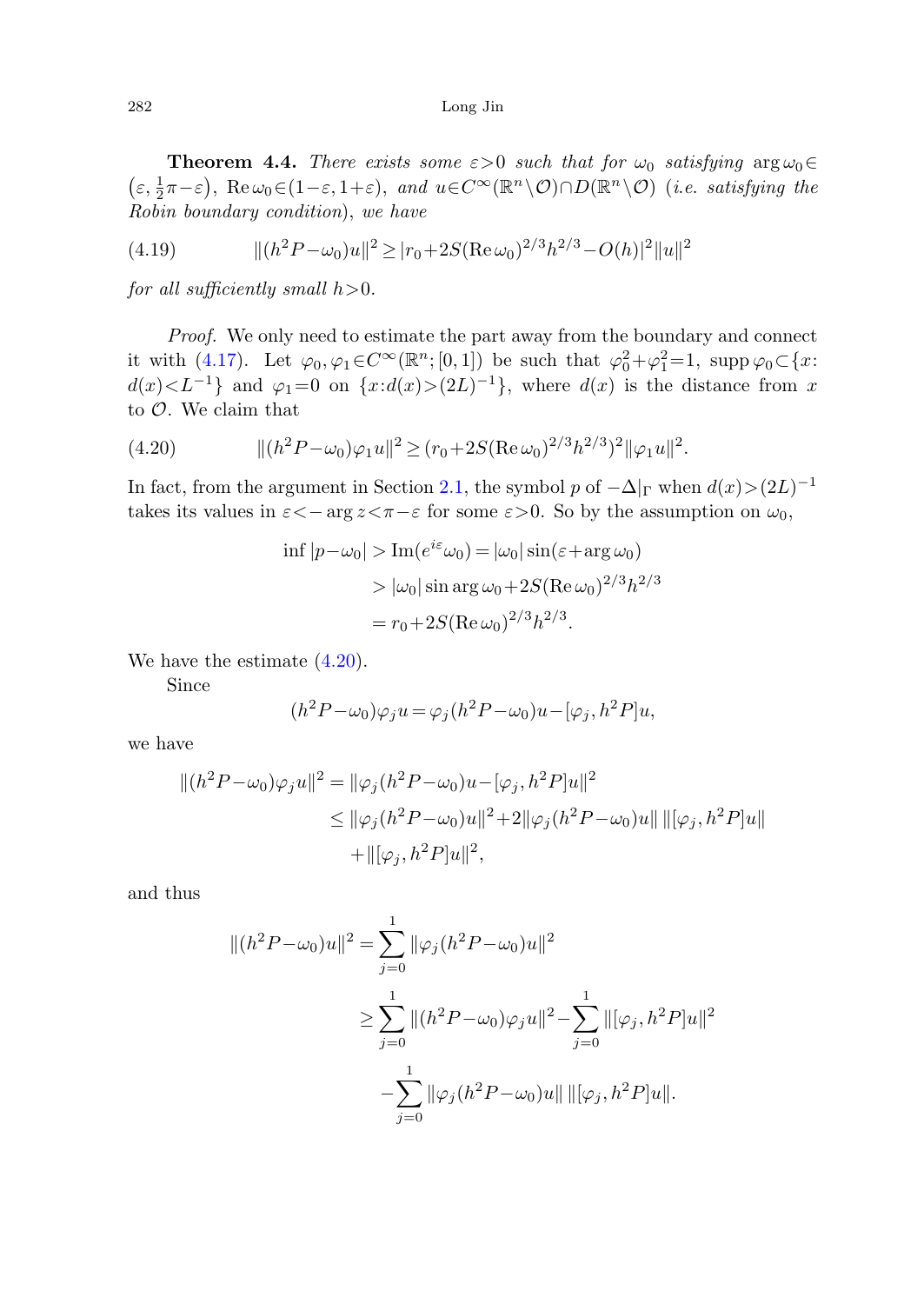The commutators can be estimated by

$$
\|[\varphi_j, h^2 P]u\| = O(h)(\|hD_x u\|_{L^2(X \times [(2L)^{-1}, L^{-1}])} + \|u\|) \le O(h)(\|(h^2 P - \omega_0)u\| + \|u\|)
$$
  
since  $h^2 P - \omega_0$  is elliptic when  $d(x) > (2L)^{-1}$ . Therefore

$$
\|(h^2P - \omega_0)u\|^2 \ge \sum_{j=0}^1 \|(h^2P - \omega_0)\varphi_j u\|^2 - O(h)(\|(h^2P - \omega_0)u\|^2 + \|u\|^2).
$$

Now we can conclude that

<span id="page-26-0"></span>
$$
||(h^{2}P - \omega_{0})u||^{2} \ge (1 - O(h)) \sum_{j=0}^{1} ||(h^{2}P - \omega_{0})\varphi_{j}u||^{2} - O(h)||u||^{2}
$$
  

$$
\ge (1 - O(h)) \sum_{j=0}^{1} |r_{0} + 2S(\text{Re}\,\omega_{0})^{2/3}h^{2/3} - O(h)|^{2}||\varphi_{j}u||^{2} - O(h)||u||^{2}
$$
  

$$
\ge |r_{0} + 2S(\text{Re}\,\omega_{0})^{2/3}h^{2/3} - O(h)|^{2}||u||^{2}.\quad \Box
$$

## **5. The pole-free region**

Now we prove Theorem [1.1.](#page-2-0) An equivalent formulation is to say that there are no resonances for  $P^{(\gamma)}$  in the region Re  $\zeta > c_0$  and  $0 \lt -\text{Im }\zeta < S(\text{Re }\zeta)^{1/3}-c_1$  for some constants  $c_0, c_1>0$ . Suppose  $\zeta$  is a resonance of  $P^{(\gamma)}$  such that  $0<-\text{Im }\zeta$  $S(\text{Re }\zeta)^{1/3}-c_1$ . Then by Proposition [2.1](#page-5-0),  $\lambda=\zeta^2$  is an eigenvalue of P. Let  $h=$  $(\text{Re }\zeta)^{-1}$ , then  $h^2\zeta^2$  is an eigenvalue of  $h^2P$ :  $h^2Pu=h^2\zeta^2u$  for some  $u\in D(\mathbb{R}^n\setminus\mathcal{O})$ . Now we apply Theorem [4.4](#page-25-0) to u and  $\omega_0 = \text{Re}(h^2\zeta^2) + i r_0, r_0 > 0$ . Since  $h \text{Re}\,\zeta = 1$ , we have

$$
Re(h^{2}\zeta^{2}) = h^{2}(Re \zeta)^{2} - h^{2}(Im \zeta)^{2} = 1 + O(h^{4/3});
$$
  
\n
$$
Im(h^{2}\zeta^{2}) = 2h^{2}(Re \zeta)(Im \zeta) = 2h Im \zeta = O(h^{4/3}).
$$

So we can choose some  $r_0$  (say  $r_0=1$ ) such that  $\omega_0$  satisfies the condition in Theorem [4.4](#page-25-0). We get

$$
|h^2\zeta^2 - \omega_0^2| \|u\|_{L^2}^2 = \|(h^2P - \omega_0)u\|_{L^2}^2 \ge |r_0 + 2S(\text{Re}\,\omega_0)^{2/3}h^{2/3} - O(h)|^2 \|u\|_{L^2}^2,
$$

where

$$
h^{2}\zeta^{2} - \omega_{0} = i(\text{Im}(h^{2}\zeta^{2}) - r_{0}) = i(2h \text{ Im }\zeta - r_{0})
$$

and  $\text{Re}\,\omega_0=\text{Re}(h^2\zeta^2)=1-h^2(\text{Im}\,\zeta)^2$ . Thus we have

$$
|r_0 - 2h \operatorname{Im} \zeta|^2 \ge |r_0 + 2S[1 - h^2(\operatorname{Im} \zeta)^2]^{2/3}h^{2/3} - O(h)|^2
$$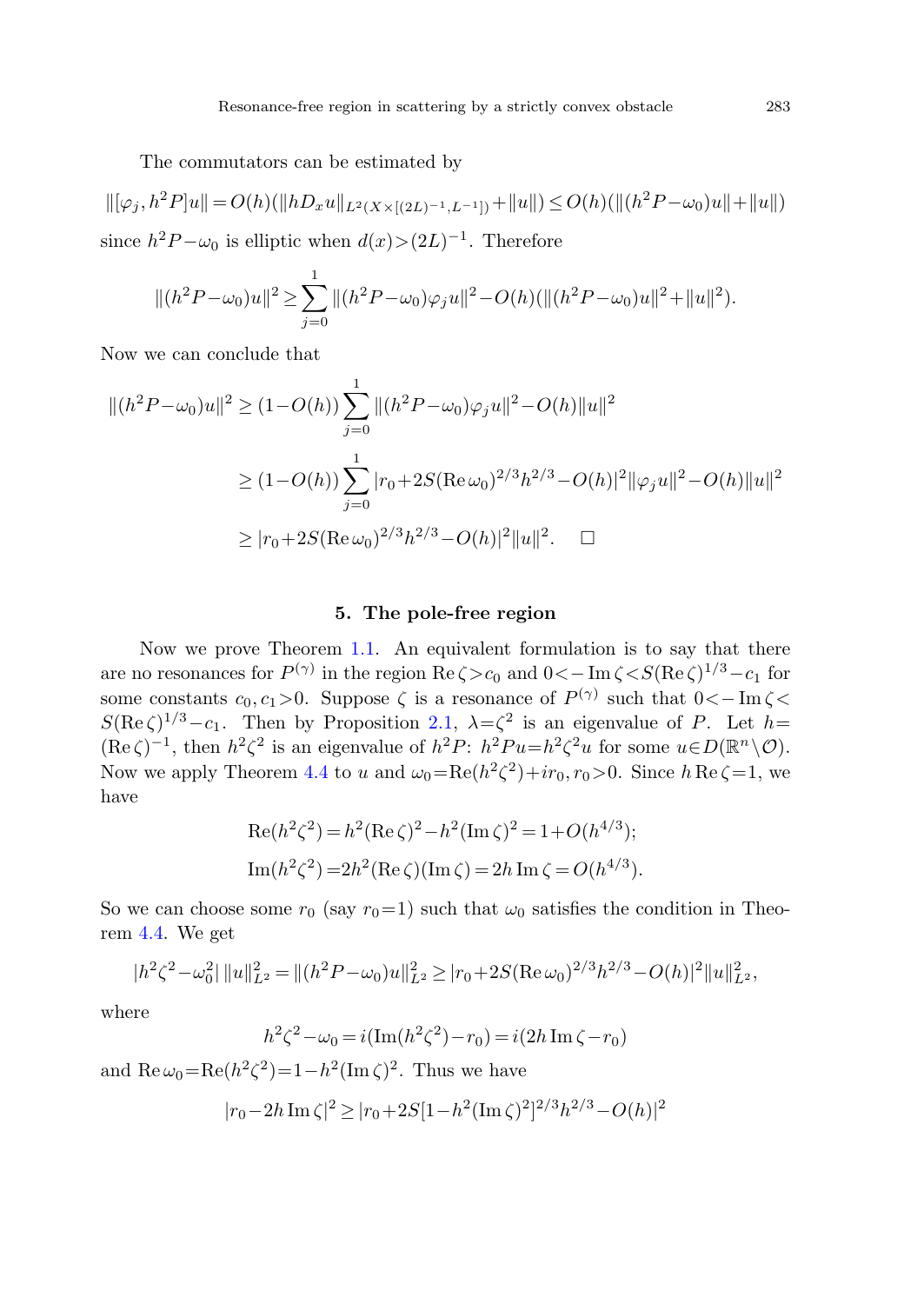and

$$
-\operatorname{Im}\zeta \ge S[1-h^2(\operatorname{Im}\zeta)^2]^{2/3}h^{-1/3} - M.
$$

Now by the assumption that  $-\text{Im }\zeta \leq S h^{-1/3}-c_1$ , we can choose  $c_1$  large (say  $c_1 \geq S+M$ ). Then we have

$$
1 - h^{1/3} \ge (1 - h^2 (\operatorname{Im} \zeta)^2)^{2/3} = (1 - O(h^{4/3}))^{2/3}.
$$

<span id="page-27-0"></span>Letting  $h\rightarrow 0$ , this gives a contradiction. Therefore we can choose  $c_0, c_1>0$  so large that there are no poles in Re $\zeta > c_0$  and  $0 < -\text{Im }\zeta < S(\text{Re }\zeta)^{1/3} - c_1$ .

#### **Appendix A**

Now we present the proof of Lemma [2.3](#page-6-0) following [[20\]](#page-31-14). We need to prove the following

 $(1)$  u extends holomorphically to a function U in a complex open neighborhood of  $W \cap \bigcup_{|\theta| \leq \theta_0} \Gamma_{\theta}^{\circ}$ ;

(2)  $u_{\theta} = U|_{\Gamma_{\theta}}$  is smooth up to  $\partial \Gamma_{\theta} = \partial \mathcal{O}$ ;

(3)  $(-\Delta|_{\Gamma_{\theta}} - \lambda^2)^{k_0} u_{\theta} = 0$  and  $\partial^{\alpha} u_{\theta}|_{\partial \Gamma_{\theta}} = \bar{u}_{\alpha}$  in  $\Gamma_{\theta} \cap W$ .

Part (1) and the first equation in (3) follows from Lemma [2.2](#page-5-1) by choosing intermediate contours between  $\Gamma_{\theta}$  and  $\mathbb{R}^n \setminus \mathcal{O}$  away from the boundary. The difficulty lies in justification of the boundary condition for which we need to estimate the norm of  $u_{\theta}$ . To do this, we first review the strong uniqueness property of the scaled operator and its corollary. For details, see the appendix of [\[21](#page-31-15)].

<span id="page-27-1"></span>**Proposition A.1.** Assume P is an m-th order differential operator with holomorphic coefficients and  $\Gamma$  is a totally real submanifold of  $\mathbb{C}^n$  of maximal dimension such that  $P|_{\Gamma}$  is elliptic. If  $u \in \mathcal{D}'(\Gamma)$  satisfies  $P_{\Gamma}u=0$  on  $\Gamma$  and  $u=0$  in a neighborhood of some  $x_0 \in \Gamma$ , then  $u \equiv 0$ .

**Corollary A.2.** Let P and  $\Gamma$  be as in the proposition above and  $\Omega_1 \in \Omega_2 \in \Omega_3 \subset \mathbb{R}$  $\Gamma$  be open sets. Then there exists some constant  $C>0$  such that for all  $u\in H^m(\Omega_3)$ ,

(A.1) 
$$
||u||_{H^m(\Omega_2)} \leq C(||Pu||_{H^0(\Omega_3)} + ||u||_{H^0(\Omega_3 \setminus \Omega_1)}).
$$

Also if P,  $\Gamma$ ,  $\Omega_1$ ,  $\Omega_2$  and  $\Omega_3$  depend continuously on some parameters varying in some compact set, then we have the estimate for some constant C independent of the parameters.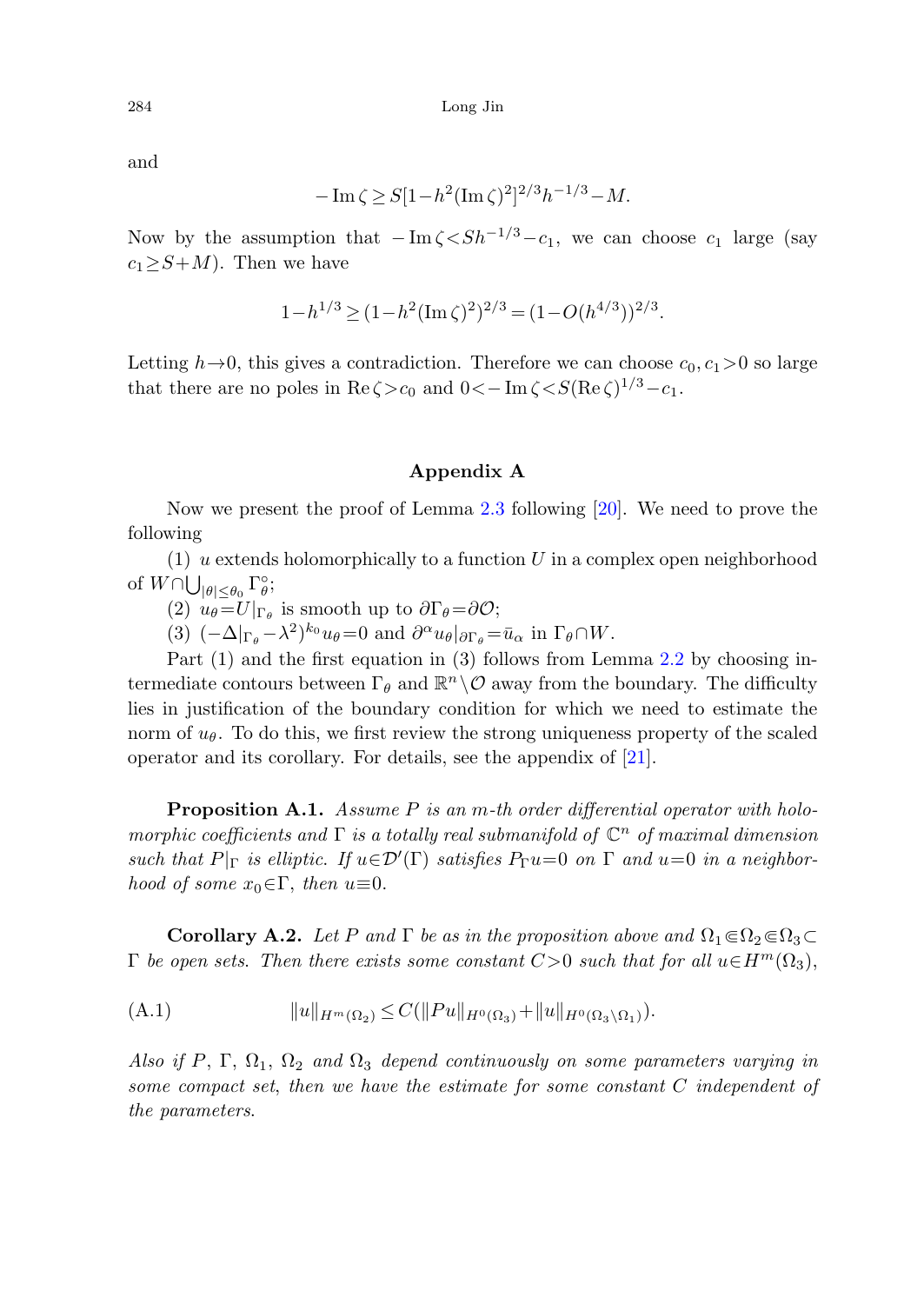This corollary shows that if  $Pu=0$ , then the part of u in  $\Omega_3 \setminus \Omega_1$  controls the whole part of u in  $\Omega_2$ . We shall apply this property to a family of intermediate contours between  $\Gamma_{\theta}$  and  $\mathbb{R}^n \setminus \mathcal{O}$  and use the part in  $\mathbb{R}^n \setminus \mathcal{O}$  to control the part in  $\Gamma_{\theta}$ .

Now we describe our family of intermediate contours. To do this, we first blow up a neighborhood of  $x_0$  by introducing the change of variables  $x \mapsto \tilde{x}, x = y + \varepsilon \tilde{x}$ , where  $y \in \partial \mathcal{O}$  is some boundary point near  $x_0$ ,  $\varepsilon > 0$  is a parameter which we will let tend to 0. We shall choose  $\tilde{x}_0$  such that  $|\tilde{x}_0|=1$  is close to the normal direction to the boundary through y and focus on the region  $B(\tilde{x}_0, 1)$  in the new coordinates.

The intermediate contours are constructed as follows: Let  $\Gamma_{\theta, y, \varepsilon}$  be the image of  $\Gamma_{\theta}$  in the complexified  $\tilde{x}$ -space. Since  $\Gamma_{\theta}$  is parametrized by  $z=x+i\theta f'(x)$ , we have the following parametrization of  $\Gamma_{\theta,y,\varepsilon}$ :

$$
\tilde{z} = \tilde{x} + i\theta \varepsilon^{-1} f'(y + \varepsilon \tilde{x}) = \tilde{x} + i\theta \partial_{\tilde{x}} f_{\varepsilon, y}(\tilde{x}),
$$

where  $f_{\varepsilon,y}(\tilde{x})=\varepsilon^{-2}f(y+\varepsilon\tilde{x})$ . The derivatives of  $f_{\varepsilon,y}$  can be estimated as

$$
\partial_{\tilde{x}} f_{\varepsilon,y}(\tilde{x}) = \begin{cases} O(|\tilde{x}|^{2-|\alpha|}), & \text{if } |\alpha| \le 2, \\ O(\varepsilon^{|\alpha|-2}), & \text{if } |\alpha| \ge 2. \end{cases}
$$

We choose a cut-off function  $\chi \in C_0^{\infty}(B(\tilde{x}_0, \frac{1}{2}))$ ,  $0 \leq \chi \leq 1$  and  $\chi \equiv 1$  on  $B(\tilde{x}_0, \frac{1}{4})$ . Our intermediate contours will be the image of

$$
\tilde{x} \longmapsto \tilde{z} = \tilde{x} + i\theta \partial_{\tilde{x}} (\chi f_{\varepsilon, y}(\tilde{x}))
$$

and we will let  $\Omega_0, \Omega_1, \Omega_2$  and  $\Omega_3$  be the images of the balls  $B(\tilde{x}_0, \frac{1}{4}), B(\tilde{x}_0, \frac{1}{2}),$  $B(\tilde{x}_0, \frac{5}{8})$  and  $B(\tilde{x}_0, \frac{3}{4})$ , respectively. Therefore  $\Omega_0 \subset \Gamma_{\theta, y, \varepsilon}$  and  $\Omega_3 \setminus \Omega_1 \subset \mathbb{R}^n$ . See Figure [2](#page-29-0) (where we omit  $\Omega_2$ ).

<span id="page-28-0"></span>By the strong uniqueness property of  $(-\Delta_{\tilde{z}}-\varepsilon^2\lambda^2)^{k_0}$  and  $(A.1)$  $(A.1)$ , we have the following estimates uniformly with respect to y in a neighborhood of  $x_0$  and  $\varepsilon$  small,

$$
||v||_{H^{2k_0}(\Omega_2)} \leq C(||(-\Delta_{\tilde{z}} - \varepsilon^2 \lambda^2)^{k_0} v||_{H^0(\Omega_3)} + ||v||_{H^0(\Omega_3 \setminus \Omega_1)}).
$$

We shall only use the following weak version

(A.2) 
$$
||v||_{L^{2}(\Omega_{1})} \leq C(||(-\Delta_{\tilde{z}} - \varepsilon^{2}\lambda^{2})^{k_{0}}v||_{L^{2}(\Omega_{3})} + ||v||_{L^{2}(\Omega_{3}\setminus\Omega_{1})}).
$$

Since in the  $\tilde{x}$  coordinates,  $\tilde{u}(\tilde{x})=u(x)$  satisfies the equation  $(-\Delta_{\tilde{x}}-\varepsilon^2\lambda^2)^{k_0}\tilde{u}$ 0. By Lemma [2.2](#page-5-1),  $\tilde{u}$  extends to a holomorphic solution  $\tilde{U}$  of  $(-\Delta_{\tilde{z}}-\varepsilon^2\lambda^2)^{k_0}\tilde{U}=0$ over a neighborhood of a family of intermediate contours between  $B(\tilde{x}_0, \frac{3}{4})$  and  $\Gamma^{\circ}_{\theta,y,\varepsilon}$  including  $\Omega_2 \subset \Gamma_{\theta,y,\varepsilon}$ . Back to the x-coordinates, we get the holomorphic extension U of u in  $W \cap \Gamma_\theta^\circ$  if we let y vary near  $x_0$  and  $\varepsilon$  tend to 0.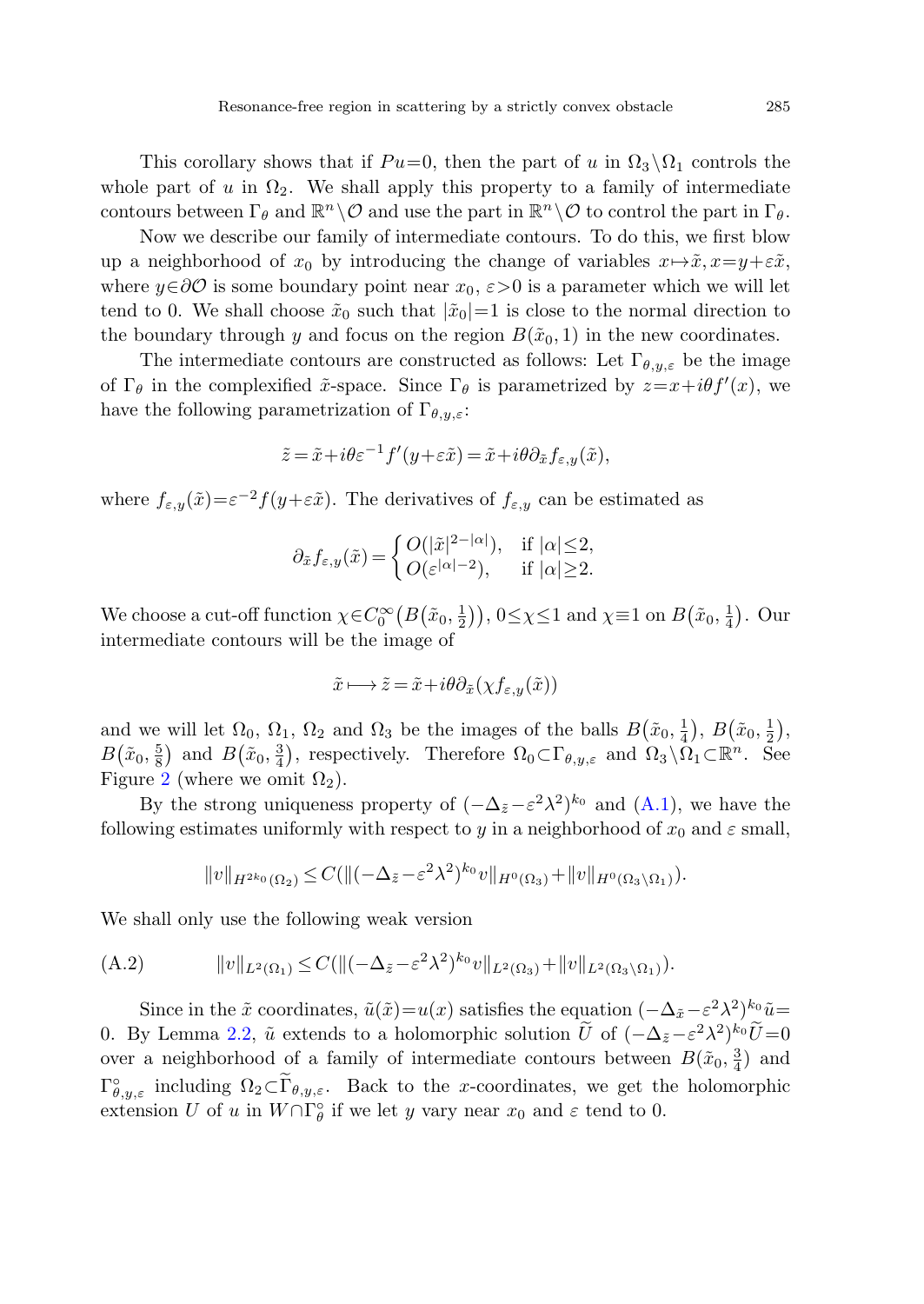



Intermediate contours in complex scaling

Figure 2. Blow up and complex scaling contours.

<span id="page-29-0"></span>Substitute  $v = \tilde{U}_{\Omega_3}$  in [\(A.2](#page-28-0)), noticing that  $\Omega_3 \setminus \Omega_1 \subset \mathbb{R}^n_{\tilde{x}}$ , so  $\tilde{U} = \tilde{u}$  on  $\Omega_3 \setminus \Omega_1$ , we have

$$
||U||_{L^2(\Omega_1)} \leq C||\tilde{u}||_{L^2(\Omega_3 \setminus \Omega_1)}.
$$

Back to the x-coordinates, we will have similar estimate for  $U$  and  $u$  with the same constant C uniformly for all y near  $x_0$  and  $\varepsilon > 0$ . In particular, this shows that  $u_{\theta} = U|_{\Gamma_{\theta}}$  is well-defined in  $L^2$  near  $x_0$ . Since  $u_{\theta}$  satisfies the non-characteristic equation  $(-\Delta_z-\lambda^2)u_\theta=0$ , if we identify  $\Gamma_\theta$  with  $\mathbb{R}^n\setminus\mathcal{O}$  and use the normal geodesic coordinates  $(x', x_n)$  (again, only locally near  $x_0$ ), then  $u_\theta \in C([0, \varepsilon_0); \mathcal{D}'(\mathbb{R}^{n-1}))$ . In particular, it has a boundary value  $u_{\theta}(x',0) \in \mathcal{D}'(\mathbb{R}^{n-1})$ . (For the proof of this, see e.g. [[8\]](#page-31-2).)

Now it only remains to show that  $u_{\theta}(x', 0)$  coincides with the original boundary value  $\bar{u}(x')$ . To do this, we substitute  $v = \tilde{U} - \tilde{u}(0)$  in [\(A.2](#page-28-0)), noticing that  $\tilde{u}(0) = \bar{u}(y)$ and

$$
(-\Delta_{\tilde{z}} - \varepsilon^2 \lambda^2)^{k_0} (\tilde{U} - \tilde{u}(0)) = -(-\varepsilon^2 \lambda^2)^{k_0} \tilde{u}(0),
$$

we have

$$
\|\widetilde{U} - \tilde{u}(0)\|_{L^2(\Omega_1)} \le C\left( (\varepsilon^2 \lambda)^{k_0} |\tilde{u}(0)| \operatorname{Vol}(\Omega_3)^{1/2} + \|\tilde{u} - \tilde{u}(0)\|_{L^2(\Omega_3 \setminus \Omega_1)} \right).
$$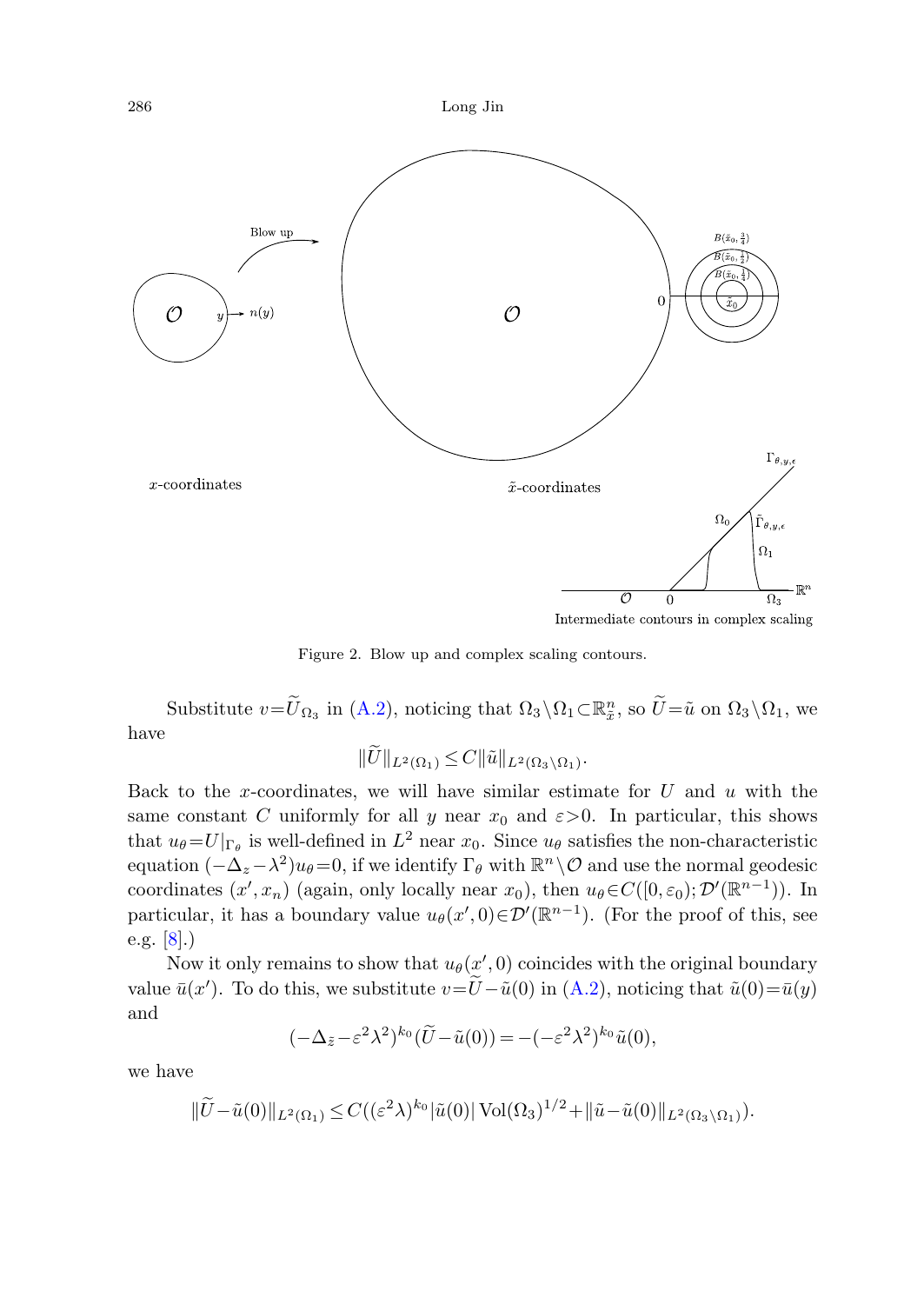<span id="page-30-5"></span>Since  $\tilde{u}$  is smooth, the last term tends to 0 as  $\varepsilon \rightarrow 0$ . Therefore

$$
Vol(\Omega_0)^{-1} \|\widetilde{U} - \widetilde{u}(0)\|_{L^2(\Omega_1)}^2 = o(1), \quad \text{as } \varepsilon \to 0.
$$

Back to the x-space and use the normal geodesic coordinates  $(x', x_n)$ , we have

(A.3) 
$$
\varepsilon^{-n} \|u_{\theta}(x) - \bar{u}(x')\|_{B((x', \varepsilon), \varepsilon/4)}^2 = o(1), \text{ as } \varepsilon \to 0,
$$

uniformly in x'. Now let  $\chi_n \in C_0^{\infty}(\mathbb{R})$  and  $\chi'(x') \in C_0^{\infty}(\mathbb{R}^{n-1})$  be cut-off functions with support close to 1 and 0, respectively. Also let  $\int_{\mathbb{R}} \chi_n(x_n) dx_n = \int_{\mathbb{R}^{n-1}} \chi'(x') dx' =$ 1. Then for any test function  $\varphi \in C_0^{\infty}(\mathbb{R}^{n-1}),$ 

$$
\langle u_{\theta}(x',0) - \bar{u}(x'), \varphi(x') \rangle
$$
  
= 
$$
\lim_{\varepsilon \to 0} \int_{\mathbb{R}^n} (u_{\theta}(x) - \bar{u}(x')) \varepsilon^{-1} \chi_n(\varepsilon^{-1} x_n) \varphi(x') dx
$$
  
= 
$$
\lim_{\varepsilon \to 0} \int_{\mathbb{R}^{n-1}} \varepsilon^{-n} \int_{\mathbb{R}^n} (u_{\theta}(x) - \bar{u}(x')) \chi_n(\varepsilon^{-1} x_n) \chi'(\varepsilon^{-1} (x'-y')) \varphi(x') dx dy' = 0,
$$

since  $\varepsilon^{-n} \int_{\mathbb{R}^n} (u_\theta(x) - \bar{u}(x')) \chi_n(\varepsilon^{-1}x_n) \chi'(\varepsilon^{-1}(x'-y')) \varphi(x') dx$  has uniformly compact support with respect to  $y'$  and tends to zero uniformly in  $y'$  by Cauchy–Schwarz inequality and ([A.3](#page-30-5)).

To get the desired global deformation with suitable boundary condition, we only need to glue all the local deformation together using the strong uniqueness property.

<span id="page-30-2"></span><span id="page-30-1"></span>For higher order derivatives, we can repeat the argument for every  $\partial^{\alpha}u$  which satisfies the differential equation  $(-\Delta - \lambda^2)^{k_0} (\partial^{\alpha} u) = 0$  to get the holomorphic extension of  $\partial^{\alpha}u$ . The strong uniqueness property shows that this is exactly the derivative of the holomorphic extension of u.

#### **References**

- <span id="page-30-4"></span><span id="page-30-3"></span><span id="page-30-0"></span>1. Aguilar, J. and Combes, J. M., A class of analytic perturbations for one-body Schrödinger Hamiltonians, *Comm. Math. Phys.* **22** (1971), 269–279.
- 2. BALSLEV, E. and COMBES, J. M., Spectral properties of many-body Schrödinger operators with dilation analytic interactions, Comm. Math. Phys. **22** (1971), 280– 294.
- 3. BARDOS, C., LEBEAU, G. and RAUCH, J., Scattering frequencies and Gevrey 3 singularities, Invent. Math. **90** (1987), 77–114.
- 4. Cordoba, A. and Fefferman, C., Wave packets and Fourier integral operators, Comm. Partial Differential Equations **3** (1978), 979–1006.
- 5. Delort, J.-M., F.B.I. Transformation. Second Microlocalization and Semilinear Caustics, Lecture Notes in Math. **1522**, Springer, Berlin–Heidelberg, 1992.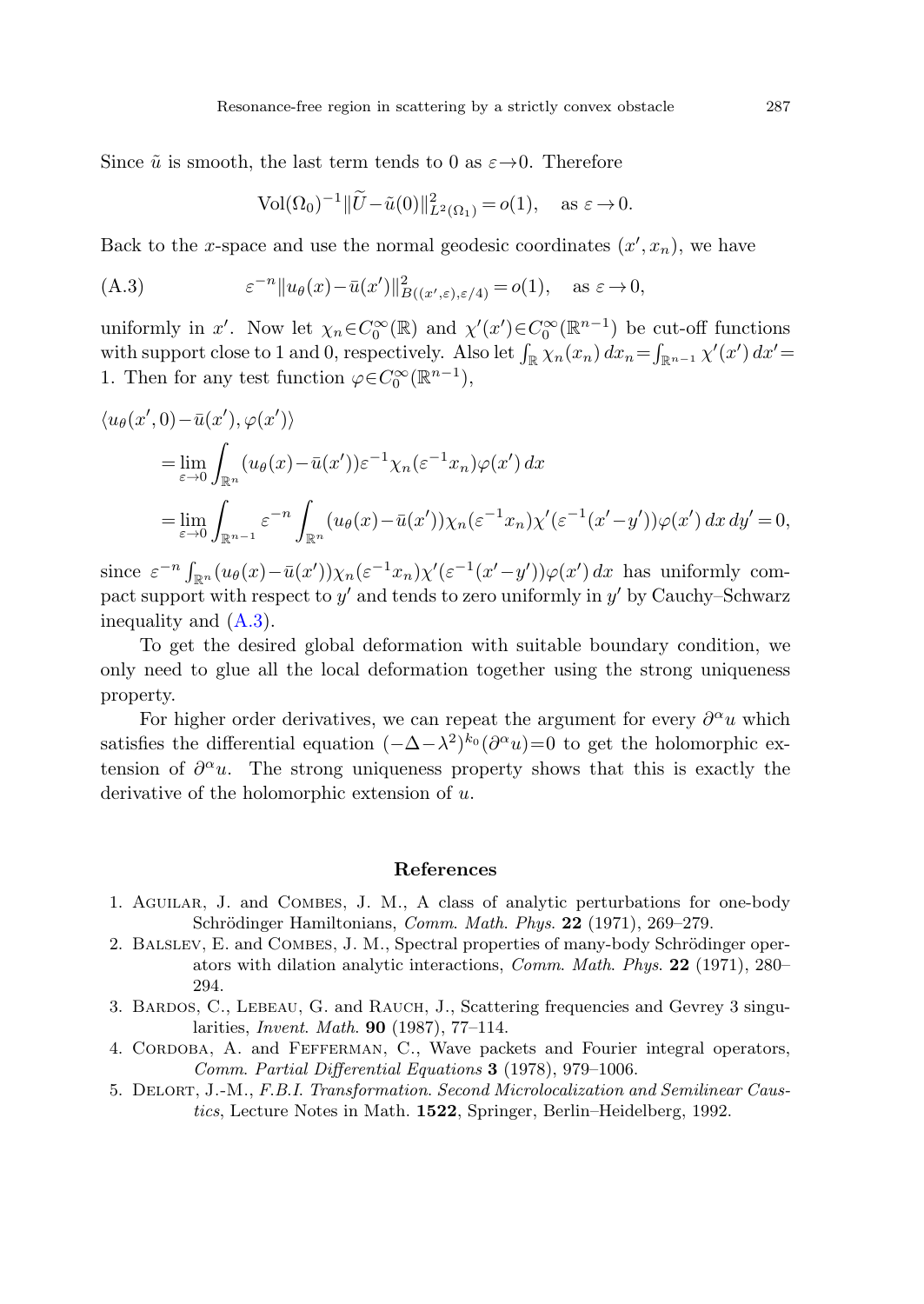- <span id="page-31-18"></span><span id="page-31-17"></span><span id="page-31-10"></span><span id="page-31-2"></span><span id="page-31-0"></span>6. Folland, G., Harmonic Analysis in Phase Space, Ann. of Math. Stud. **122**, Princeton Univ. Press, Princeton, NJ, 1989.
- <span id="page-31-5"></span>7. HARGÉ, T. and LEBEAU, G., Diffraction par un convexe, *Invent. Math.* 118 (1994), 161–196.
- <span id="page-31-20"></span>8. HÖRMANDER, L., *The Analysis of Linear Partial Differential Operators, I–IV*, Springer, Berlin–Heidelberg, 1983, 1985.
- <span id="page-31-3"></span>9. Lascar, B. and Lascar, R., FBI transforms in Gevrey classes, J. Anal. Math. **72** (1997), 105–125.
- <span id="page-31-9"></span>10. Lax, P. and Phillips, R., A logarithmic bound on the location of the poles of the scattering matrix, Arch. Ration. Mech. Anal. **40** (1971), 268–280.
- <span id="page-31-6"></span>11. LEBEAU, G., Régularité Gevrey 3 pour la diffraction, Comm. Partial Differential Equations **9** (1984), 1437–1494.
- <span id="page-31-19"></span>12. Martinez, A., An Introduction to Semiclassical and Microlocal Analysis, Springer, New York, 2002.
- <span id="page-31-11"></span>13. Melrose, R. B., Singularities and energy decay in acoustical scattering, Duke Math. J. **46** (1979), 43–59.
- <span id="page-31-13"></span>14. Morawetz, C. S., Ralston, J. V. and Strauss, W. A., Decay of solutions of the wave equation outside nontrapping obstacles, Comm. Pure Appl. Math. **30** (1977), 447–508.
- <span id="page-31-12"></span>15. Popov, G., Some estimates of Green's functions in the shadow, Osaka J. Math. **24** (1987), 1–12.
- <span id="page-31-14"></span>16. SJÖSTRAND, J., Singularités analytiques microlocales, Astérisque 95, Soc. Math. France, Paris, 1982.
- <span id="page-31-15"></span>17. SJÖSTRAND, J., Density of resonances for strictly convex analytic obstacles, Canad. J. Math. **48** (1996), 397–447.
- <span id="page-31-16"></span>18. SJÖSTRAND, J. and ZWORSKI, M., Complex scaling and the distribution of scattering poles, J. Amer. Math. Soc. **4** (1991), 729–769.
- <span id="page-31-8"></span>19. SJÖSTRAND, J. and ZWORSKI, M., Lower bounds on the number of scattering poles, Comm. Partial Differential Equations **18** (1993), 847–858.
- <span id="page-31-4"></span>20. SJÖSTRAND, J. and ZWORSKI, M., Estimates on the number of scattering poles for strictly convex obstacles near the real axis, Ann. Inst. Fourier (Grenoble) **43** (1993), 769–790.
- <span id="page-31-1"></span>21. SJÖSTRAND, J. and ZWORSKI, M., The complex scaling method for scattering by strictly convex obstacles, Ark. Mat. **33** (1995), 135–172.
- 22. SJÖSTRAND, J. and ZWORSKI, M., Asymptotic distribution of resonances for convex obstacles, Acta Math. **183** (1999), 191–253.
- <span id="page-31-7"></span>23. STEFANOV, P., Sharp upper bounds on the number of the scattering poles, J. Funct. Anal. **231** (2006), 111–142.
- 24. Tang, S.-H. and Zworski, M., Resonance expansions of scattered waves, Comm. Pure Appl. Math. **53** (2000), 1305–1334.
- 25. Vainberg, B. R., On exterior elliptic problems depending on a spectral parameter, and the asymptotic behavior for large time of solutions of nonstationary problems, Mat. Sb. **92** (1973), 224–241 (Russian). English transl.: Math. USSR-Sb. **21** (1973), 221–239.
- 26. Watson, G. N., The diffraction of electric waves by the Earth, Proc. R. Soc. Lond. Ser. A **95** (1918), 83–99.